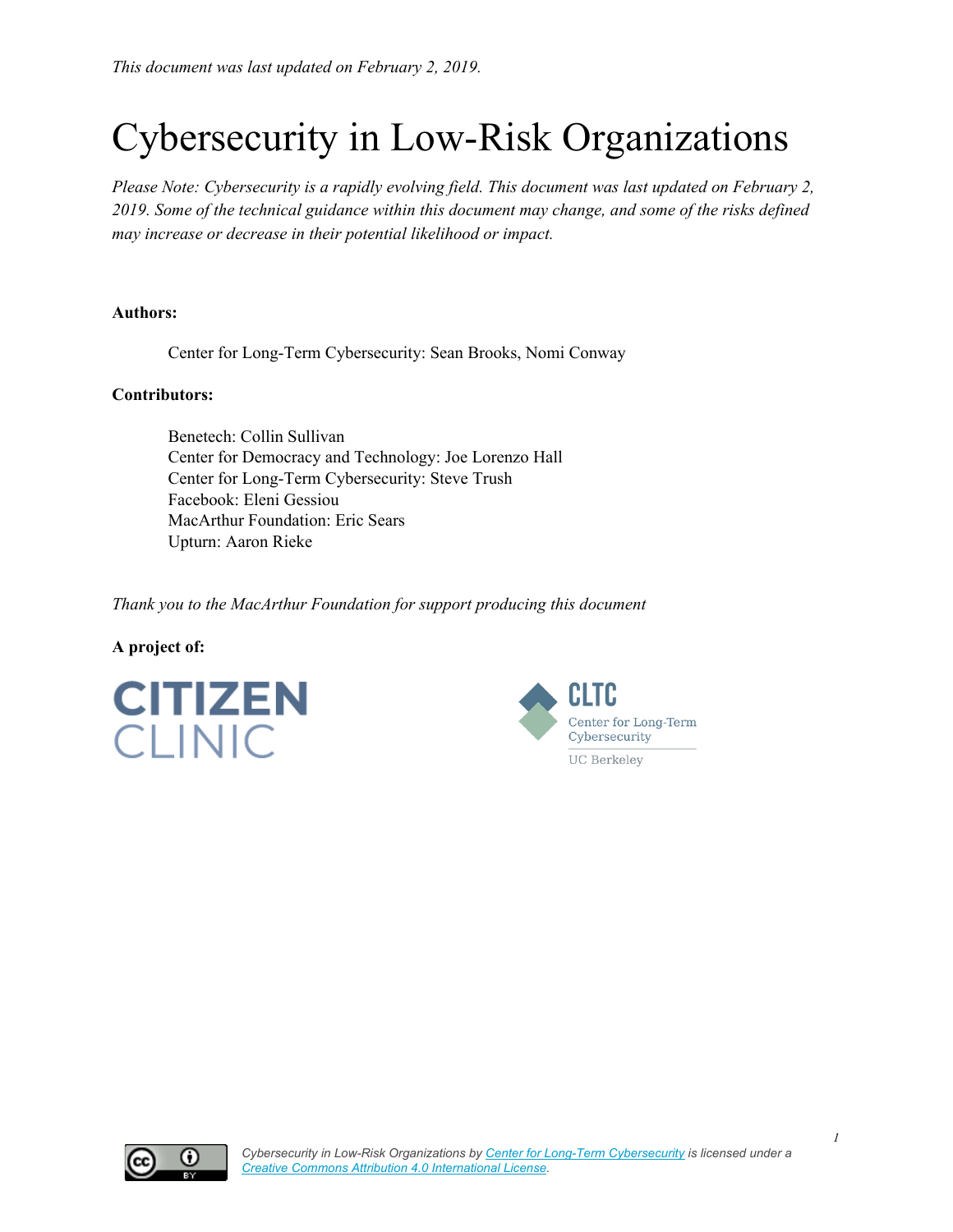*This document was last updated on February 2, 2019.*

# Contents:

#### [Introduction](#page-3-0)

Why do Low-Risk Organizations Need [Cybersecurity?](#page-3-1) Introduction to [Cybersecurity](#page-5-0) **[Confidentiality](#page-7-0) [Integrity](#page-7-1)** [Availability](#page-8-0) [Understanding](#page-8-1) Cybersecurity Risk [Common](#page-9-0) Threat Areas Establishing a Baseline of [Cybersecurity](#page-11-0) Practice Common Cybersecurity Controls **[Authentication](#page-12-0)** [Automatic](#page-15-0) Updates and Software Licenses The [Cloud](#page-16-0) **[HTTPS](#page-17-0) Data [Security](#page-18-0) [Encryption](#page-19-0)** Access [Management](#page-20-0) Additional [Cybersecurity](#page-21-0) Best Practices "Fleet" [Management](#page-21-1) [Travel](#page-22-0) Policy Incident [Response](#page-24-0) Social [Media](#page-27-0) Use [Payment](#page-27-1) Card Security Appendix A: Building a Security Policy for Your [Organization](#page-28-0) [Authentication](#page-28-1) [Automatic](#page-29-0) Updates and Software Licenses The [Cloud](#page-29-1) **[HTTPS](#page-30-0)** Data [Security](#page-31-0) Appendix B: Implementation Guidance [Authentication](#page-33-0) [Automatic](#page-34-0) Updates and Software Licenses Turning on [Automatic](#page-34-1) Updates Finding [Affordable](#page-34-2) Software Licenses

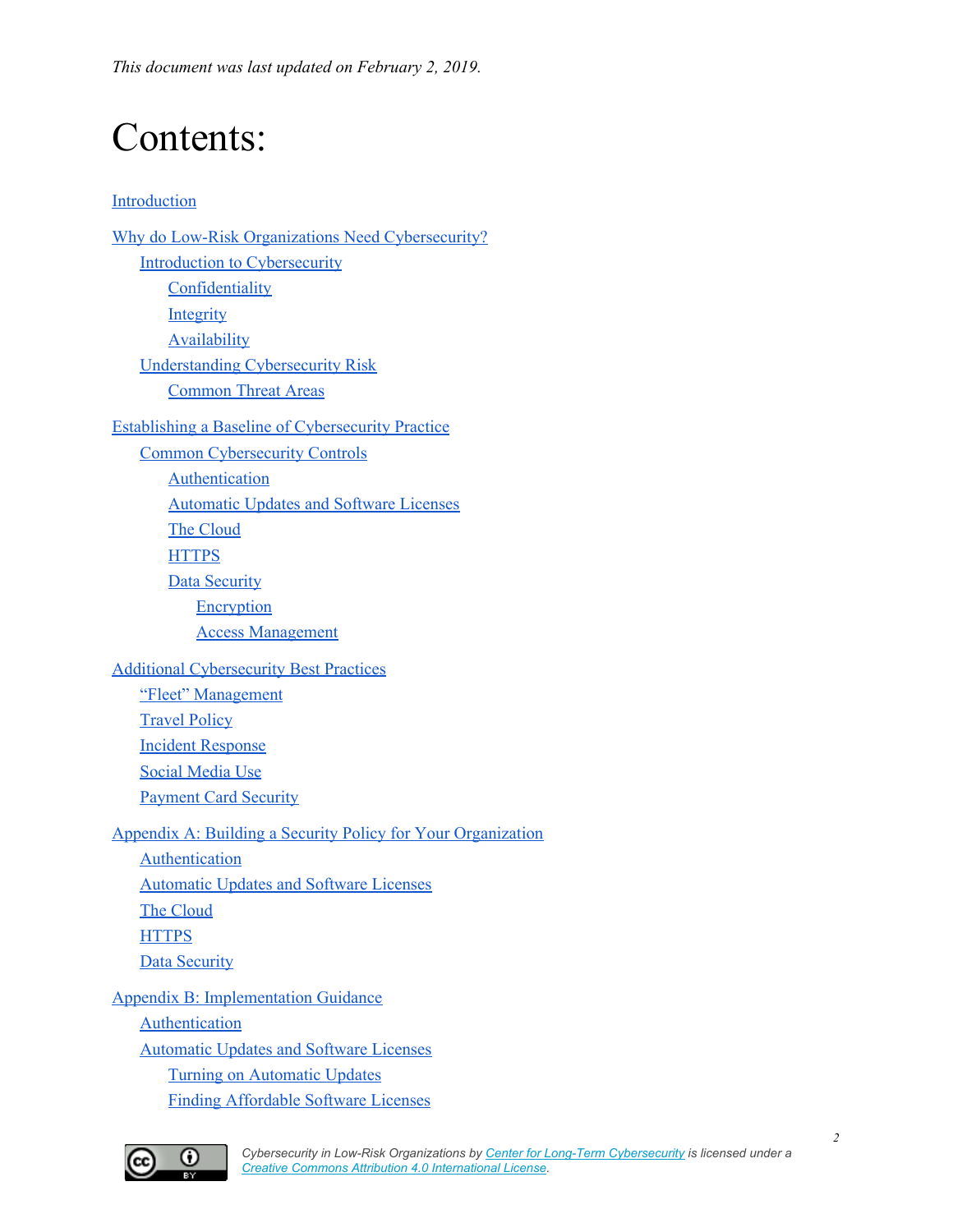The [Cloud](#page-34-3) Migrating Files to [Cloud-Based](#page-35-0) Storage **[HTTPS](#page-36-0) Data [Security](#page-37-0)** Data [Inventory](#page-37-1) Access [Management](#page-38-0) Enabling Device [Encryption](#page-38-1)

[Appendix](#page-40-0) C: Moving Beyond the Baseline



*3*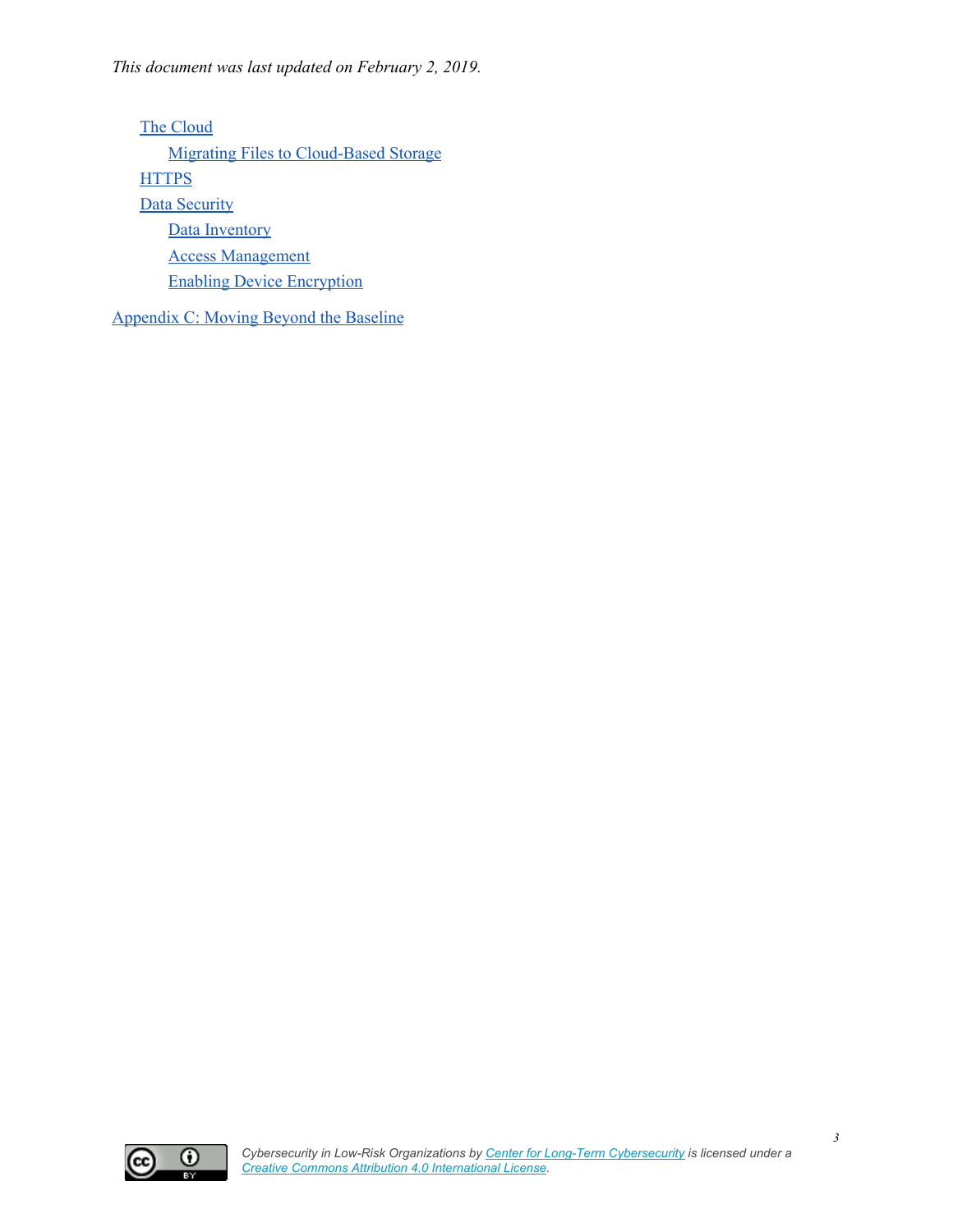## <span id="page-3-0"></span>Introduction

This guide is intended as an introductory document for low-risk organizations interested in improving their cybersecurity practices, *specifically nonprofits and public interest organizations at low risk of targeted cyberattacks.* By "targeted cyberattacks," this guide refers to attacks on systems that seek to disrupt or surveil a specific organization or individual (as opposed to attacks meant to compromise as many devices or accounts as possible). This document provides guidance to improve the resilience of low-risk organizations (LROs) to common cyberattacks, and a framework for LROs to develop a basic cybersecurity policy. It is worth noting that all organizations are at some risk of cybersecurity incidents. Though not all organizations are equally likely to be victimized by online attacks, there are basic steps that LROs can take to improve their resiliency and keep themselves at lower risk—even while recognizing the limits to their potential investments of time, people, and money.

This is not intended to be a comprehensive guide to cybersecurity, nor an exhaustive set of recommendations. This guide is intended to help individuals in leadership positions and technical staff with little or no cybersecurity background understand some of the fundamentals of their own security context and guide them toward initial steps for improving their cybersecurity. The audience for this guide could include executive staff, system administrators, financial officers, general counsels, non-profit board members, or anyone interested in elevating their organizations' appreciation of cybersecurity issues.

This guide has three primary sections: the first introduces basic cybersecurity concepts, including the fundamentals of cybersecurity risk management; the second describes a series of basic cybersecurity "controls" – or measures organizations can take to improve their resilience to cybersecurity threats; the third describes additional cybersecurity best practices and policies LROs should adopt. Appendix A is designed to help organizations draft a basic cybersecurity policy using the controls and best practices described in this guide. Appendix B provides guidance on how to implement selected cybersecurity controls. Appendix C describes a series of additional resources for organizations interested in moving toward a more sophisticated cybersecurity posture.

## <span id="page-3-1"></span>Section 1: Why do Low-Risk Organizations Need Cybersecurity Assistance?

A 2018 report from the Public Interest Registry surveyed over 5,300 NGOs and demonstrated that, while nonprofits invest in information technology to conduct mission-critical activities, information security investment continues to be low.<sup>1</sup> Beyond low cybersecurity investment, mission-driven organizations often lack the expertise at the staff level to fend off basic online threats. Connectivity is crucial for organizations with decentralized operations or a wide volunteer base. As a result, organizations establishing such connectivity often ignore many of the basic steps that more technically mature

<sup>1</sup> Nonprofit Tech for Good, *2018 Global NGO Technology Report* (Reston, VA: Public Interest Registry, 2018), http://techreport.ngo/.

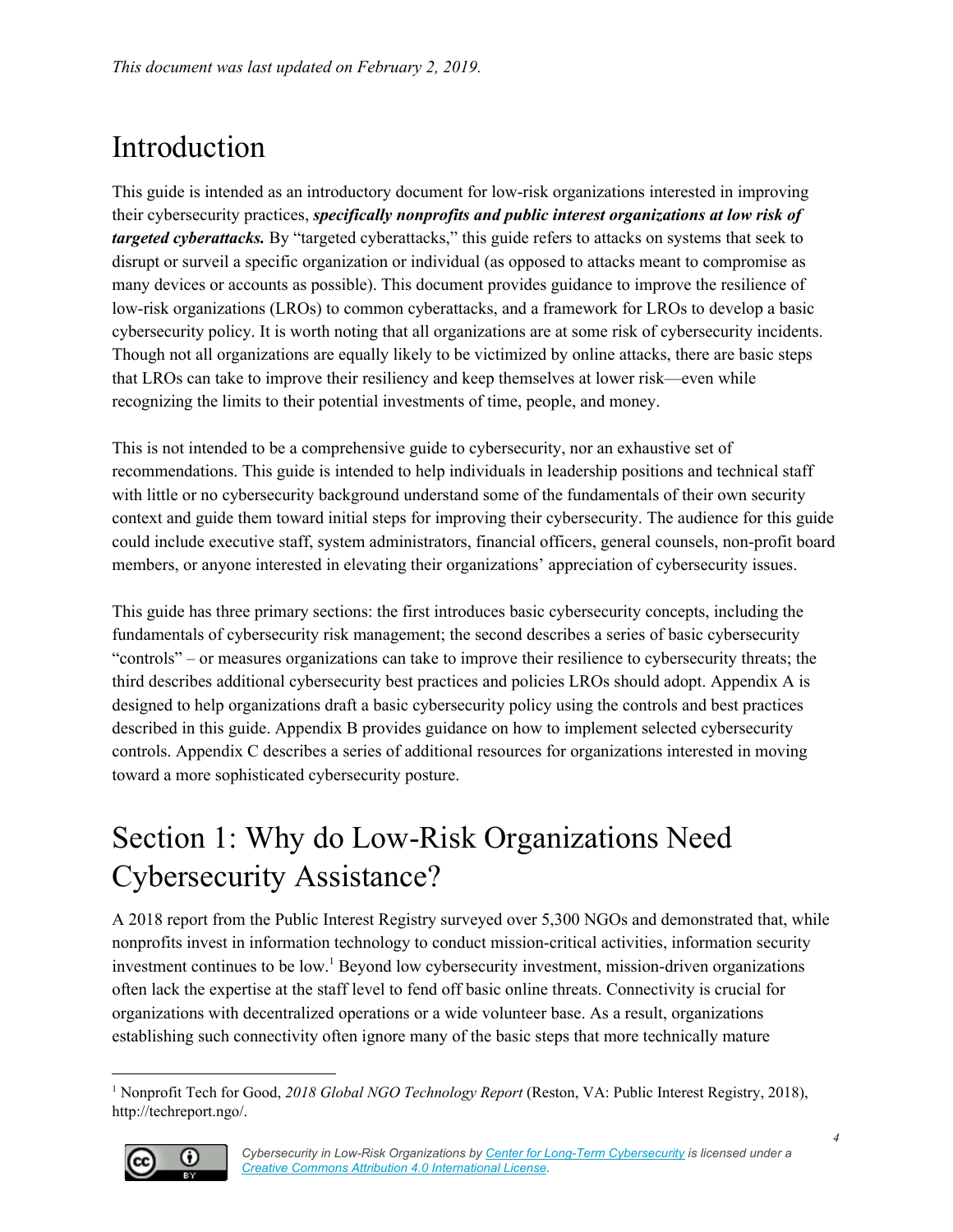organizations would take to preserve system security (like using formal identity systems or multi-factor authentication) in order to establish an online presence quickly.

They may not be of high risk of a cyberattack, but low-risk organizations are often resource-constrained. Therefore, the loss of control of an organizational bank account, of donor lists, or of important internal documents can have an outsized impact on organizations who otherwise might not consider cybersecurity important to their mission.

Nonprofits and public interest organizations are unlikely to make significant investments in cybersecurity. On average, small nonprofits (defined as organizations with 15 or fewer employees) have one IT person on staff, and the ratios of IT staff to non-technical staff are even more uneven in larger organizations. 2 Given that cybersecurity jobs only account for  $11$  percent of all IT jobs,<sup>3</sup> the small IT staff of most nonprofits are unlikely to provide much, if any, cybersecurity support. Nonprofits face intense competition to attract IT talent. Some studies have estimated that the global cybersecurity labor market (including both the public and private sectors) will face a shortage of 1.8 million workers by 2022. Given 4 that 92 percent of nonprofits surveyed in a 2010 study by the John Hopkins Center for Civil Society Studies indicated a lack of funds to be a primary barrier to increasing their organization's IT capacity, it would be unrealistic to expect that these organizations have the capital to compete with the private sector to attract cybersecurity talent.<sup>5</sup> Nonprofits have traditionally used their missions to attract staff at sub-market rates, but still face challenges in recruiting the number of individuals needed to make up this gap.

#### **What makes an organization "low risk"?**

While many of the basic recommendations in this guide are applicable to all organizations, this guide is designed with "low-risk" organizations in mind. But what does it mean for an organization to be "low risk"? The "Digital Security & Grantcraft Guide" published in early 2017 by the NetGain Partnership provides information for funders about how to evaluate if a grantee organization is at high risk of a cyberattack. Some of the same considerations can be applied to determining if an organization is low risk. The paper describes three basic layers of consideration: "Is the grantee high risk; is the context high risk; is the project high risk?" Each of these questions explores whether or not an element of a funded project or program is more or less at risk of a cyberattack.

https://www.fordfoundation.org/library/reports-and-studies/digital-security-grantcraft-guide/.



<sup>2</sup> Lyndal Cairns, "Nonprofit Technology Staffing and Investments Report," *Non-Profit Technology Network*, May 2017, https://www.nten.org/article/your-guide-to-nonprofit-it-investment/.

<sup>3</sup> Burning Glass, "Job Market Intelligence: Cybersecurity Jobs, 2015," *Burning Glass Technologies*, July 2015, http://burning-glass.com/research/cybersecurity/.

<sup>4</sup> Frost & Sullivan, *2017 Global Information Security Workforce Study: Benchmarking Workforce Capacity and Response to Cyber Risk* (Clearwater, FL: Center for Cyber Safety and Education), 2017, https://iamcybersafe.org/wp-content/uploads/2017/06/Europe-GISWS.pdf.

<sup>5</sup> Stephanie L Geller, Alan J Abramson, and Erwin de Leon, *The Nonprofit Technology Gap–Myth or Reality* (Johns Hopkins Listening Post Project, Communique 20, 2010),

http://ejewishphilanthropy.com/wordpress/wp-content/uploads/2010/12/Nonprofit-Technology-Gap-Dec.-2010.pdf. <sup>6</sup> "Digital Security & Grantcraft Guide," Ford Foundation, accessed February 15, 2018,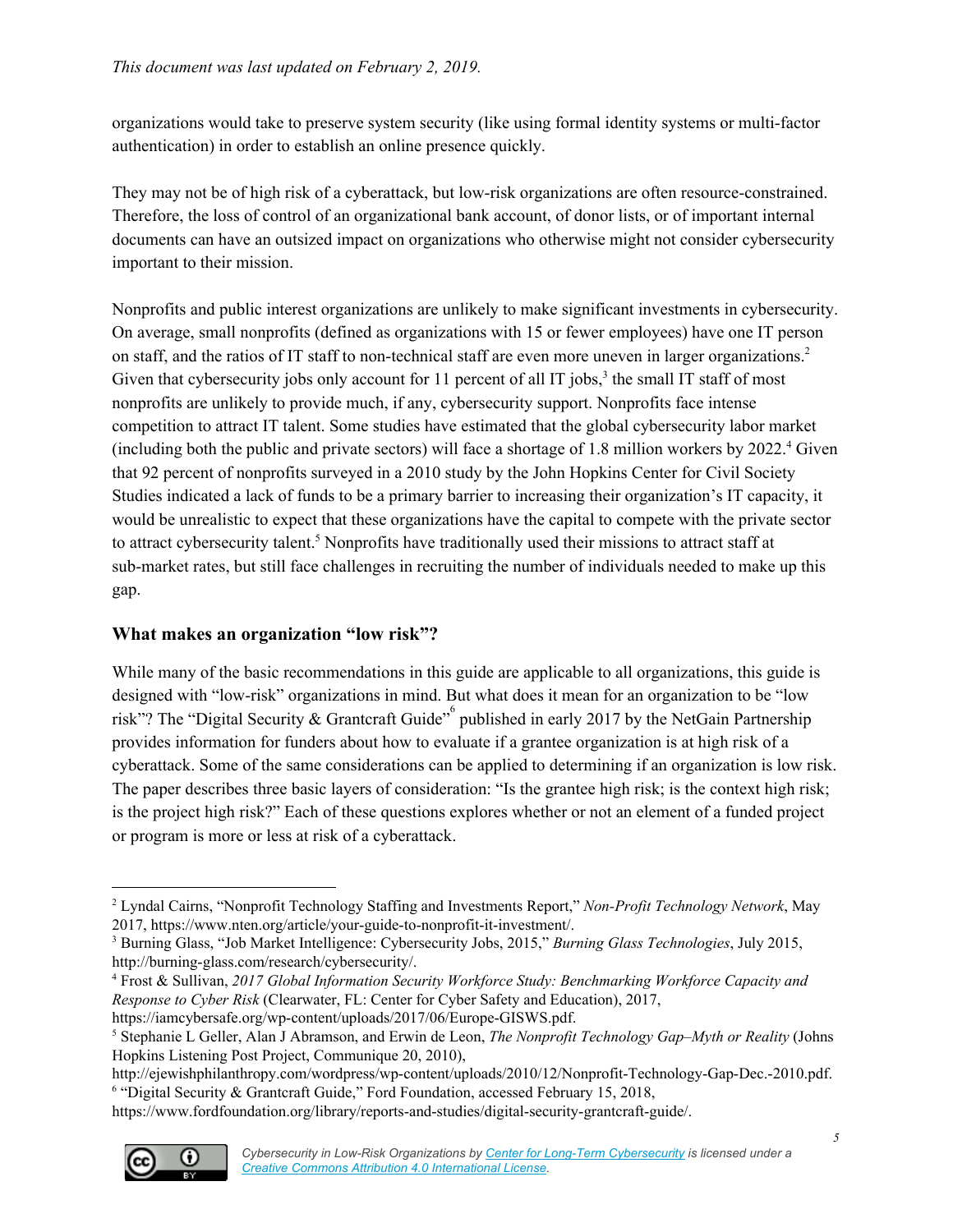Consider the following questions:

- Do you believe your organization is actively at risk of a cyberattack? Are you aware of other organizations like yours that have been actively targeted with a cyberattack?
- Does your work generate controversy, or is it viewed with hostility by government actors, government-backed organizations, or independent malicious actors?
- Are any individuals affiliated with your organization (staff, board members, advisors, etc.) engaged in work or behaviors that might draw the attention of adversaries or malicious actors?
- Do you collect, generate, or otherwise handle sensitive information (such as names, addresses, phone numbers, banking information, gender identity, or other personally identifiable information) about a vulnerable population, or of interest to an oppressive government or malicious non-state actor?

If the answer to any of the above questions is "yes," your organization is not low risk, and this guide should not be considered sufficient for establishing a baseline security practice. While some of the recommendations in this guide may be useful for high-risk organizations, groups concerned about targeted attacks should consult a cybersecurity specialist, as well as the following resources:

- Electronic Frontier Foundation Surveillance Self Defense: <https://ssd.eff.org/>
- Internews SAFETAG Framework: <https://safetag.org/>
- Tactical Tech Security in a Box: <https://securityinabox.org/en/>

#### **Organizations who identify as high risk should consult cybersecurity specialists.**

While the contents of this guide offer a baseline for any organization's cybersecurity, they should not be considered a comprehensive set of cybersecurity tools. No organization or system is ever completely "secure" – and those at greater risk must evaluate their context and individual technical circumstances to understand how to best protect themselves from online threats.

*PLEASE NOTE: Cybersecurity is a rapidly changing field. Many useful and reliable tools can become*  $\alpha$  obsolete – even to a dangerous degree – overnight as new attacks emerge. The advice and tools offered *in this report are considered reliable by the authors and a panel of cybersecurity experts as of February 2, 2019 but as this report ages, readers should consider this advice subject to deprecation.*

## <span id="page-5-0"></span>Introduction to Cybersecurity

There are a range of formal and legalistic definitions of cybersecurity and information security. An example: "The protection of information and information systems from unauthorized access, use, disclosure, disruption, modification, or destruction in order to provide confidentiality, integrity, and availability."<sup>7</sup> If this seems incredibly broad  $-$  that is because it is. Cybersecurity has become a wide-ranging discipline as the use of information technology has stretched across all corners of our daily

<sup>7</sup> Federal Information Processing Standard 199. "Standards for Security Categorization of Federal Information and Information Systems." (2004): https://nvlpubs.nist.gov/nistpubs/FIPS/NIST.FIPS.199.pdf.

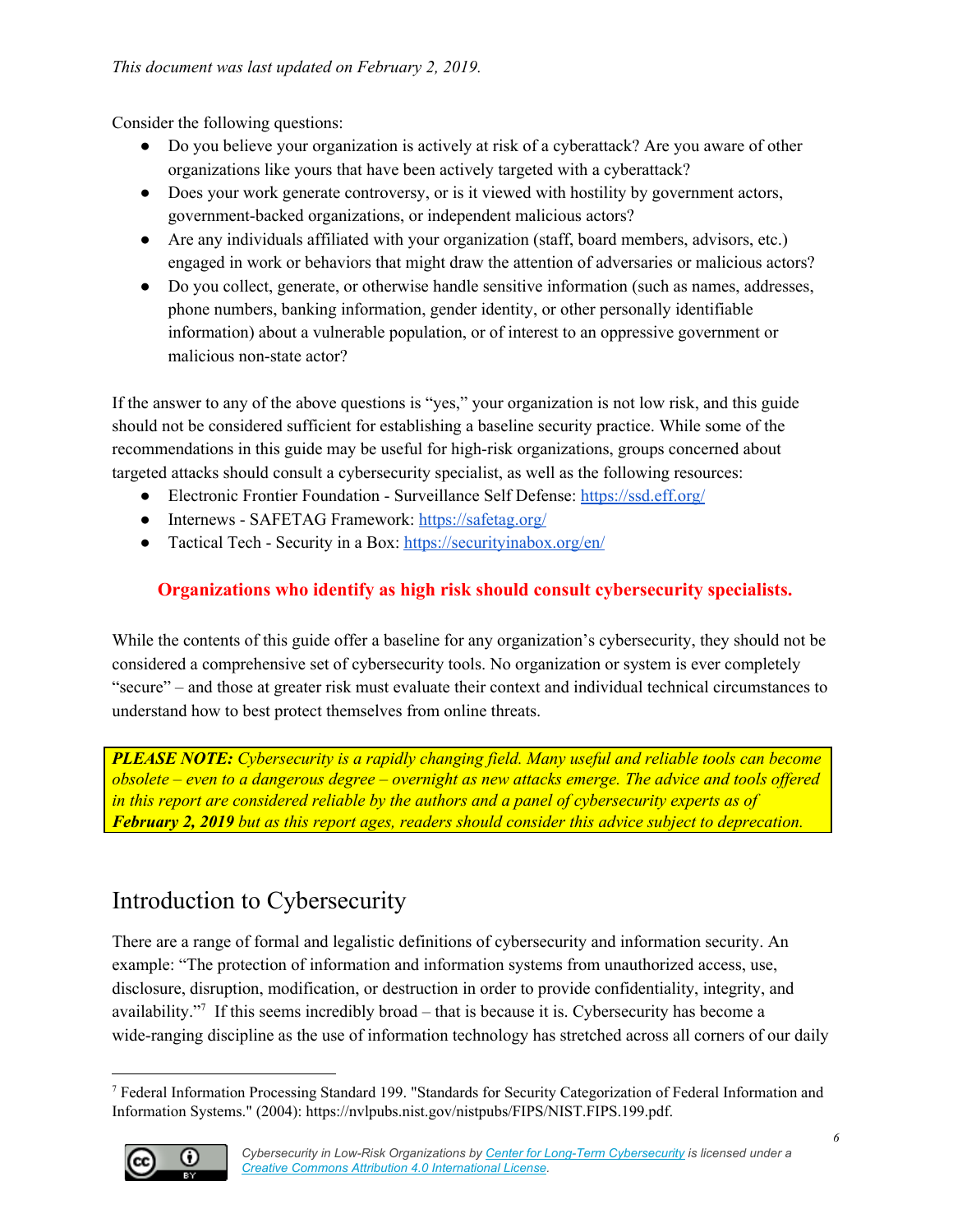lives. Because of its breadth, its rapid evolution, and the sometimes counterintuitive nature of emerging challenges, understanding cybersecurity can feel overwhelming. This can be particularly true for organizations that do not consider cybersecurity to be an integral part of their mission. This section will outline the basic tenets of cybersecurity, and includes some examples to illustrate how cybersecurity disruptions can interfere with mission priorities in organizations that have not historically considered online threats.

#### *In practical terms, an organization's cybersecurity is its ability to operate information and online technologies safely, accurately, and without interruption or unintended observation.*

Most experts will point to the cybersecurity "objectives" of Confidentiality, Integrity, and Availability, known colloquially as "CIA" or the "CIA Triad." These objectives are not goals, but rather, they describe the characteristics of secure information systems. No system has perfect confidentiality, integrity, or availability. These objectives can be used to articulate how a certain technique, tool, or policy might improve a system's security, or how a system's security might be diminished by an attack. These security-enhancing tools, techniques, or policies are referred to as "controls" - cybersecurity measures that can mitigate risk. The cybersecurity objectives may be briefly summarized as follows:

- **● Confidentiality:** Information is only readable by its intended audience.
- **● Integrity:** Information is accurate and maintained in its intended state.
- **● Availability:** Information is accessible to individuals and systems as intended.

The following sections will further describe these objectives using real-world examples.

#### **A Note on Privacy**

While this guide is focused on cybersecurity, there are a number of privacy issues that intersect with the security of information systems. Many of the privacy issues highlighted in the news are related to breaches of security, but things can go wrong for privacy even without an active "attack." For example, if an organization shares a list of attendees to a past event with a partner, and that partner wants to expand its own email list to promote a similar event, this sharing might generate backlash from supporters. Individuals may lose trust in the original organization and feel they have been signed up for "spam" if they learn their information was shared without their consent.

While a number of the recommendations in this guide may improve the privacy of LROs' employees, supporters, and partners, this is not a guide to managing privacy risks. An organization's general or outside counsel can often serve as a good resource for learning more about the basics of managing privacy. The International Association of Privacy Professionals provides many tools, trainings, and even certifications in modern privacy practices for organizations who wish to expand their internal privacy expertise: <https://iapp.org/>.

<sup>8</sup>These definitions are simplified for this document. More formal definitions can be found in *CNSSI 4009* or NIST Special Publication 800-53.

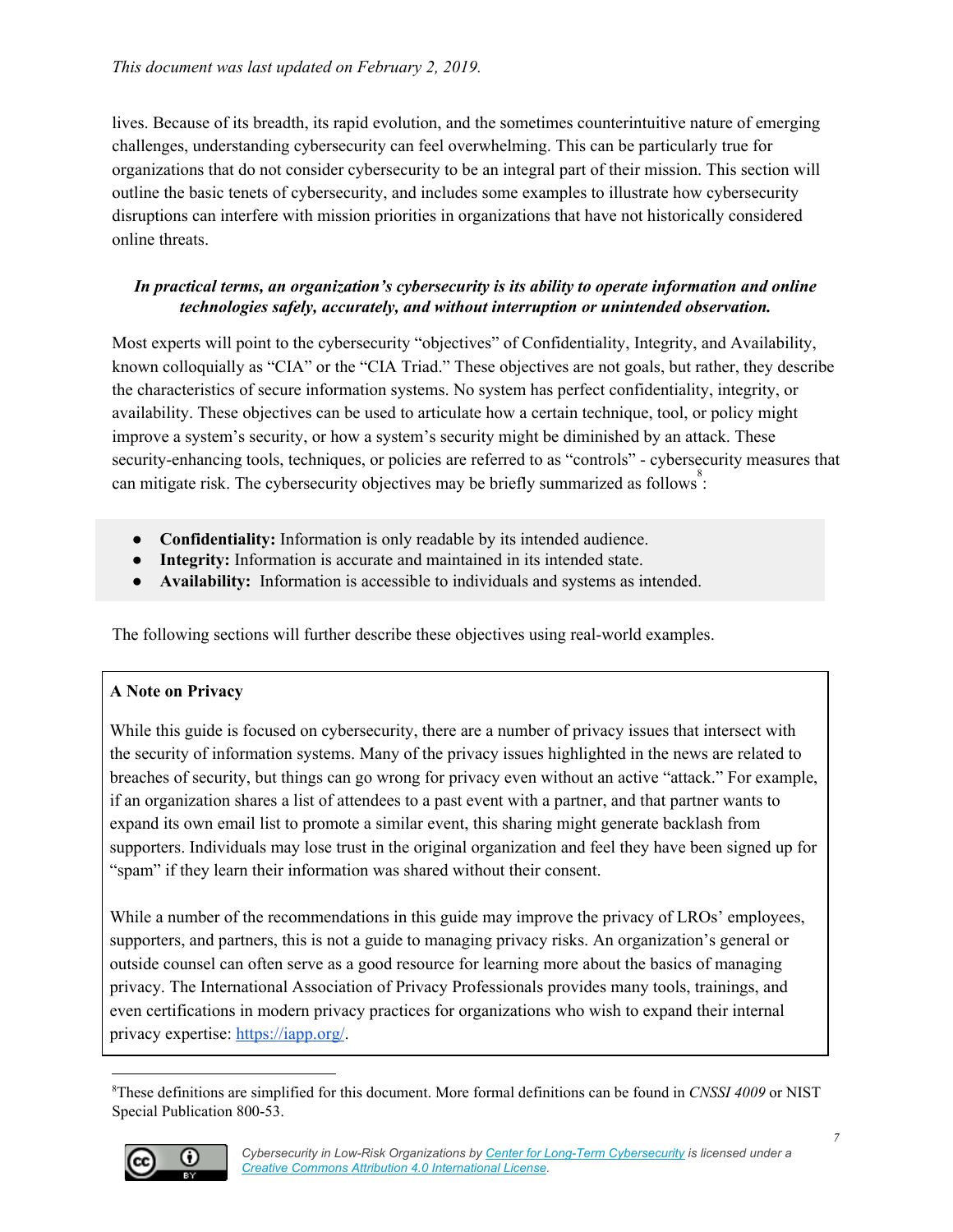### <span id="page-7-0"></span>Confidentiality

Attacks on confidentiality make up the majority of what are often described as "data breaches." When a system loses its confidentiality, someone has gained access to information without permission, or information is inappropriately released. Attacks on confidentiality could make public information that an organization wishes to keep private, such as donor lists, financial documents, human resource files, or sensitive emails. These attacks can also victimize partners, supporters, and clients by putting their personal or financial information in the hands of criminals or other malicious actors.

#### **Confidentiality Under Attack at the Utah Food Bank**

For a period of nearly two years, a security flaw in the website of the Utah Food Bank (UFB) allowed an attacker to access the personal information of individuals who submitted a donation through that site. The information, belonging to over 10,000 people (or 8% of the Food Bank's donors), included names, addresses, email addresses, credit or debit card numbers, security codes and expiration dates. The UFB underwent an extensive investigation, but was unable to ascertain the identity of the attacker. The UFB offered free credit monitoring to those affected by the breach, and had to undergo an 18-month restructuring of its website to enable more secure payment methods for its donors.<sup>9</sup>

#### <span id="page-7-1"></span>Integrity

A system loses integrity when a person can change something without permission. For example, a student hacking into their school's system to change their grades would be an attack on the integrity of that grading system. Attacks on integrity often challenge one of the primary virtues of using information systems: that information can be maintained and shared in a way that is consistent and accurate.

#### **Online Vandals Disrupt the Website Integrity of Schools and Nonprofits**

In November of 2017, a service called SchoolDesk – which provides web hosting services for thousands of schools across the US – was attacked by online vandals who altered a common system shared by many of SchoolDesk's customers. As a result, the homepages of about 800 schools were changed to display images and videos celebrating the Islamic State in Syria and the Levant. The sites were taken offline while SchoolDesk's systems were repaired, and while the attack did not disrupt the data or internal systems of school districts, it was deeply embarrassing for the affected schools. 10

[http://www.thenonprofittimes.com/news-articles/hacked-crooks-grabbing-nonprofit-websites-demanding-ransom/,](http://www.thenonprofittimes.com/news-articles/hacked-crooks-grabbing-nonprofit-websites-demanding-ransom/) "More than 10,000 Utah Food Bank Donors Notified of Breach." SC Media US, August 31, 2015.

[http://www.ibtimes.co.uk/pro-isis-hackers-hijack-800-us-schools-sites-saddam-hussein-photo-i-love-islamic-state-m](http://www.ibtimes.co.uk/pro-isis-hackers-hijack-800-us-schools-sites-saddam-hussein-photo-i-love-islamic-state-message-1646210) [essage-1646210](http://www.ibtimes.co.uk/pro-isis-hackers-hijack-800-us-schools-sites-saddam-hussein-photo-i-love-islamic-state-message-1646210).



<sup>9</sup>"Hacked! Crooks Are Grabbing Nonprofit Websites and Demanding Ransom." *The NonProfit Times* (blog). Accessed December 20, 2017.

[https://www.scmagazine.com/the-data-breach-blog/more-than-10000-utah-food-bank-donors-notified-of-breach/arti](https://www.scmagazine.com/the-data-breach-blog/more-than-10000-utah-food-bank-donors-notified-of-breach/article/532920/) [cle/532920/](https://www.scmagazine.com/the-data-breach-blog/more-than-10000-utah-food-bank-donors-notified-of-breach/article/532920/).

<sup>10&</sup>quot;800 US Schools' Websites Hacked with Saddam Hussein Photo, 'I Love Islamic State' Message." International Business Times UK, November 7, 2017.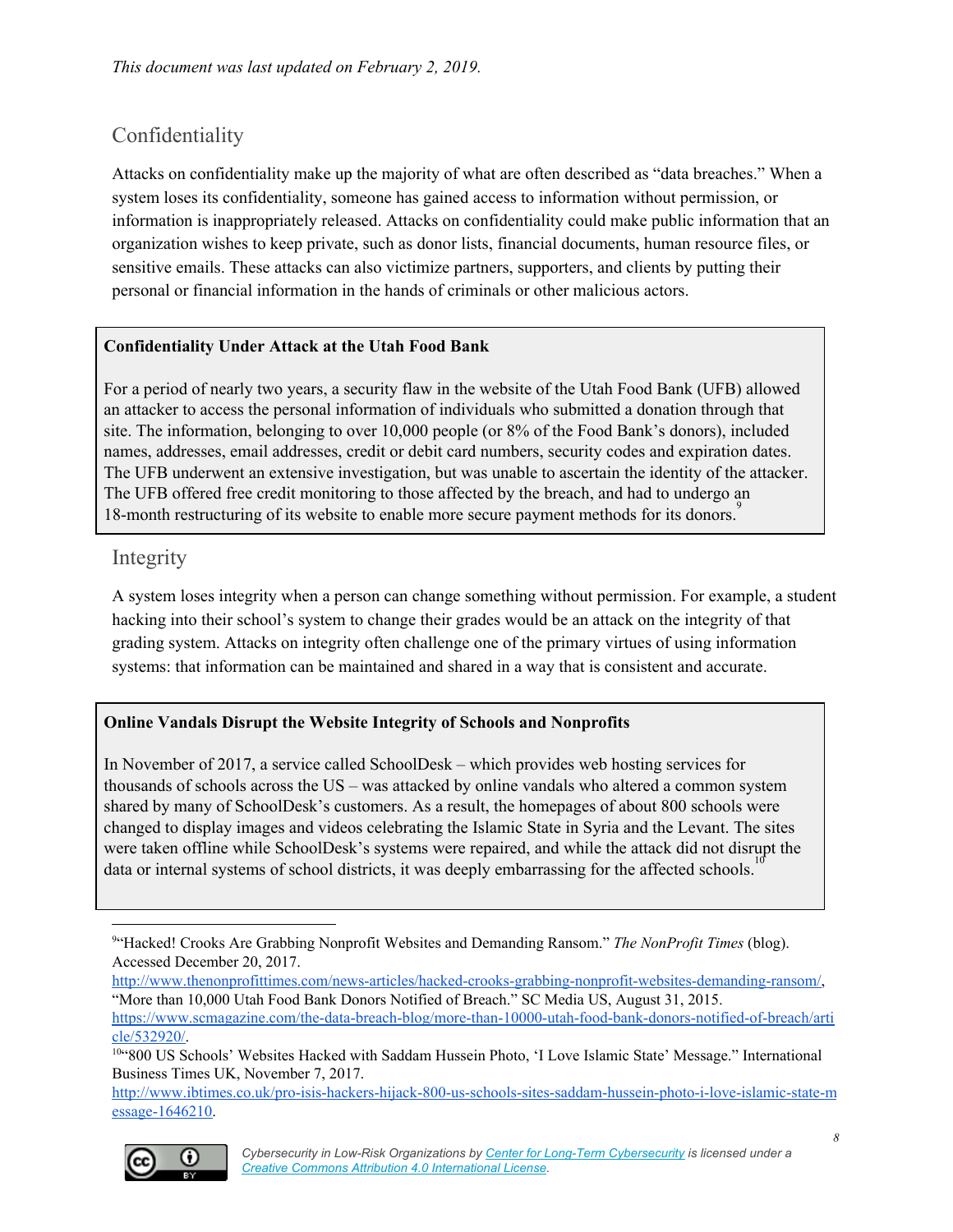In 2015, the same groups of online vandals used a weakness in outdated versions of Wordpress – a common website design system – to display similar messages. The attack affected many small organizations who had not updated their Wordpress service, causing many to permanently lose portions 11 of their website that were not backed up.

#### <span id="page-8-0"></span>Availability

Availability attacks affect the ability to access data or systems. These attacks can create restrictions for user access, can take entire websites offline, or can even hold devices hostage.

#### **Ransomware Attacks Availability of the St. Louis Public Library**

In early 2017, the St. Louis Public Library suffered a ransomware attack. Ransomware uses strong encryption software to lock individuals out of their devices, holding the devices hostage until a ransom is paid. In this case, the ransomware's authors demanded \$35,000 to release systems that had been maliciously encrypted at all 17 branches of the library. The library refused to pay the ransom, but it needed nearly a week to regain access to its systems. Other ransomware victims are not so lucky, and if a ransom is not paid, all the data on a device can be lost. In 2017, multiple large-scale ransomware attacks crawled from system to system, locking millions of devices around the world.<sup>12</sup>

The security objectives are useful tools for discussing what kind of security any given system needs. In combination with some basic risk management considerations, the objectives can help LROs ask, "What kinds of cyberattacks are we most worried about affecting our systems, and what kinds of controls will be effective at preventing those attacks?"

## <span id="page-8-1"></span>Understanding Cybersecurity Risk

Risk management is an important tool that provides a way for organizations to prioritize how to spend limited resources. Given the broad range of potential cybersecurity threats, effective use of organizational resources requires a focus on mitigating threats that are important and relevant to an organization's mission.

Risk management relies on two metrics to assess potential issues: the likelihood of an attack, and the impact of that potential attack. These two components are common for evaluating all forms of risk – including risk to finances, people, and mission. In cybersecurity, advanced risk management involves assessing particular systems for vulnerabilities and the likelihood an attacker might try to exploit those

<sup>11</sup>"When ISIS Hacks Your Website." *Nick Fogle* (blog), January 7, 2015. http://nickfogle.com/hacked-by-isis/. <sup>12"</sup>St. Louis Public Library Recovers from Ransomware Attack." Threatpost. Accessed December 20, 2017. https://threatpost.com/st-louis-public-library-recovers-from-ransomware-attack/123297/.

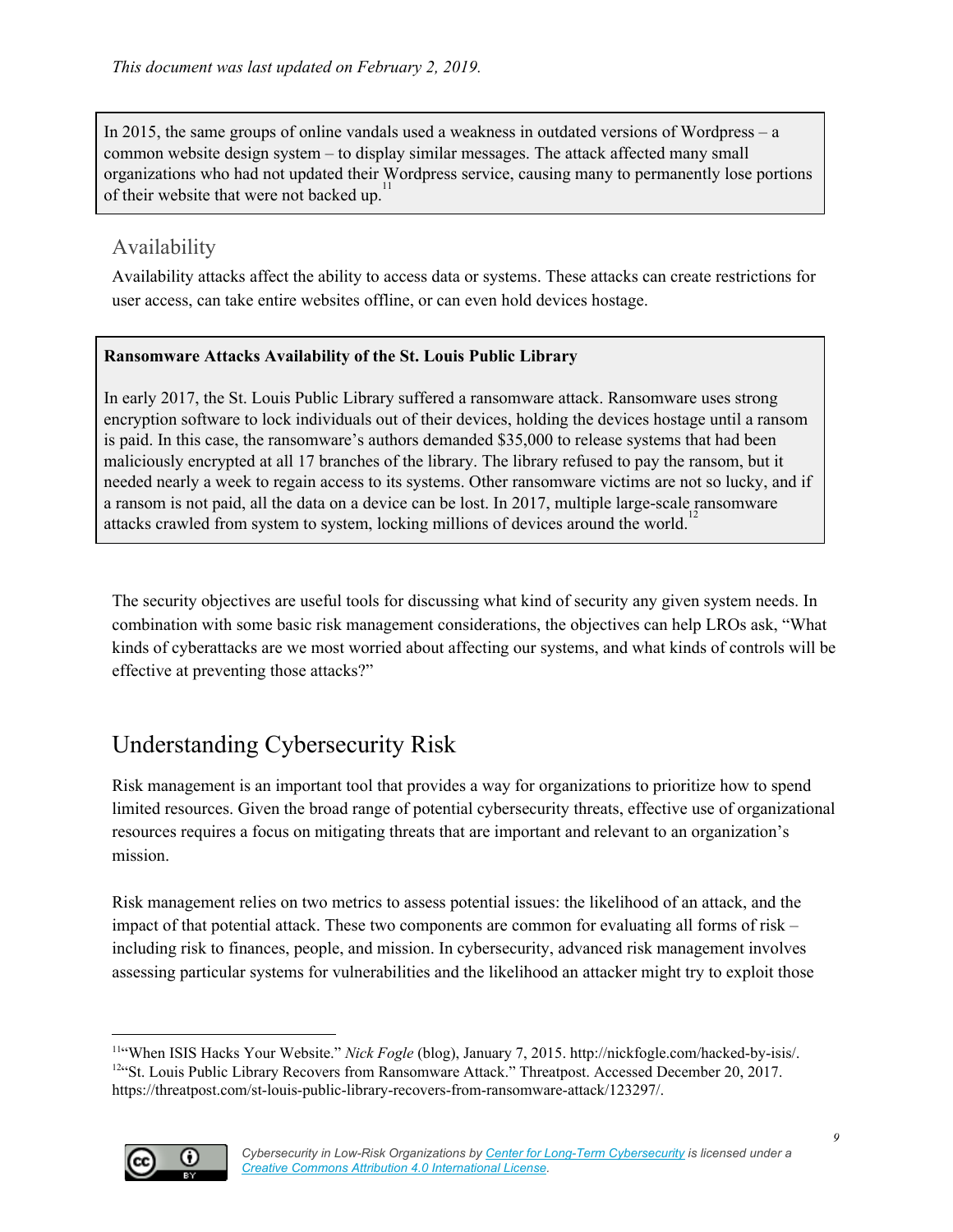vulnerabilities – often through a process called "threat modeling" or "threat mapping."<sup>13</sup> While LROs are unlikely to have the time and resources to complete a detailed risk assessment exercise, they can still benefit from a less intensive effort to understand the likelihood and potential impact of some basic threat areas. This simpler exercise may be enough to determine what steps an LRO needs to take to improve its cybersecurity, and shift its organizational approach to cybersecurity towards one that is more risk-informed.

### <span id="page-9-0"></span>Common Threat Areas

While cybersecurity threats will vary depending on context, LROs should focus their energy on mitigating the most common forms of attacks. Many of these common attacks use techniques that have not changed substantially for many years, but LROs can still be victimized if they have not implemented basic security measures. The goal of LRO risk management is to deny attackers this "low hanging fruit."

Attackers targeting LROs are likely to be motivated by profit rather than by politics.<sup>14</sup> Whereas politically-minded attackers tend to carry out sophisticated and targeted attacks, profit-minded attackers are much more concerned with their cost margins, and a sophisticated, time-consuming, or expensive method of attack limits the breadth of their potential pool of targets.<sup>15</sup> This means attacks on LROs are likely to be unsophisticated, automated, and targeted at simple, known systems vulnerabilities. Three types of common attacks described below represent the most common threats LROs will likely face online:

**Account Compromise:** According to Verizon, the most common tactic used to facilitate data breaches in 2018 was the reuse of stolen usernames and passwords.<sup>16</sup> The proliferation of stolen passwords and usernames (also known as "account credentials") online – combined with the reality that people tend to recycle the same passwords across accounts – means that one of the most common forms of online attacks doesn't require any "hacking" at all. By buying or otherwise accessing dumps of already-compromised logins, attackers can attempt to take over multiple accounts owned by the same user. Account credentials are the "front door" to many sensitive or important services, and their design is generally unfriendly to humans (they are hard to memorize, hard to share, etc.). This means account credentials are often the easiest way to gain access to the most delicate of information - why do any complicated "hacking" if you can just get someone to send you their password in an email, or find a reused password in old breach data?

**Phishing:** Phishing is the use of email or another digital communications platform to trick an individual into disclosing sensitive information that can then be used to carry out a cyberattack. Phishing attacks

<sup>&</sup>lt;sup>15</sup>Dino Dai Zovi, a cybersecurity researcher, has said that "If the cost to attack is less than the value of your information to the attacker, you will be attacked." To learn more about the basic economic logic of online attackers, you can view his presentation here: <https://trailofbits.files.wordpress.com/2011/08/attacker-math.pdf> <sup>16</sup> "2018 DBIR."



<sup>&</sup>lt;sup>13</sup> For organizations who are interested in learning more about threat modeling, the Electronic Frontier Foundation has an introductory guide on the topic: https://ssd.eff.org/en/module/assessing-your-risks.

<sup>&</sup>lt;sup>14</sup> "The Verizon 2018 Data Breach Investigations Report" Verizon Enterprise Solutions, accessed February 1, 2019, https://enterprise.verizon.com/resources/reports/dbir/.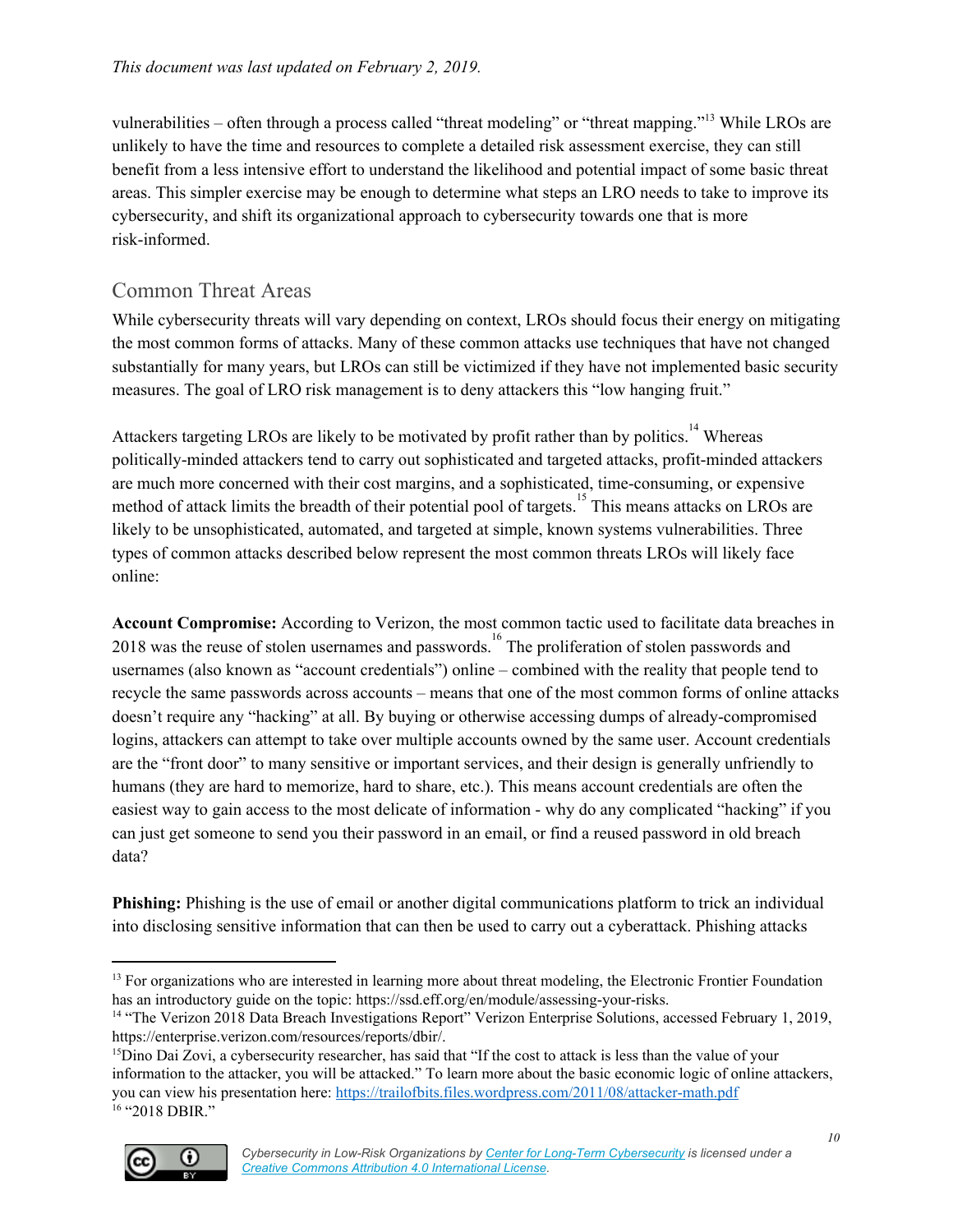generally require low technical sophistication to execute, often relying on simple techniques like sending emails with links to fake websites that prompt individuals to "log in" with their usernames and passwords, when really they are submitting this sensitive information directly to the attacker. Phishing emails can also trick individuals into opening attachments that include malicious software. While it may seem embarrassing to fall for a phishing email, these attacks often fool even the most sophisticated targets, and in many ways it is the simplicity of this type of attack that makes it so dangerous. Phishing is the entry point for a range of attacks, so the consequences of being phished can vary widely. Some of those consequences can include the loss of control of important accounts (such as banking, email, or social media accounts), the infection of devices with malicious software, or the theft of important data.

**Data Promiscuity:** The sprawl of data – both online and across internal systems – is a reality that can have many potential negative outcomes for an organization. Poor data security practices within an organization greatly increase the likelihood of an attacker siphoning off information from its systems. Poor internal access controls may allow employees of an organization to access privileged information – such as HR files – inappropriately. Especially for organizations with significant staff turnover, it is often challenging to manage and secure internal access to information. For example: every time an organization shares a password with an employee or grants them access to sensitive systems, then forgets to revoke that employee's access or change passwords once the employee leaves the organization or changes roles, an opportunity arises for an accidental or malicious leakage of information.

**Malware:** Malicious software (or "malware") is a broad threat area, but one that encompasses many of the terms that people generally associate with cybersecurity, such as viruses, worms, and trojan horses. Malware generally takes advantage of a flaw in a system's design (a "vulnerability") to make the system act in a manner that is not intended. Many people have experienced firsthand a form of malware "exploiting" a vulnerability on a system or device they own or rely on. While a malware attack is one of the more clear and present dangers online, the technical vulnerabilities malware exploits often get fixed before the attack can be carried out. Attackers who use malware rely on individuals and organizations not updating their software frequently. They focus on systems with out-of-date web browsers or other common software (like Microsoft Office or Adobe Acrobat) with known vulnerabilities to maximize the reach of their attack.

For example, one type of malware is ransomware, which uses encryption software to lock up a device so its basic functions and data are inaccessible unless and until the victim pays a ransom. . Ransomware has seen an explosive increase in growth in recent years.<sup>17</sup> Like most malware, it takes advantage of known security vulnerabilities in common software or operating systems. Like other forms of malware, it often requires some user interaction to operate (e.g. a user must click "ok" when prompted to install a piece of unknown software). However, recent variants of ransomware have used powerful methods stolen from

<https://www.theguardian.com/technology/2017/dec/30/wannacry-petya-notpetya-ransomware>



<sup>&</sup>lt;sup>17</sup> Two of the largest ransomware attacks ever. NotPetya and WannaCry, made hundreds of thousands of computers inaccessible in 2017. See: Hern, Alex "WannaCry, Petya, NotPetya: how ransomware hit the big time in 2017", The Guardian, December 2017: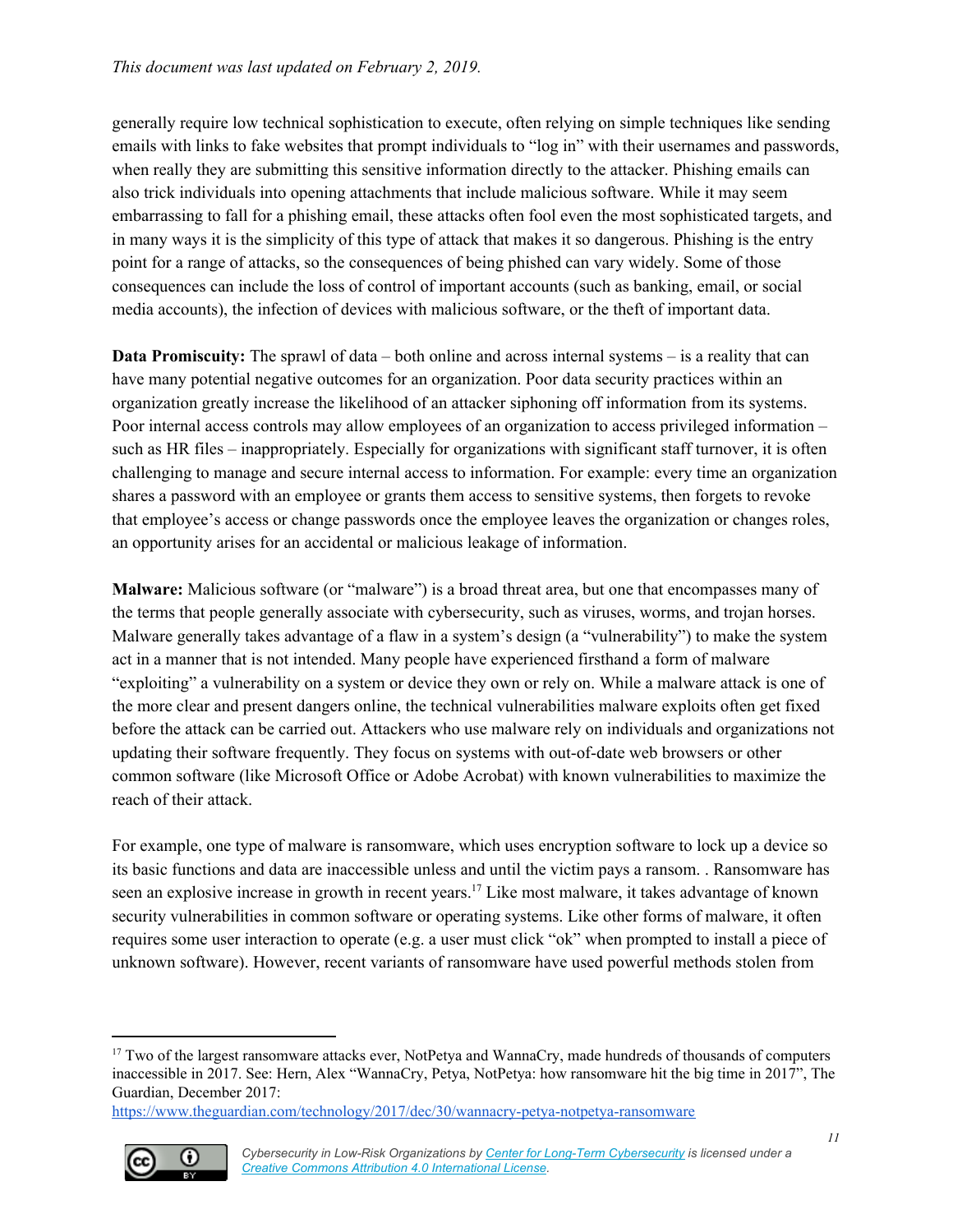intelligence agencies that enable the software to run on victims' computers with minimal user interaction. 18

## <span id="page-11-0"></span>Section 2: Common Cybersecurity Controls

Improving cybersecurity in any organization often requires moving from ad-hoc responses to intentional planning. Many of the technical steps that an organization can take to improve its cybersecurity posture are relatively simple – some can even be automated for an entire organization with the click of a button. But making any type of organization-wide change often requires a cultural change as well. Creating an organizational policy outlining cybersecurity expectations for staff can help usher in this cultural change. The active participation of staff is critical in ensuring that changes stick.

This section will provide a series of technical controls and best practices a LRO can use to mitigate common cybersecurity issues, such as the three common threat areas described previously. A control is a tool, technique, or policy that makes hackers work harder, or makes a cybersecurity risk less likely to materialize.

#### **No control is 100% effective, and no system can ever be 100% secure. The controls described in this document may age over time, and in some cases may become obsolete.**

This section will briefly describe a control, then provide an overview of the time and complexity required for implementation. Each control includes a "Baseline" and "Baseline +" policy recommendation, where "Baseline+" requires a deeper level of staff engagement. These are not black and white distinctions, but are meant to illustrate how organizations can require different levels of adherence to specific practices.

LROs can use Appendix A to design a policy for these controls that is appropriate for their organization. Cybersecurity policies are a place for an organization to document expectations for its staff. These policies can also dictate certain technical requirements (e.g. "all employees must enable two-factor authentication for email accounts" or "employees may not email HR files to personal email accounts"). Appendix A of this document provides a basic template for such a policy, with suggestions for how to tailor the language to your own organization.

Not all security technologies are appropriate for all contexts, but the controls that follow are widely accepted as low-effort and high-impact solutions useful for most types of organizations. Given that LROs are not likely to be targeted by sophisticated or highly-motivated attackers (such as governments), these mostly context-agnostic controls should help to increase the security of an LRO's data and systems.

Appendix B provides additional information and links to further guidance on how to implement controls and select the systems and accounts requiring protection.

<sup>&</sup>lt;sup>18</sup> Matt Burgess, "Everything You Need to Know about EternalBlue – the NSA Exploit Linked to Petya," WIRED UK, accessed February 15, 2018, http://www.wired.co.uk/article/what-is-eternal-blue-exploit-vulnerability-patch.

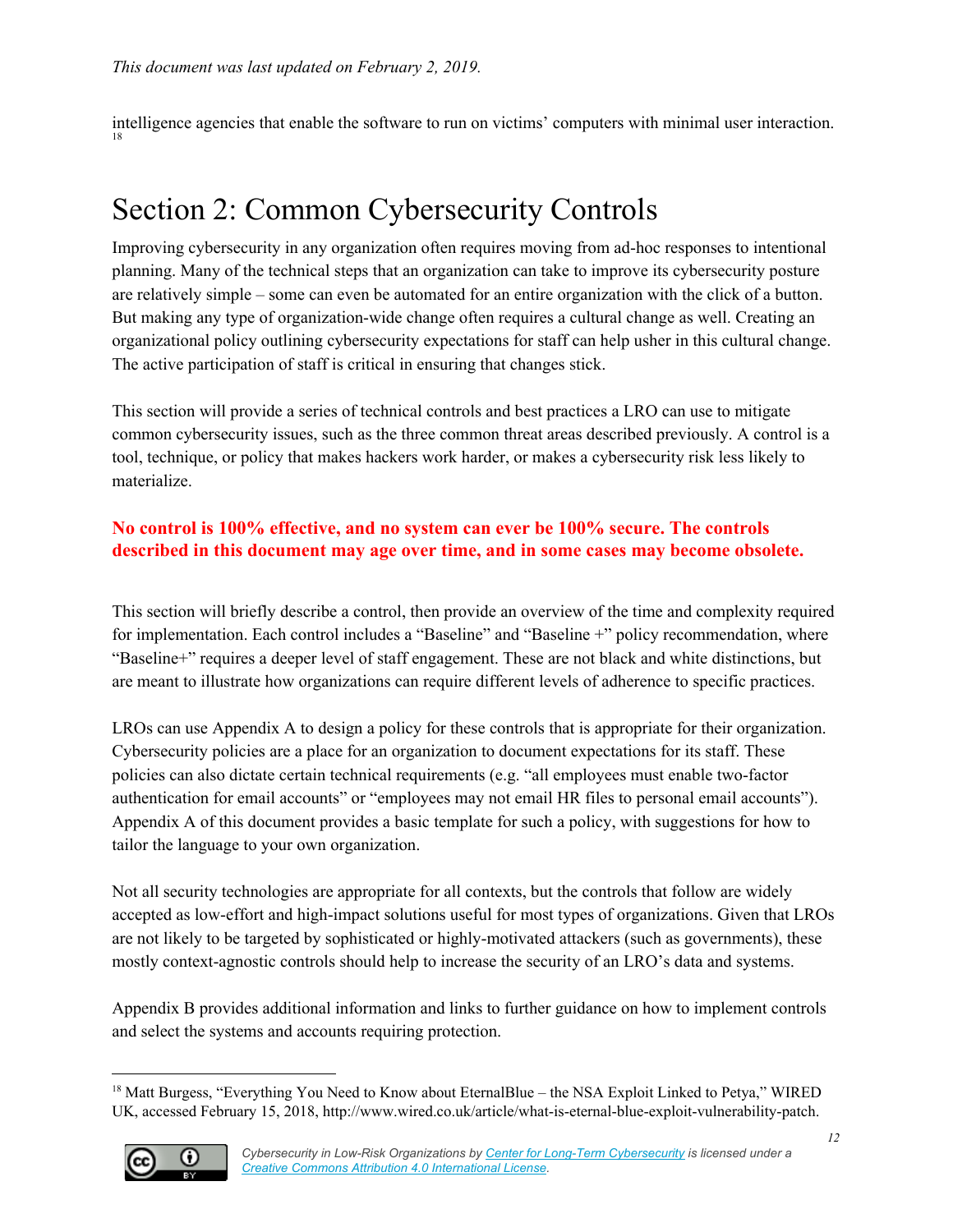#### How to Use This Guide

- **1. Read** through the controls (in Section 2) and best practices (in Section 3) and understand what types of risks they mitigate. Section 2 controls are generally more technical, while the best practices in Section 3 are more generally designed to serve as a template for policy language for specific practices your organization may need to follow (i.e. travel policy or incident response).
- **2. Select** the level of controls appropriate for your organization, and use those controls and best practices described in Section 3 to build your security policy. Appendix A can help walk you through considerations for each control, and help you identify if Baseline or Baseline+ measures are correct for your organization.
- **3. Implement** security controls within your organization based upon your new security policy. Appendix B offers additional guidance on how to implement each of the controls.

You can jump between the control descriptions in Section 2, the policy assistance in Appendix A, and the implementation guidance in Appendix B by using the links below each headline.

#### <span id="page-12-0"></span>Strong Authentication

Set policy for this [control](#page-28-1) here.

Additional [implementation](#page-33-0) guidance can be found here.

**Baseline:** Require multi-factor authentication for all organization-managed accounts. Turn on login alerts where offered.

| What time and technical<br>sophistication is required to<br>set up this control?                                                                                                 | Who enables this control?                          | What risks does this control<br>mitigate? |  |
|----------------------------------------------------------------------------------------------------------------------------------------------------------------------------------|----------------------------------------------------|-------------------------------------------|--|
| Low Sophistication<br>Less than 1 hour                                                                                                                                           | System administrators and<br>individuals set it up | Phishing/Account Takeovers                |  |
| <b>Baseline +:</b> Require multi-factor authentication for all organization-managed accounts. Require the<br>use of password managers. Turn on account monitoring where offered. |                                                    |                                           |  |
| Moderate Sophistication                                                                                                                                                          | System administrators and                          | Phishing/Account Takeovers                |  |

NOTE: As a general rule, **do not** recycle the same password across multiple accounts. When choosing a password, pick something unique, and make it **long**. You should focus more on length than on adding in hard-to-remember characters or complex upper/lower case combinations. The use of a "passphrase" - a string of at least 4 unrelated words - instead of a password is encouraged.

individuals set it up



Less than 1 day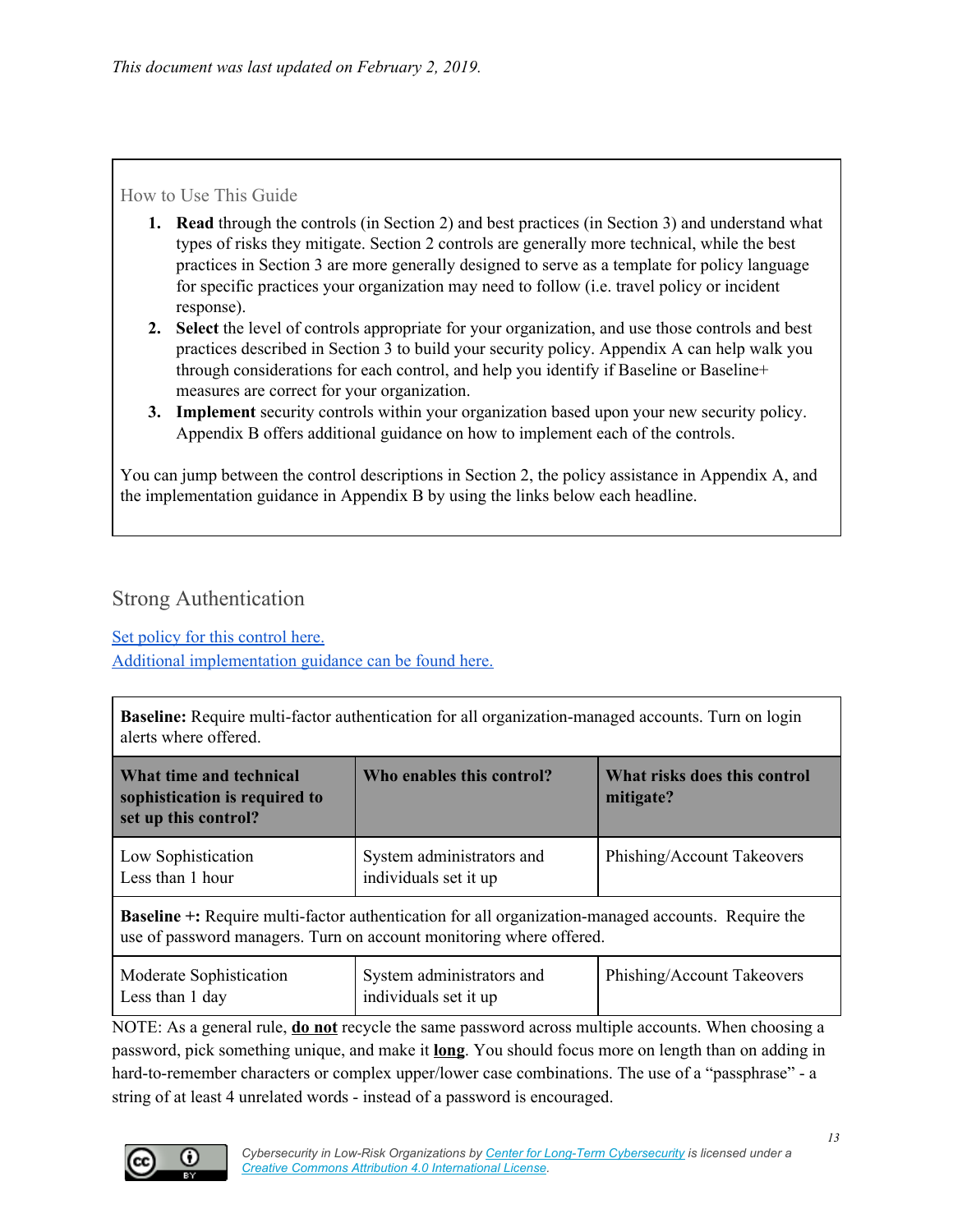#### Multi-factor Authentication

Multi-factor authentication (MFA) is a tool that offers additional security online accounts by requiring an extra layer of user verification. When MFA is enabled for an account, a user must not only enter a username and password, but they must also verify additional "factors" – like a code texted to their phone – that prove they are the true owner of the account. When accounts have MFA enabled, attackers who attempt to log in using stolen usernames and passwords will have a much harder time succeeding.

LROs should encourage employees to enable MFA on as many accounts as possible, but should mandate the use of MFA on critical accounts like email, data storage systems storing HR files, and financial accounts. Depending on the platform, administrators of centrally managed accounts (like G Suite) can flip a technical switch that forces all users to enable MFA. This technical solution can help LROs ensure staff use MFA, rather than hoping that staff will follow written policy. LROs can also require MFA when staff log into organization-owned computers, a policy that lowers the risk of a security incident in the event of loss or theft of devices.

MFA "factors" come in many forms, but the three most common types are SMS-based, application-based, and physical tokens. While there are substantial differences between these three methods, each requires a different level of effort to set up and maintain. In choosing an MFA method, it is important to consider the needs and constraints of your organization. For example, while token-based MFA is the most secure method, your organization may not have the budget to purchase security keys, and so enabling SMS-based MFA will be a more realistic fit, and will still be a more secure option than not enabling any form of MFA. A security control that is not (or cannot be) used consistently is not a good security control.

Below you will find a brief description of each of these MFA methods:

- **SMS:** After entering their username and password, a user will receive a prompt to verify a code (usually between 6-8 digits) sent via SMS to their mobile device. It is important to note this method is widely considered to be less secure than other methods (attackers have increasingly found ways to intercept text messages containing these verification codes). As such, SMS-based MFA is slowly being phased out. Nevertheless, SMS-based MFA is still better than no MFA at all, so LROs should absolutely enable it if it is the only option available for a service.
- **Authenticator App:** Companies like Google, Microsoft, Duo, and others offer free applications that generate a one-time, time sensitive code on your phone to serve as a "second factor" for individual user accounts. After a user enters their username and password, they will be prompted to enter a code generated by the app of their choosing. Authenticator apps are easy to set up, and can be quickly configured to work with many common web services. Apps have many advantages over SMS as an MFA method, but one of the most important is that the app will continue to generate codes even when the device is offline or out of cell range. This means apps are a particularly good option for LROs with poor cellular connection or with staff that travels internationally.
- **Token:** Physical tokens are the most secure form of MFA. They generally consist of small pieces of hardware that plug directly into a computer (or connect by Bluetooth), and they can be carried around on a keychain. Tokens can be more complicated to set up, but once configured, they

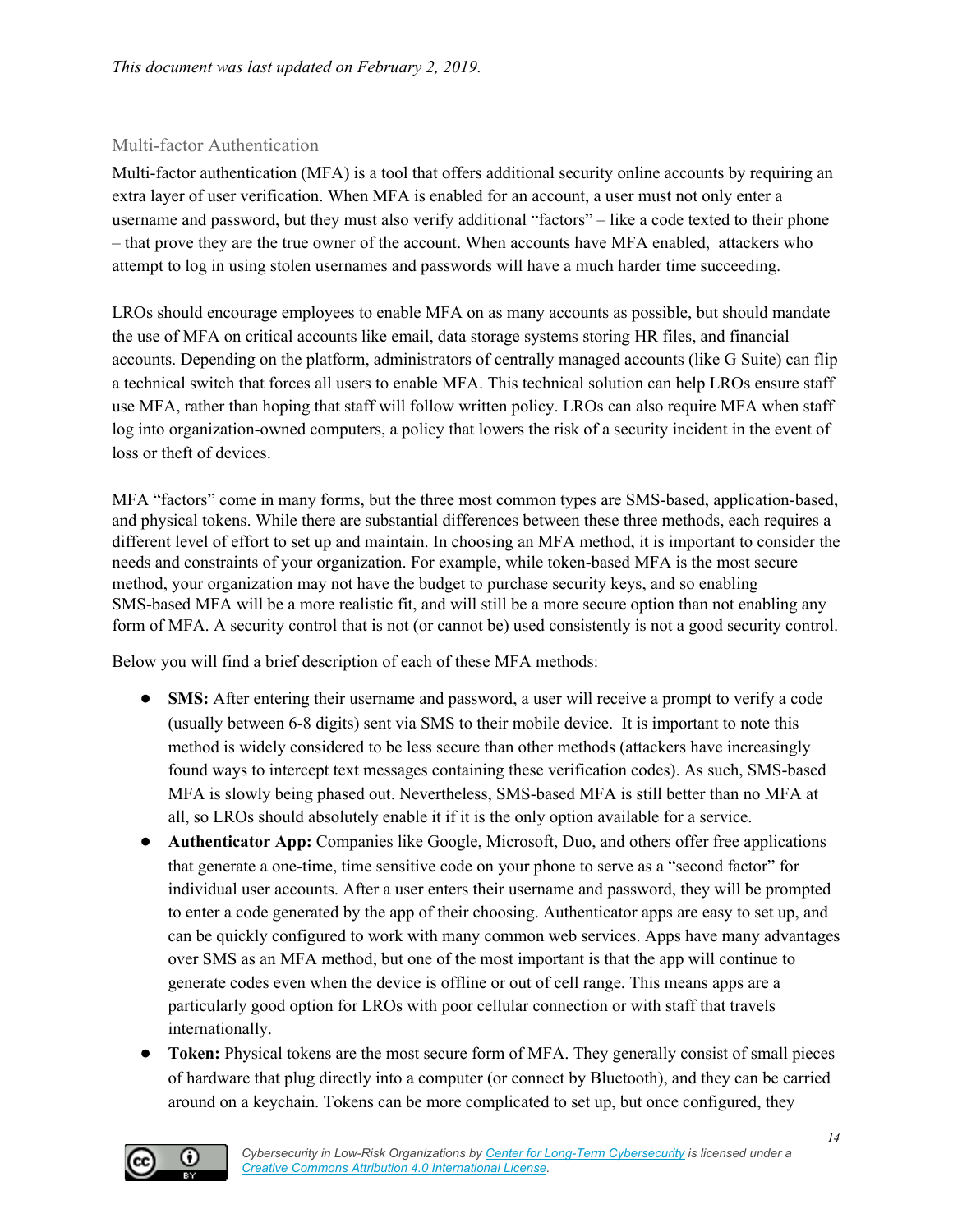eliminate the need to enter additional codes following a username and password combination, since connecting the token to your computer automatically generates a long and complex code. Unlike MFA and authenticator apps, tokens do come with a cost (each token runs between \$15-50), but if you can afford it, the investment is worth the security payoff.

A list of common websites with MFA and links to instructions on how to enable it can be found here: <https://twofactorauth.org/>.

**Organizations should note that in the event of a lost second factor (like your phone or hardware token), account recovery becomes much more challenging with MFA enabled. Your staff may need** to reset their account credentials by going to your IT staff, or through the help staff of a specific **service.**

#### Password Managers

It is really difficult to create strong passwords, and even more difficult to remember them. For this reason, organization should encourage (or require) employees to use password manager software like [LastPass,](https://www.lastpass.com/) [especially](https://www.lastpass.com/) in cases where a service does not offer MFA. Password managers help users generate long, random passwords and then stores them for users across devices. Attackers may still get ahold of these passwords through phishing or other means, but password managers make it much harder for attackers to guess or "brute force" a password (using a computer algorithm to make many guesses in a short period of time) since the software generates and remembers a strong, unique password on the user's behalf. Password managers can (and should!) be used in tandem with MFA, Moreover, many offer "enterprise" versions (for a small fee) that allow organizations to set use policies and even enable users to safely exchange passwords for shared accounts. While MFA provides a greater degree of security for an individual account, password managers significantly diminish the risk that one compromised account will lead to other compromised accounts due to recycled passwords.

#### Account Monitoring

Many common services offer suspicious login alerts, usually in the form of a push notification or an email that lets users know when someone has tried to access their account from a new device or location. Individuals can manually turn on these alerts or organizations can set technical policies for organization-managed accounts that require these alerts by default. In the event of an account compromise, these login alerts can substantially minimize the time an attacker has unauthorized access to an account by prompting a user to change their password and lock out the attacker.

#### **Learn How to Spot a Phishing Email**

MFA can help prevent attackers from accessing an account even when they have a user's account credentials. But, in cases where MFA is not enabled or not available, a username and password is all the attacker needs to break in. One of the most common ways attackers get their hands on user credentials is via phishing emails. Learning how to spot a phish is the best defense against losing control of accounts. The Electronic Frontier Foundation has a guide on how to spot a phishing email or scam here: <https://ssd.eff.org/en/module/how-avoid-phishing-attacks>

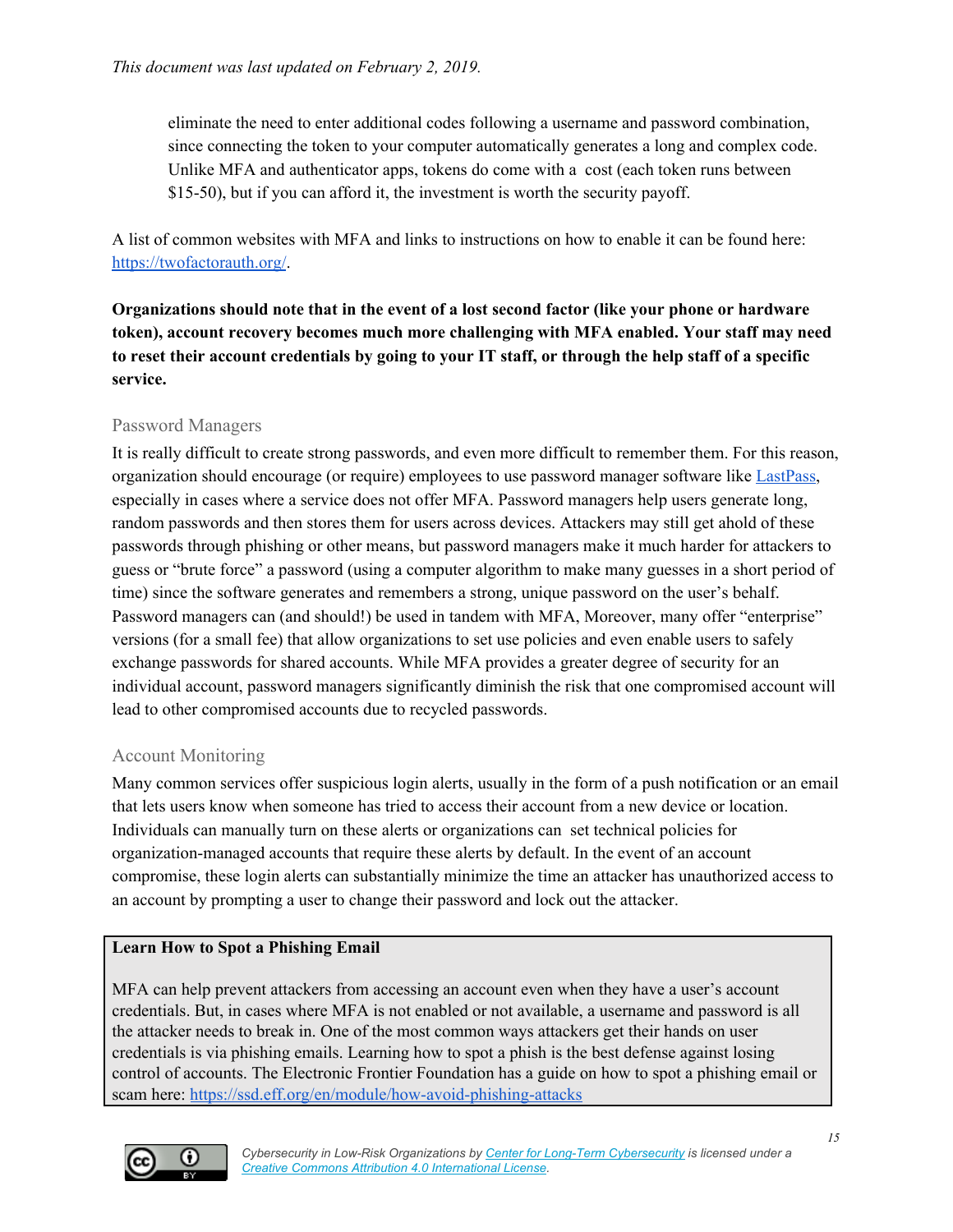In general, when you receive an email, do not click on links or open files you do not recognize, even if it came from a trusted source. If you're unsure about the origin of a link or document, it is usually worth a quick call or message (through a channel other than email) to the sender. It only takes a minute, and can save hours of headache in the case that your account does become compromised in some way.

#### <span id="page-15-0"></span>Automatic Updates and Software Licenses

Set policy for this [control](#page-29-0) here. Additional [implementation](#page-34-0) guidance can be found here.

**Baseline:** Force automatic updates for all operating systems, productivity software, and web browsers, and require other software updates to be installed as quickly as possible. Ensure all software licenses are renewed in a timely fashion.

| What time and technical<br>sophistication is required to<br>set up this control?                                                                                                                                                           | Who enables this control?                          | What risks does this control<br>mitigate? |
|--------------------------------------------------------------------------------------------------------------------------------------------------------------------------------------------------------------------------------------------|----------------------------------------------------|-------------------------------------------|
| Low Sophistication<br>Less than 1 hour                                                                                                                                                                                                     | Individuals and system<br>administrators set it up | Malware                                   |
| <b>Baseline</b> +: Force automatic updates for all operating systems, productivity software, and web<br>browsers, and require other software updates to be installed as quickly as possible. Auto-renew all<br>critical software licenses. |                                                    |                                           |
| Moderate Sophistication<br>Ongoing                                                                                                                                                                                                         | System administrators set it up                    | Malware                                   |

Enabling automatic updates is a simple and powerful cybersecurity control. While some larger organizations with more robust IT infrastructures may need to carefully consider this control (sometimes updates may interfere with the function of custom-built information systems), most LROs should enable automatic updates. There is a small chance an update might create problems for a system – particularly older computers or devices. However, problems with updates are often patched quickly. Out-of-date software is the primary way attackers can take over devices, steal or delete data, or otherwise interrupt systems, websites, and devices. This is because as vulnerabilities in various pieces of software are found, companies issue updates (or "patches") to fix those security flaws. Software that has not been updated retains those security flaws, and becomes increasingly vulnerable as attackers build malicious software that takes advantage of those known vulnerabilities.

Most software now defaults to enabling automatic updates. An organization's security policy should require this function on all operating systems, web browsers, email clients, productivity software (like

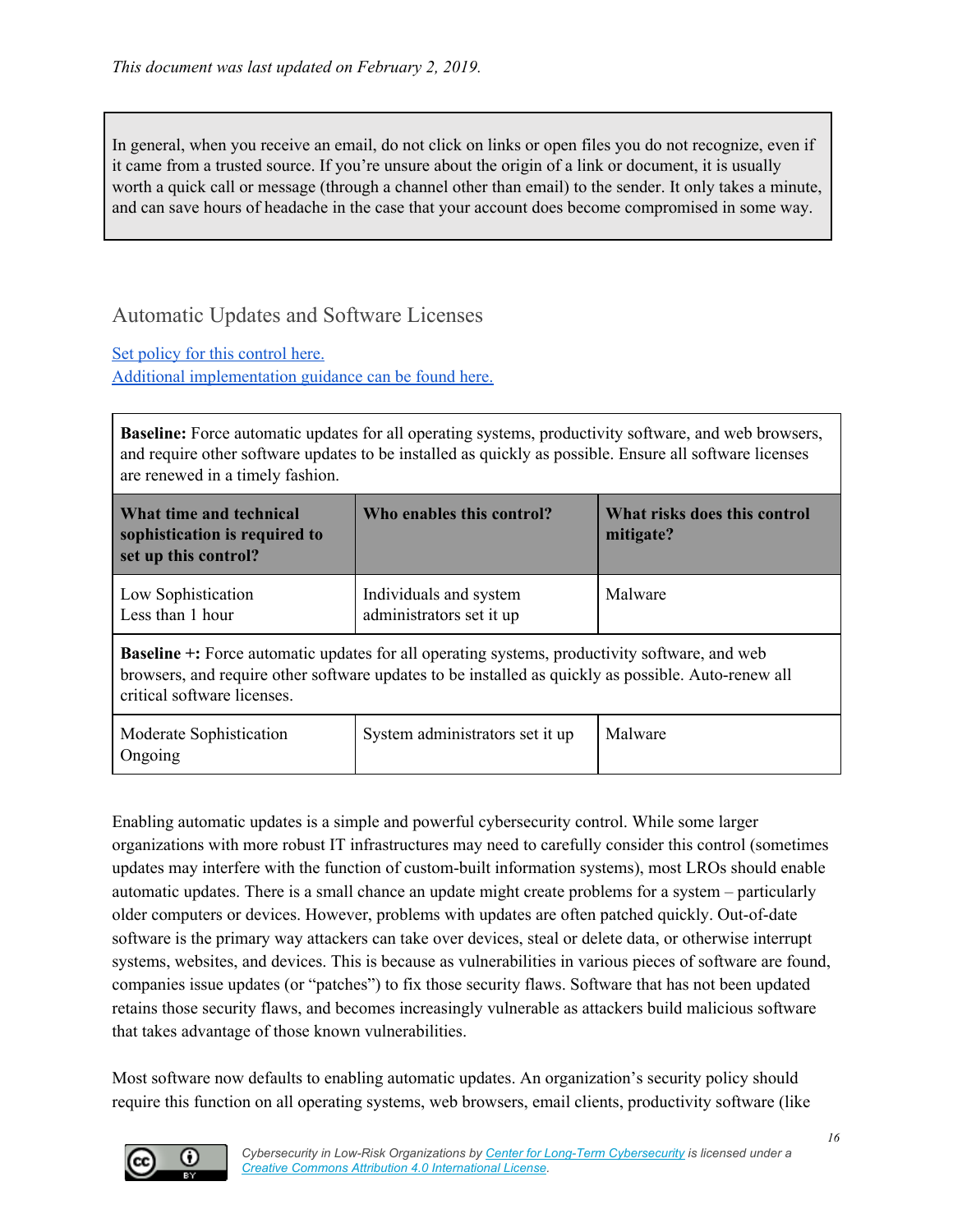Microsoft Office), instant messengers, or other commonly-used programs. This includes updates for mobile device software.

Some LROs may use expired software licenses to save money. Without a valid license, software is often not eligible for updates, exposing the organization to the risks described above. While software licenses can be expensive, many non-profits are eligible for free or reduced-costs software. Organizations like TechSoup ([http://www.techsoup.org/\)](http://www.techsoup.org/) are an easy source of reduced-price software for eligible non-profits. Popular software and services suites like [Microsoft](https://products.office.com/en-us/nonprofit/office-365-nonprofit-plans-and-pricing?tab=1) Office, [Salesforce](http://www.salesforce.org/nonprofit/), and [Google's](https://www.google.com/nonprofits/) G-Suite are available at greatly reduced prices for eligible non-profit organizations.

#### **A Note on Antivirus Software**

Organizations may choose to purchase antivirus software, but most major operating systems build in much of the protection LROs need to prevent malware infections. At a bare minimum, your organization should enable either Windows Defender or Apple's Gatekeeper – the default security services on both major operating systems. These services will harden most laptops and desktops against common threats.

- How to enable Windows Defender: <https://support.microsoft.com/en-us/help/17464/windows-defender-help-protect-computer>
- How to enable Gatekeeper on OSX: <https://support.apple.com/en-us/HT202491>

It is critical to allow these services to run their automatic updates. Without the latest information, these services cannot protect your device against new forms of malicious software.

#### <span id="page-16-0"></span>The Cloud

Set policy for this [control](#page-29-1) here. Additional [implementation](#page-34-3) guidance can be found here.

| <b>Baseline:</b> Migrate organizational email to a cloud-based provider                                               |                                                                        |                                                           |  |
|-----------------------------------------------------------------------------------------------------------------------|------------------------------------------------------------------------|-----------------------------------------------------------|--|
| What time and technical<br>sophistication is required to<br>set up this control?                                      | What risks does this control<br>Who enables this control?<br>mitigate? |                                                           |  |
| Moderate Sophistication<br>Variable time – days or weeks                                                              | Organizations set it up                                                | Malware, Phishing, Web-Based<br>Attacks, Data Theft, etc. |  |
| <b>Baseline</b> +: Migrate organizational email, data storage, and productivity software to a cloud-based<br>provider |                                                                        |                                                           |  |

| Moderate Sophistication<br>Variable time – weeks | Organizations set it up | Malware, Phishing, Web-Based<br>Attacks, Data Theft, etc. |
|--------------------------------------------------|-------------------------|-----------------------------------------------------------|
|                                                  |                         |                                                           |

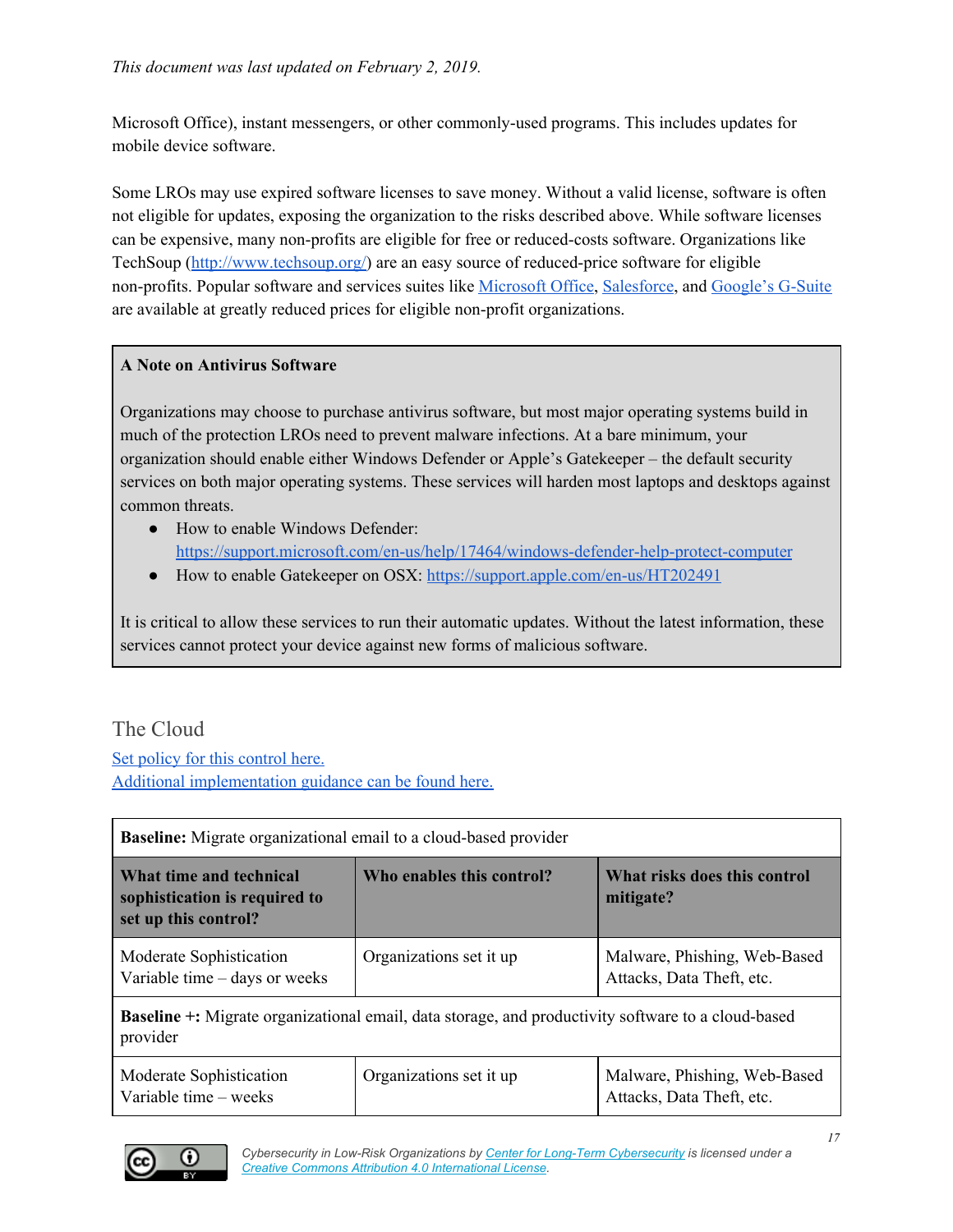Building and maintaining technical resources for your organization requires a large investment in time, money, and energy. Even managing a "simple" service like an email server can be very complicated, and keeping any of these systems up to date and secure is often a task beyond the capabilities of many LROs. It is widely recognized that moving to cloud-based technologies is a good way to offload many of the more difficult and resource intensive tasks related to managing these services, in turn allowing an organization's employees to focus on their mission priorities. Cloud service providers like Google, Amazon, Microsoft, and Salesforce employ some of the best security teams in the world, and are constantly improving the security of their services. They also provide secure backups of data, which means that in the event of a breach or another data loss event, a previous version of that data is still available. Most IT needs of an LRO, including web hosting, email, productivity tools, and storage, can be migrated to cloud-based services. Nevertheless, these services can be expensive. Thankfully many cloud service providers offer free or discounted services for nonprofits and other public-interest organizations. Some examples of those services include:

- **● Productivity Suites and Email:**
	- <https://products.office.com/en-us/nonprofit/office-365-nonprofit-plans-and-pricing?tab=1>
	- <https://www.google.com/nonprofits/>
- **● Web Hosting:**
	- <https://help.dreamhost.com/hc/en-us/articles/215769478-Non-profit-discount>
- **● Contact/Customer Relationship Management:**
	- <http://www.salesforce.org/nonprofit/>
- **● Web Services:**
	- <https://aws.amazon.com/government-education/nonprofits/>

In the event that moving services to the cloud is impractical, an organization's leadership should focus instead on ensuring any local storage, mail, or other servers are running up-to-date software and are configured appropriately. It is likely that ensuring this will require the services of an external consultant or internal IT staff.

#### <span id="page-17-0"></span>**HTTPS**

#### Set policy for this [control](#page-30-0) here. Additional [implementation](#page-36-0) guidance can be found here.

| <b>Baseline:</b> Ensure all organization-owned websites use HTTPS                                                                                          |                                                             |                                                                   |  |  |
|------------------------------------------------------------------------------------------------------------------------------------------------------------|-------------------------------------------------------------|-------------------------------------------------------------------|--|--|
| Who enables this control?<br>What risks does this control<br>What time and technical<br>sophistication is required to<br>mitigate?<br>set up this control? |                                                             |                                                                   |  |  |
| <b>High Sophistication</b><br>Days                                                                                                                         | Set up by the site service<br>provider or web administrator | Web-based attacks on visitors,<br>changing information in transit |  |  |

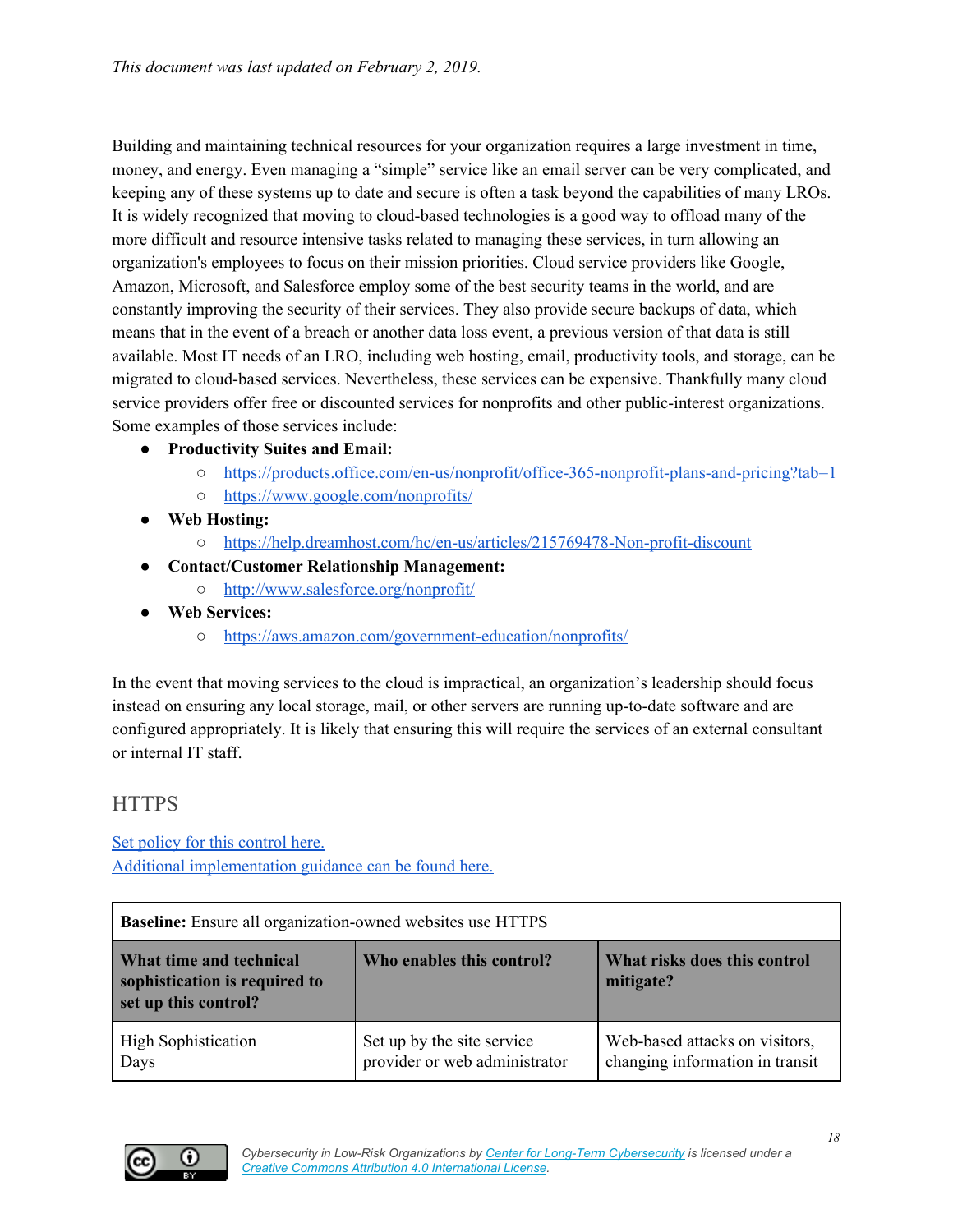

HTTPS is a protocol (or set of rules) that encrypts the information flowing between a browser (like Chrome or **Figure Figure Figure https://** Firefox) and a website, giving visitors to that website an added layer of protections. It is often represented by a lock icon or the word "Secure" in a browser's URL bar. HTTPS

ensures traffic is encrypted (confidential) and authenticated (you can be confident that you are speaking to the real entity and not a malicious actor spoofing it). Starting July 2018, the popular Google Chrome browser started marking all websites without HTTPS as "Not Secure," which it formally announced on its Chrome blog.<sup>19</sup> Other major browsers are also making design interface changes to flag non-HTTPS sites as insecure. 20

|                       | Treatment of HTTP pages  |  |
|-----------------------|--------------------------|--|
| Current (Chrome 67)   | <b>1</b> example.com     |  |
| July 2018 (Chrome 68) | 1 Not secure example.com |  |

While maintaining a secure connection between a website and its visitors may seem obvious, it is something many organizations overlook. The vast majority of sites on the internet still do not offer HTTPS connections. Failing to offer an HTTPS connection to visitors of your website puts them at risk of attackers interfering with their connection. For example, when a visitor to your website enters sensitive information such as a credit card number or account password, without the encryption that HTTPS offers, a malicious actor may gain access to this unencrypted information.

Configuring HTTPS for a website can be a complicated task, but thankfully, many website hosting services – like Wordpress or Squarespace will configure it for you at no additional cost. However, if an organization hosts its own website, the web administrator will need to enable HTTPS.

HTTPS is the only control that does not have a Baseline + option because it is considered absolutely necessary for any organization that hosts a website. Organizations should not only provide visitors with a secure connection to their website(s), but should also avoid compromising the trust of their visitors, who will likely see a "Not Secure" warning in the URL bar so long as HTTPS is not enabled.

<span id="page-18-0"></span>Data Security

Set policy for this [control](#page-31-0) here.

<https://blog.mozilla.org/security/2017/01/20/communicating-the-dangers-of-non-secure-http/>



<sup>&</sup>lt;sup>19</sup> Schechter, Emily "A milestone for Chrome security: marking HTTP as "not secure", July 2018, https://www.blog.google/products/chrome/milestone-chrome-security-marking-http-not-secure/  $20$  Mozilla issued a blog post on their plans here: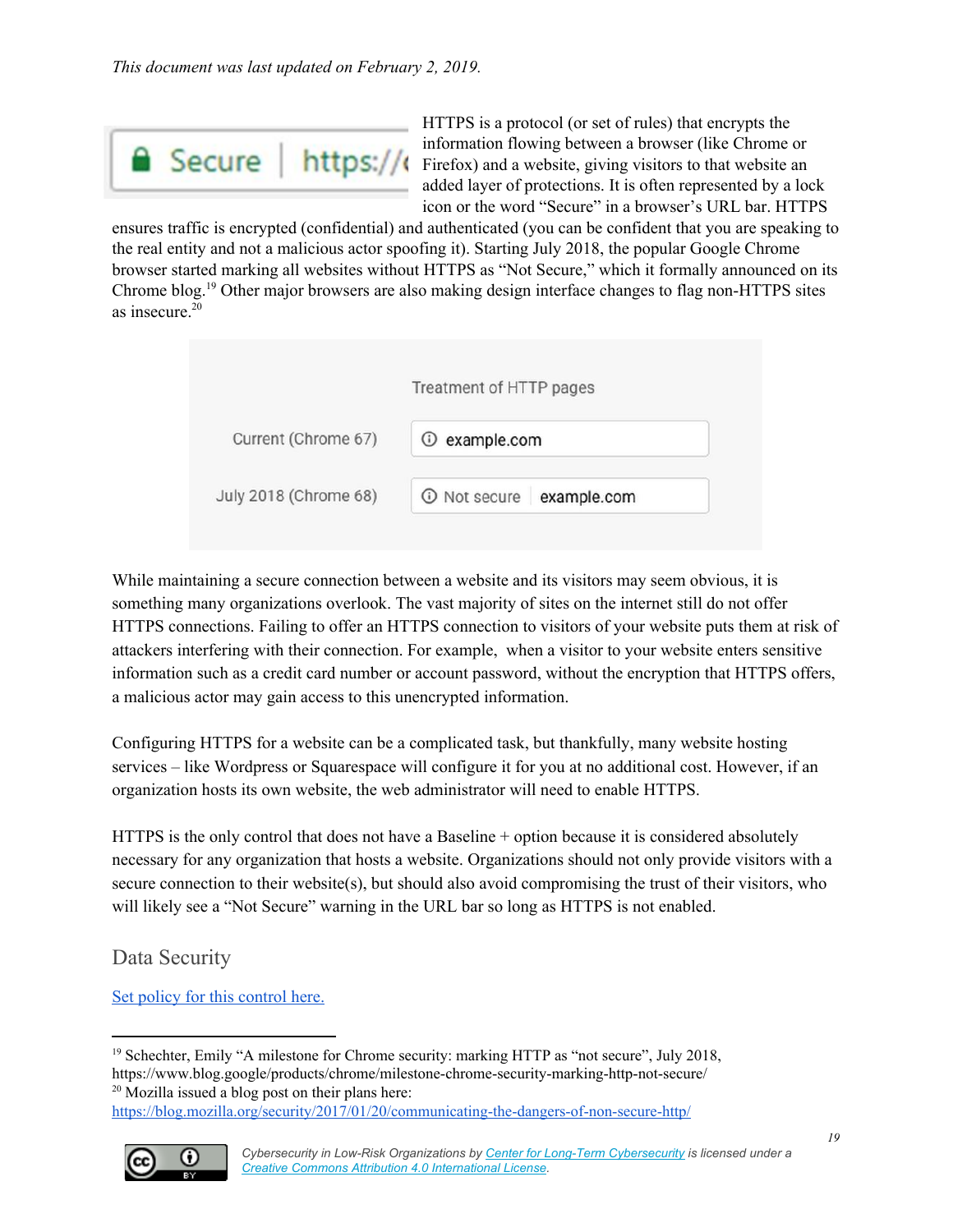#### Additional [implementation](#page-37-0) guidance can be found here.

| <b>Baseline:</b> Enable full-disk encryption on servers, cell phones, tablets, laptops, and desktops with access<br>to critical or sensitive information.                                                                                                                                                                                                                                                          |                                                                        |                     |  |
|--------------------------------------------------------------------------------------------------------------------------------------------------------------------------------------------------------------------------------------------------------------------------------------------------------------------------------------------------------------------------------------------------------------------|------------------------------------------------------------------------|---------------------|--|
| What time and technical<br>sophistication is required to<br>set up this control?                                                                                                                                                                                                                                                                                                                                   | Who enables this control?<br>What risks does this control<br>mitigate? |                     |  |
| Medium Sophistication<br>Hours or days                                                                                                                                                                                                                                                                                                                                                                             | Individuals or Organizations                                           | Data theft and loss |  |
| <b>Baseline</b> +: Enable full-disk encryption on all servers, cell phones, tablets, laptops, and desktops with<br>access to organization resources. Regularly review permissions on cloud-based storage accounts to<br>ensure access controls are appropriately granted and MFA is enabled. Consider adopting and<br>implementing a device management system (learn more in the <u>fleet management</u> section). |                                                                        |                     |  |
| Medium Sophistication<br>Weeks                                                                                                                                                                                                                                                                                                                                                                                     | Individuals or Organizations                                           | Data theft and loss |  |

Data security is a difficult problem, and a wide variety of cybersecurity controls can help to manage the potential risks of lost or stolen data. The two controls described in this document are the most common, and should protect LROs in the case of accidental device loss or data theft. However, the generation, collection, and processing of data can create many risks for an organization – particularly when the data collected contains information about individuals and their behavior. Retaining sensitive data of this nature may move an organization out of the category of "low risk" into a higher category of risk.

#### <span id="page-19-0"></span>Encryption

Note: Encrypting your data provides an important layer of security, but it also runs the risk of data lock-out. It is crucial that you store your encryption  $key(s)$  in a safe place, and that you create a back-up plan in the case that you lose a key. Locking yourself out can be costly and may temporarily interrupt the *operation of your organization.*

Encryption conceals data on a device from any user without the "key" to unlock it. That key can come in the form of a password or an MFA token. Many applications rely on encryption to increase the security of messages they send or data they store. Most cloud-based email and storage services encrypt data they store by default. For LROs, encryption can be useful for protecting sensitive data or for securing devices in the event of theft or loss.

● *Full-disk encryption* encrypts all information on a device. When an individual logs into that device, the data is decrypted. But, without the appropriate login, the data will be inaccessible to most attackers. Note that some older devices may run more slowly with full-disk encryption enabled. Full-disk encryption is generally favorable to file-based encryption. Unlike file-based encryption, which requires manual encryption of individual files, full-disk encryption ensures that

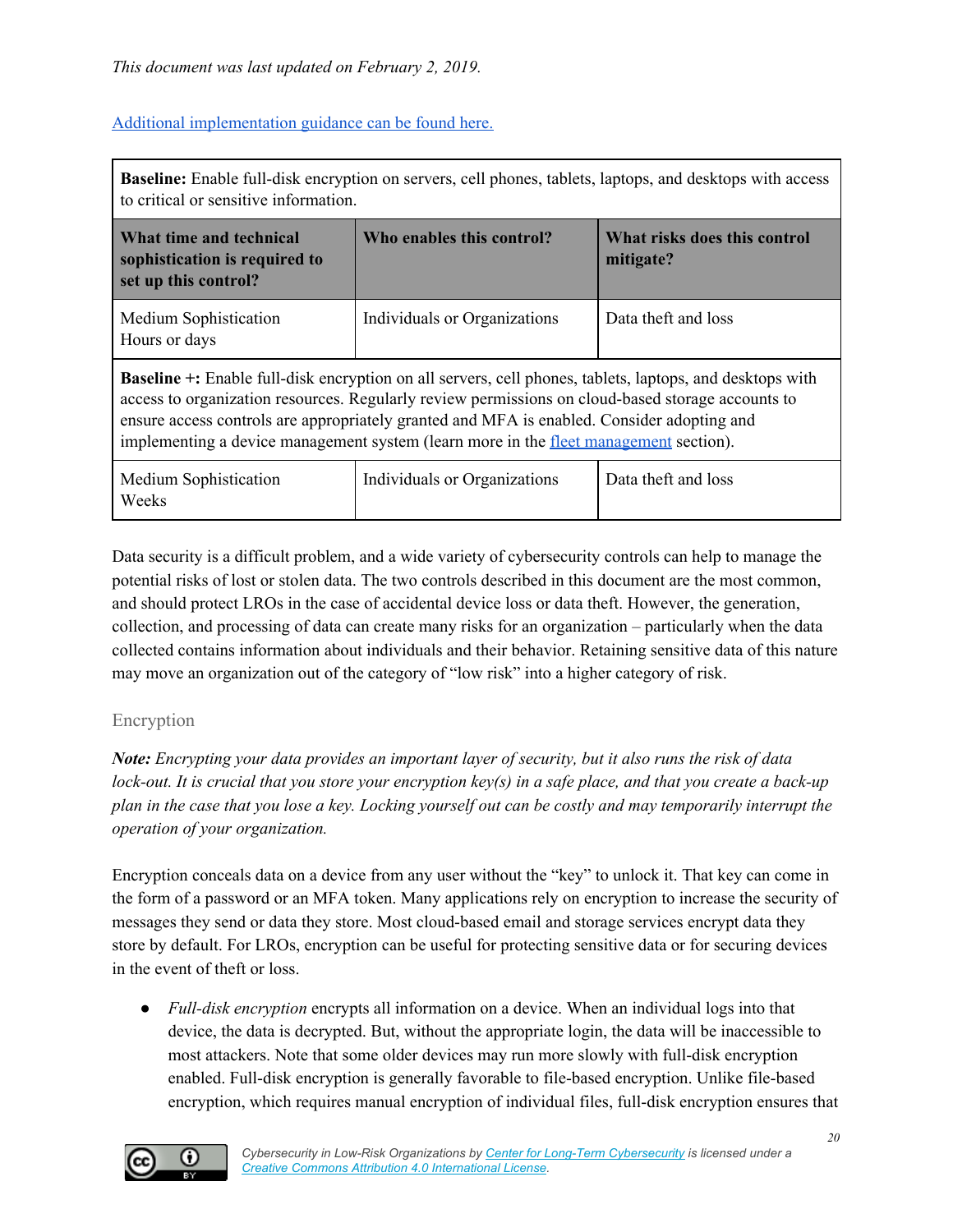all files on a device are consistently encrypted, meaning there is no risk an important document or file will be left unsecured. Organizations can enable full-disk encryption on Windows and OSX using BitLocker and FileVault, respectively.

- *File-based encryption* allows an organization or individual to encrypt a specific file or folder to add additional security to that item. This form of encryption may be particularly useful for protecting sensitive files like HR documents, financial statements, or strategic plans. However, keep in mind that sharing encrypted files with others can pose challenges because the recipient of the file will need a password or key to decrypt the file.. Nevertheless, when transferring sensitive files between devices, it is highly recommended to transfer them in an encrypted state. Encrypted files can sometimes create challenges for an organization and its partners. To relieve some of these challenges, organizations can migrate to cloud-based storage for sensitive materials, where files are encrypted by default and access to those files can be easily customized.
- *● End-to-end encryption* ("E2E") applies specifically to digital communications, and ensures that only the recipients and senders of messages can see and read those messages. For anyone else (including owners of messaging platforms and potential attackers wishing to intercept messages), the data will appear encrypted. Some of the most common E2E messaging apps are Signal, Whatsapp, and iMessage. Note that email is not encrypted by default. While communications applications encrypted with end-to-end encryption are excellent for securing communications about sensitive topics, they can create problems for some organizational processes (like discovery in legal proceedings) that require third-party access to previous communications.

#### <span id="page-20-0"></span>Access Management

Merely encrypting data is not always enough to keep it "secure." While encrypted devices are generally safe from the prying eyes of outsiders, there are plenty of internal risks posed by data sharing within organizations or between partners. For example, it would be disastrous if all employees were able to view each other's HR files. Similarly, a strategic planning document shared with a close partner organization could be passed along inappropriately to a third party. Access management can help to address these internal risks. Access management is the process of reviewing who within an organization has access to different resources, and setting clear "permissions" (or technical abilities) that restrict or grant access for each employee to the appropriate resources. Access management is particularly important for organizations with cloud-based storage, since cloud services make it very easy to share documents inside and outside of an organization. Many cloud services provide administrators with easy ways to manage access across their organizations' documents. However, fine-grained management of access permissions can take time - it is important to designate ownership of this task to specific individuals in your organization to ensure access controls are regularly refreshed.

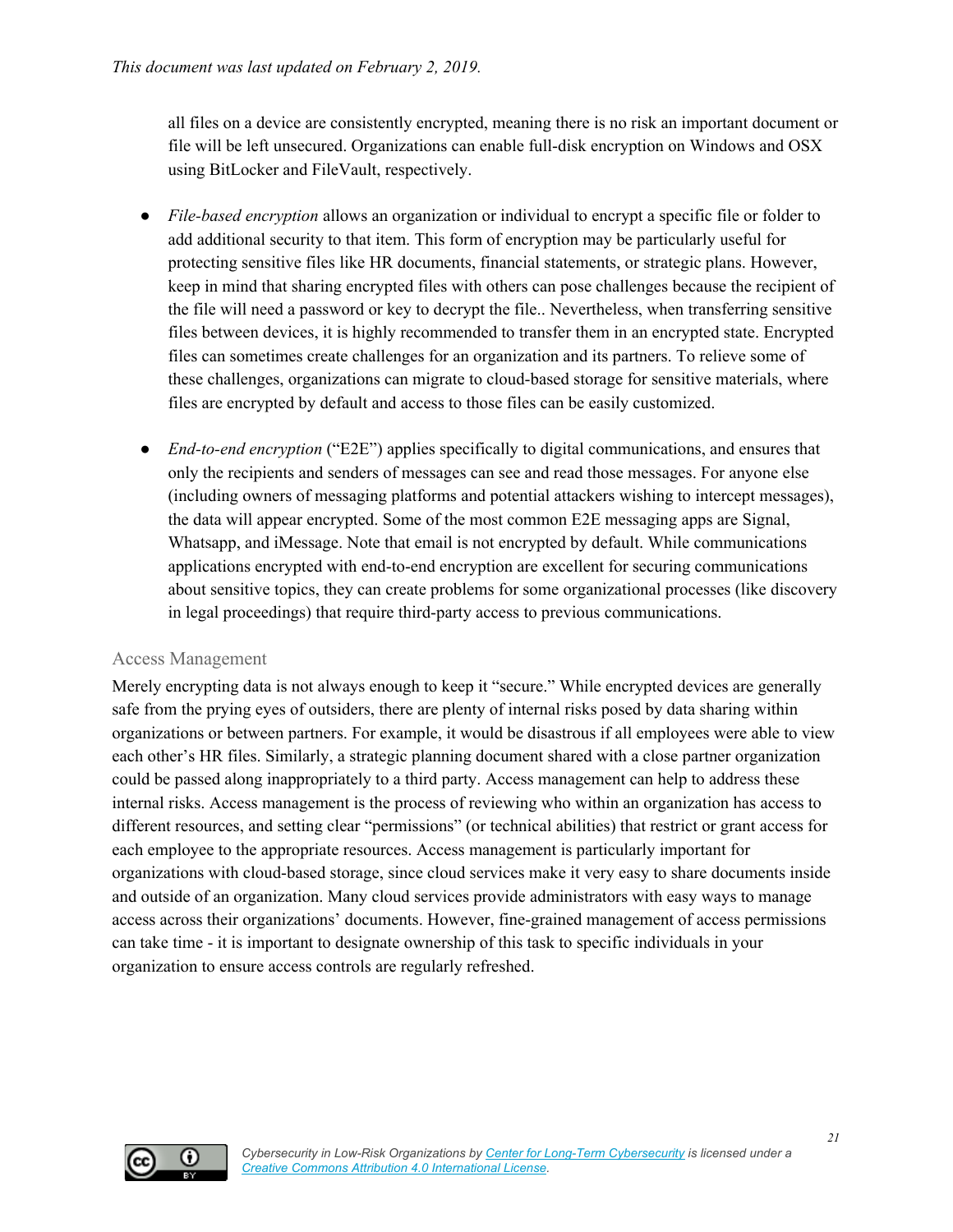## <span id="page-21-0"></span>Section 3: Additional Cybersecurity Best Practices

Beyond the technical controls listed above, additional organizational expectations for cybersecurity can be documented as policies. This section reviews key areas of policy that your organization should establish in order to facilitate secure day-to-day practices. These best practices do not have Baseline or Baseline+ categories, because they are more generally about setting ground rules for behavior instead of particular technical configurations. The best practices in this section are designed as templates your organization can further customize based on your needs.

### <span id="page-21-1"></span>"Fleet" Management

In a large organization, merely keeping track of the broad array of devices your employees use can be a huge challenge. Even in small organizations, keeping track of phones, laptops, and tablets can be a time-consuming exercise, particularly when employee turnover is high and your organization must regularly purchase new devices and retire old ones.

At a minimum, an organization should keep track of the following information:

- 1. What devices does the organization own?
- 2. Who is in possession/responsible for that device?
- 3. Are automatic updates turned on for that device?
- 4. Are the licenses for the device's operating system and software up to date?

This information should be collected and refreshed at regular intervals – at a minimum once a year, but semi-annually is best. As staff depart or join, or devices are upgraded/deprecated, the running list of devices should be updated accordingly.

Each organization should also have a policy for device turnover before a device is handed off to a new employee. At a minimum, this should include the following:

- 1. Before an employee departs or takes possession of a new device, they must return the old device to the organization.
- 2. Employees should back up important data on their devices to a shared or otherwise accessible drive or cloud storage, and should inform relevant staff of the data's location.
- 3. The organization should completely wipe the device and have a fresh system install of its operating system and important software before giving it to an employee.
- 4. If the device owner is leaving the organization, permissions (such as passwords to sensitive accounts, access to shared documents) should be revoked for the user of the device.

#### **A Note on Device Management Systems**

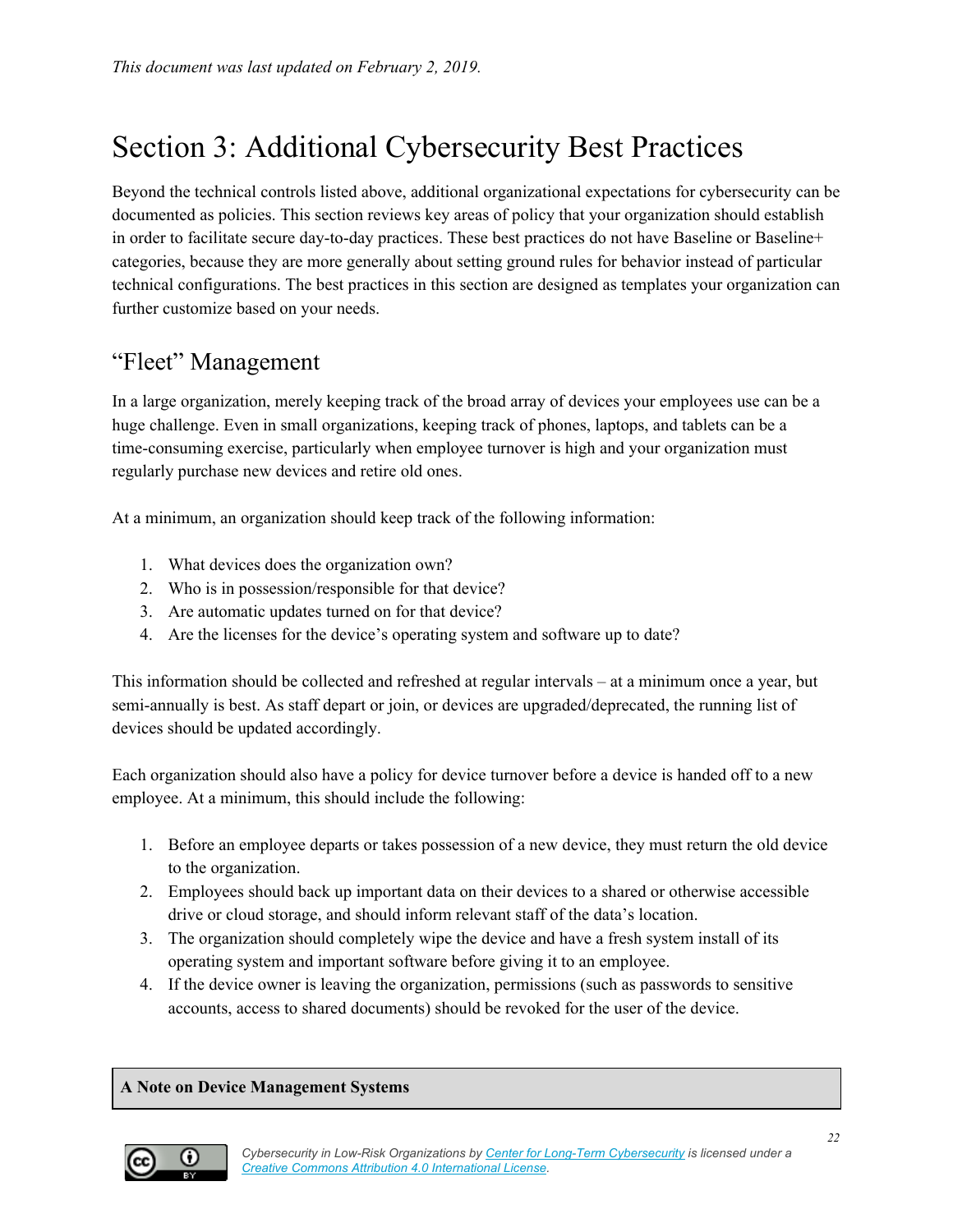There are some device management systems on the market that help organizations centrally manage their devices. These systems require time and some practice to use, but they can increase an organization's visibility into what devices are part of their network, and help alert managers to potential security issues. While these systems can be very helpful, they are usually unnecessary for organizations with fewer than 25 employees. Organizations should have dedicated IT staff in charge of operating these systems. Some common ways that device management systems help organizations manage their security include:

- enforcing organizational security settings such as mandatory strong passwords and forced screen lockout after a certain amount of time;
- pushing out email profile configuration to the devices;
- executing remote wipe and remote lock for managed devices; and
- generating reports of device inventories on the network.

Different device management solutions have different strengths and weaknesses. There are two key types of solutions:

● *Server management systems:*

These systems can comprehensively manage intranet servers. Some can also manage network appliances (servers, standalone firewalls, etc.). However, operating such systems usually requires strong IT proficiency and infrastructure to execute. Example server management systems include:

- Microsoft System Center [Operations](https://docs.microsoft.com/en-us/system-center/scom/deploy-overview?view=sc-om-1807) Manager
- [Splunk](https://www.splunk.com/)
- *Mobile device management systems (including client computer management):*

These systems can manage most modern mobile devices and client computers. The user interface is friendly and easier to use compared to server managements system. However, they require more time and attention than server management systems. Examples include:

- VMWare [AirWatch](https://www.air-watch.com/)
- [Microsoft](https://www.microsoft.com/en-us/cloud-platform/microsoft-intune) Intune
- [MobileIron](https://www.mobileiron.com/en/modern-security-modern-work)

## <span id="page-22-0"></span>Travel Policy

Travelling – whether domestically or abroad – can create unique risks for an organization's cybersecurity. Different regions have different cybersecurity laws and expectations, and different contexts can create new risks an organization might not ordinarily encounter. There are few hard and fast rules with regards to travel policies, but there are a few basic questions that all organizations should ask themselves. A strong travel policy for your organization will address the following:

*1. Should employees bring organization-owned devices on work or personal travel?*

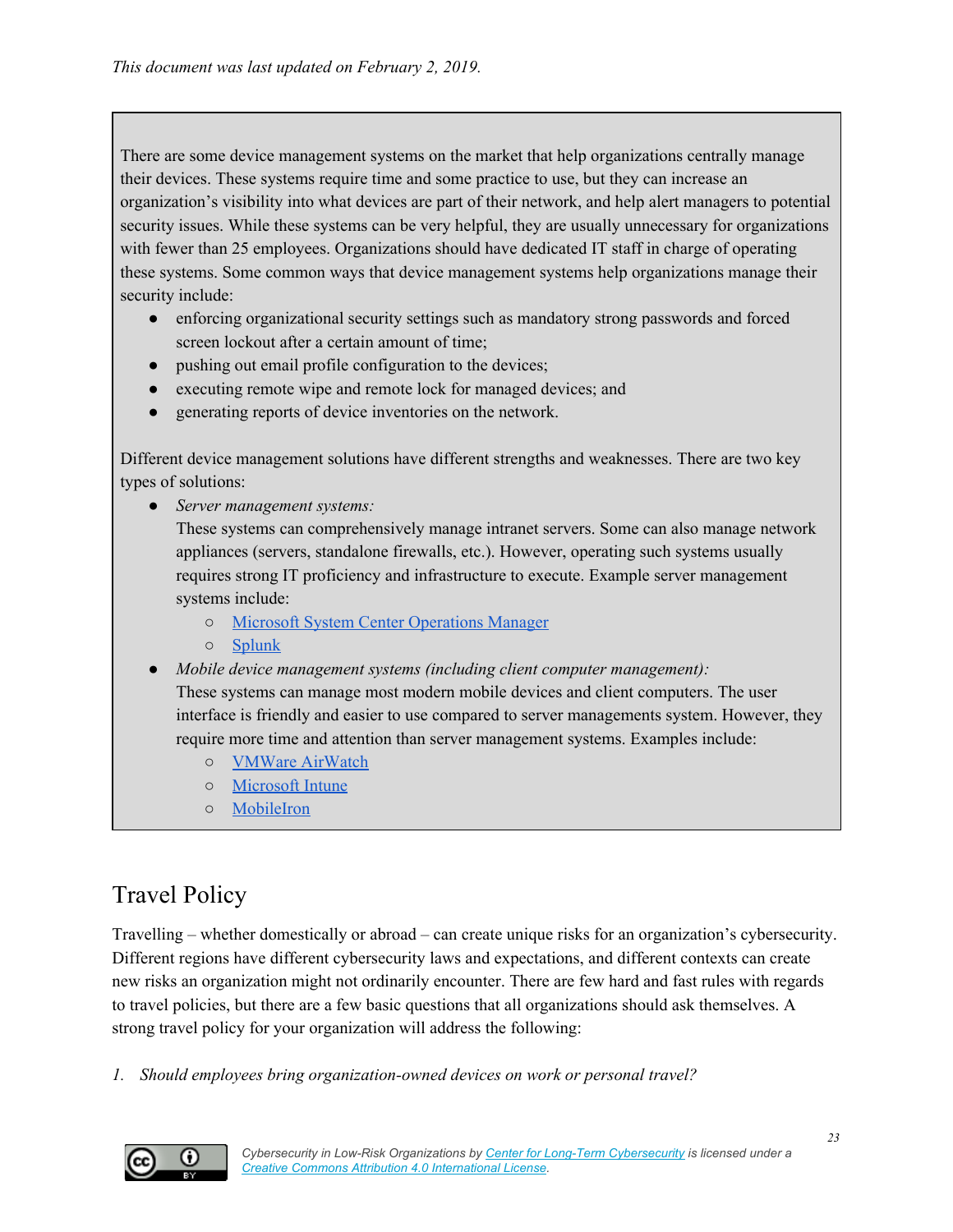The most likely cybersecurity risk while travelling is an increased chance of device loss or theft. Therefore, at a basic level, employees should only travel with devices that utilize strong full-disk or device-level encryption so that in the event of loss, an attacker will have a difficult time accessing the information.

Some organizations provide staff with special "travel" devices that have limited capabilities. While this can limit an organization's exposure to risk, configuring devices for travel and wiping them after travel can be time consuming. An organization should always consider what work the employee will need to do while travelling: will they need access to sensitive data, and is that data stored on their device? How regularly will they need to email and communicate with their team? In general, organizations should not travel with devices that hold sensitive information, as loss or theft of these devices could have an outsized impact on an organization. If an employee has limited needs while traveling, like basic access to email, organizations can minimize risk by limiting the number of devices an employees can takes with them (for example, allowing them to take only a phone, as opposed to a phone and a laptop).

Below is a summary of policies to help employees keep their devices safe while travelling:

- Only travel with devices that use full-disk encryption.
- Never travel with devices that store sensitive information (such as HR files, financial statements, strategic documents, or information about people or their behavior).
- Keep devices with you at all times (do not leave them unattended or unsecured in hotel rooms).
- Keep devices locked or off when not using them.

#### *2. How should employees connect to the internet while travelling?*

Another common risk while travelling is an insecure connection to the internet. This may include connecting to untrustworthy Wi-Fi or accessing work resources through a public computer in a library or café. Unsafe connections can allow hackers to spy on your connection, steal sensitive data, or hijack important accounts. Policies to help employees avoid unsafe connections may include:

- Ensure all devices have up-to-date software before travel.
- Do not connect to the internet in places that are unknown or untrustworthy. Only use connections provided by partner organizations or large chain hotels and cafes (even these connections can be insecure, but they are less likely to be compromised).
- Avoid open/unsecured Wi-Fi networks (e.g. networks not protected by passwords).
- Never accesswork resources on a computer not owned by your organization, such as a public computer in an internet cafe.
- When not using devices, turn off Wi-Fi and Bluetooth radios.

The US Department of Homeland Security has published a guide that offers some specific guidelines for protecting your devices and online accounts while travelling:

[https://www.dhs.gov/sites/default/files/publications/Cybersecurity%20While%20Traveling\\_7.pdf](https://www.dhs.gov/sites/default/files/publications/Cybersecurity%20While%20Traveling_7.pdf)

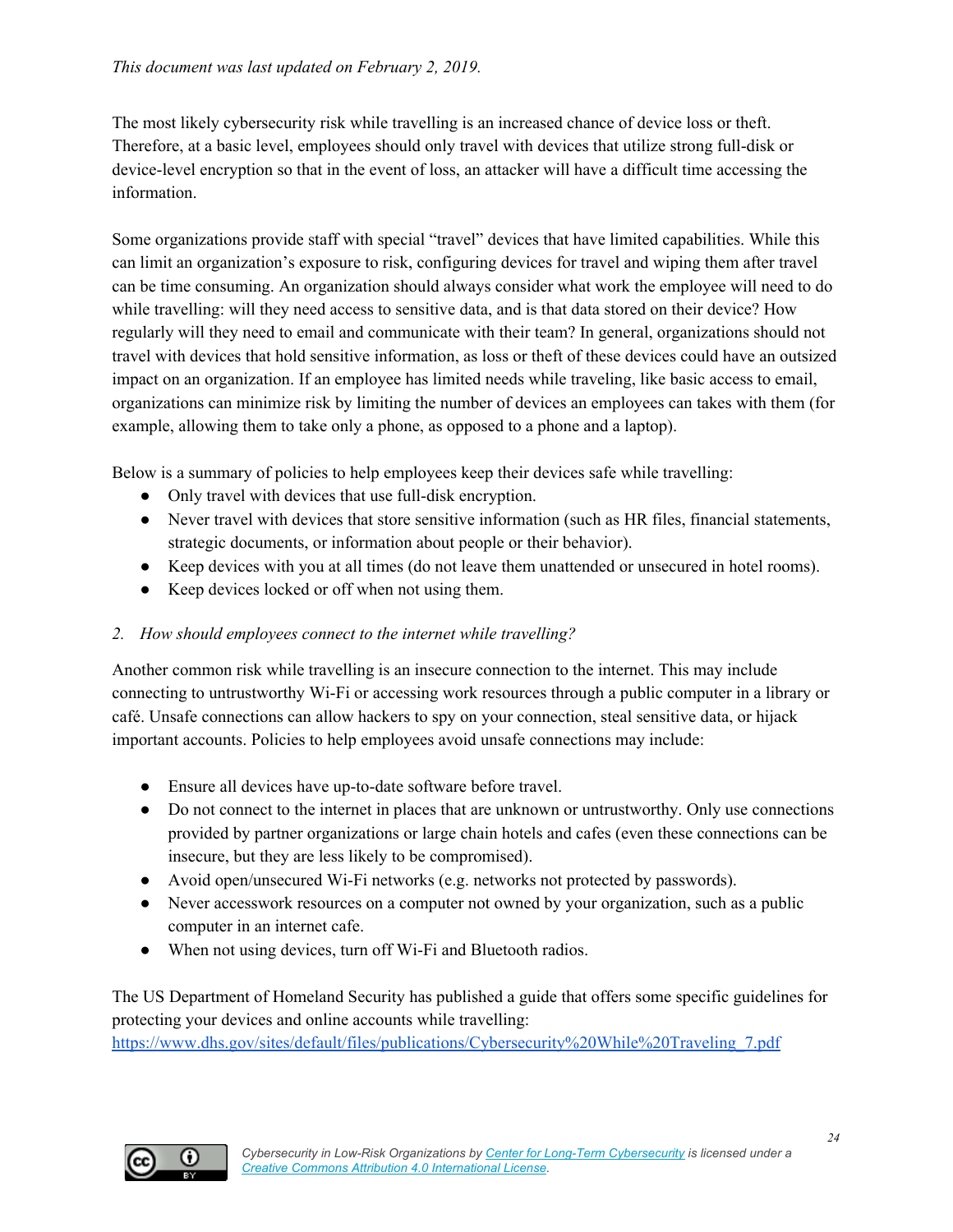## <span id="page-24-0"></span>Incident Response

Given that no system or device is ever 100% secure, it is inevitable that something bad will happen at some point. People frequently lose devices and experience compromise of online accounts or theft of bank account information. Having a plan for how your organization will deal with an incident can make a significant difference in limiting its impact. This section reviews key steps LROs should take in response to common cybersecurity incidents.

#### *If a device is lost or stolen:*

\*Note: if the stolen device was used as an MFA method to access your accounts, you may need to contact *your account providers to recover your accounts.*

- 1. If an employee loses a device, they should report that loss to their supervisor immediately. If the device potentially stores or has access to personally identifiable information, the supervisor should alert the general counsel immediately.
- 2. It may be possible to locate a lost device. Many common devices have services that can show owners the last known location of their device, and even help them remotely wipe or deactivate the device.
	- Apple
		- Find my Mac: <https://support.apple.com/en-us/HT204756>
		- Find my Phone: <https://support.apple.com/en-us/HT201472>
	- Android: <https://myaccount.google.com/find-your-phone>
	- Microsoft: [https://support.microsoft.com/en-us/help/11579/microsoft-account-find-and-lock-lost-win](https://support.microsoft.com/en-us/help/11579/microsoft-account-find-and-lock-lost-windows-device) [dows-device](https://support.microsoft.com/en-us/help/11579/microsoft-account-find-and-lock-lost-windows-device)
- 3. The supervisor and employee should then catalog a list of information that was stored on that device, even if it is encrypted. Any of that information might be sensitive, and some may have regulatory consequences if lost. That list should include data like:
	- Documents and spreadsheets relevant to their projects
	- Usernames and passwords to important accounts saved in their browser
	- Any information or documents stored in their email or messaging applications
	- Strategic planning document
	- Financial documents
	- HR or personnel documents
- 4. Assume all of the information on the device is compromised. If the information is sensitive or potentially contains personally identifiable information, send the list of information to the organization's general counsel or legal representative. Discuss with them any potential regulatory requirements or any other issues of liability regarding the loss of that data. Consult with an attorney about reporting the loss or theft to the police.

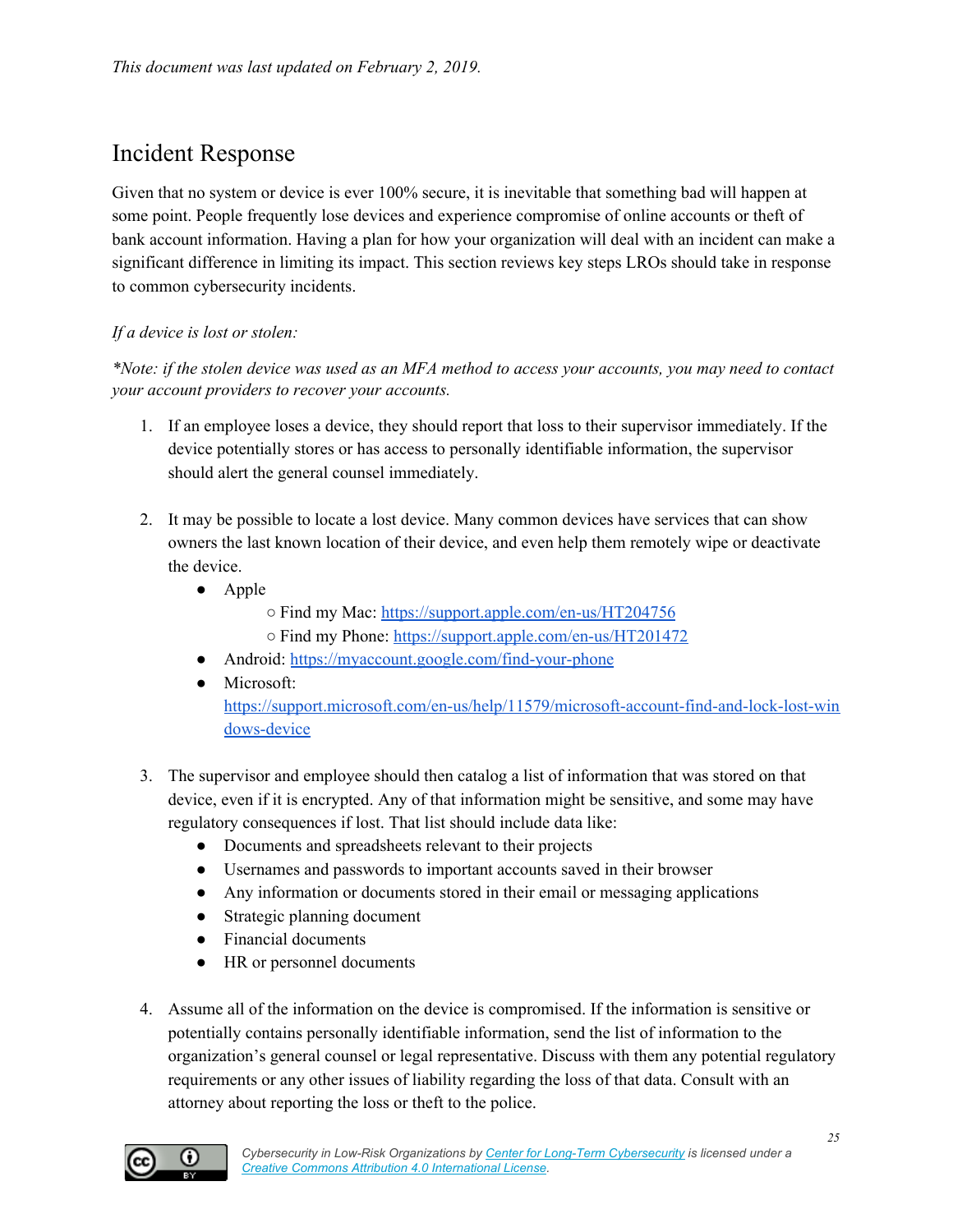- 5. Change the passwords for any accounts that may have been accessible through the lost device (e.g. through passwords saved on the device). Enable MFA on any accounts that did not already have it enabled. Some accounts may allow users to close sessions that are active, forcing anyone with access to the account to log in again. Here is how to view account activity or log out of active sessions on common services:
	- Facebook: [https://www.facebook.com/help/211990645501187?helpref=faq\\_content](https://www.facebook.com/help/211990645501187?helpref=faq_content)
	- Google:
		- <https://support.google.com/mail/answer/8154?co=GENIE.Platform%3DDesktop&hl=en>
	- Microsoft: <https://account.live.com/activity>
	- Apple: <https://support.apple.com/en-us/HT205064>
	- Twitter: <https://help.twitter.com/en/safety-and-security/twitter-account-compromised>

#### *If an account is compromised:*

- 1. If an employee loses control of an account or is concerned their username and password have been compromised, they should report that loss to their supervisor immediately. The supervisor should alert the organization's general counsel.
- 2. Attempt to reestablish control of the account immediately and turn on MFA. Often the easiest way to do this is to initiate the "Forgot my Password" process on a website or service. By setting a new password and enabling MFA, most attackers will lose access to your account. Some accounts may allow users to close sessions that are active, forcing anyone with access to the account to log in again. Here is how to view account activity or log out of active sessions on common services:
	- Facebook: [https://www.facebook.com/help/211990645501187?helpref=faq\\_content](https://www.facebook.com/help/211990645501187?helpref=faq_content)
	- Google:
		- <https://support.google.com/mail/answer/8154?co=GENIE.Platform%3DDesktop&hl=en>
	- Microsoft: <https://account.live.com/activity>
	- Apple: <https://support.apple.com/en-us/HT205064>
	- Twitter: <https://help.twitter.com/en/safety-and-security/twitter-account-compromised>
- 3. Examine if any actions have been taken with the account. Review account activity: Have any public posts been made? Have any messages been sent?
- 4. The supervisor and employee should then catalog a list of information that was stored on that account, even if it is encrypted. Any of that information might be sensitive, and some may have regulatory consequences if lost. That list could include data like:
	- Documents and spreadsheets relevant to their projects
	- Any information or documents stored in email or messaging applications
	- Strategic planning document
	- Financial documents
	- HR or personnel documents

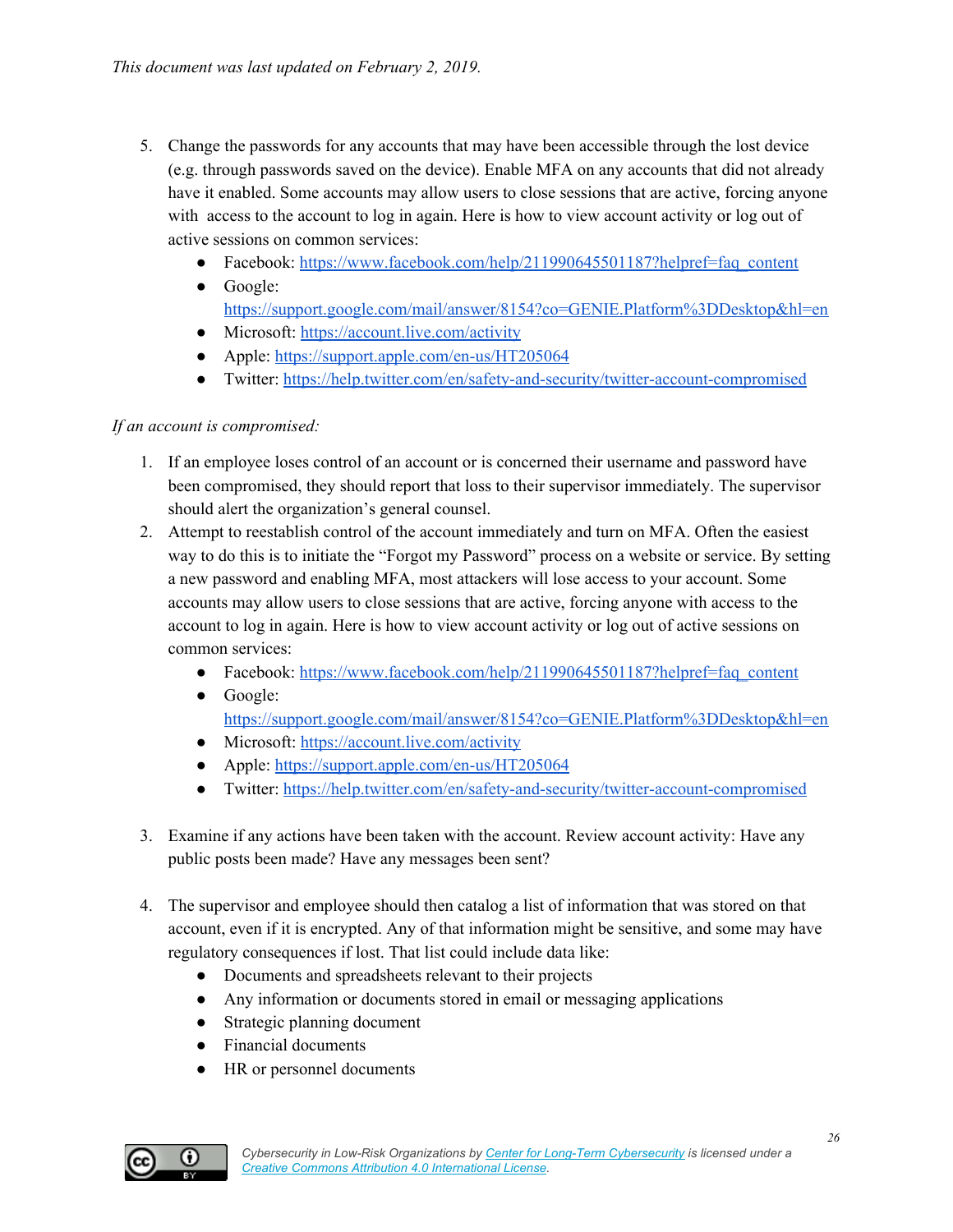- 5. Assume all of the information on the device is compromised. If the information is sensitive or potentially contains personally identifiable information, send the list of information to the organization's general counsel or legal representative. Discuss with them potential regulatory requirements or any other issues of liability regarding the loss of that data. Consult with an attorney about reporting the loss or theft to the police.
- 6. Consider if any other accounts use the same username or password, or could be otherwise accessed as a result of this account being compromised. Change the passwords of any accounts with shared or similar login information and enable MFA.

#### *If a device is infected with malware or ransomware:*

It is not always easy to tell if a device is infected, but sometimes it can become rapidly obvious. If a device is acting strangely (suddenly very slow, randomly turns off or restarts, or displays any suspicious messages), do not panic. Many infections are easily cleaned.

- 1. Disconnect the device from the internet. Alert a supervisor.
- 2. Run a scan with your computer's AV software
	- Windows Defender: [https://support.microsoft.com/en-us/help/4026780/windows-10-scan-an-item-with-windo](https://support.microsoft.com/en-us/help/4026780/windows-10-scan-an-item-with-windows-defender-antivirus) [ws-defender-antivirus](https://support.microsoft.com/en-us/help/4026780/windows-10-scan-an-item-with-windows-defender-antivirus)
	- Norton AntiVirus: https://support.norton.com/sp/en/us/home/current/solutions/v13139256 ns retail en us
	- McAfee AntiVirus: <https://service.mcafee.com/webcenter/portal/cp/home/articleview?articleId=TS101105>
- 3. If the device cannot be recovered or contains sensitive information, document the information as described above as if the device had been lost or stolen, and contact your General Counsel.
- 4. If the device is not working properly, or you are unable to run AntiVirus software (as would be the case with Ransomware), attempt to turn off the computer. At this stage, you may need the consult a professional to restore, or refresh your operating system.
- 5. If the malware is removed, update all software. Consider changing all important passwords that may have been saved on that computer and enable MFA on any accounts that may have been compromised.

#### *In the event of a data breach:*

- 1. In the event an organization loses access to sensitive information, they should consult their general counsel or legal representative immediately. There may be regulatory requirements to report that breach to authorities, or to notify individuals whose data may be affected.
- 2. Do not ignore the breach. See above sections for documenting and recovering any compromised devices or accounts.
- 3. Do not attempt to delete information or destroy devices that have been compromised, or communications about the breach. Doing so may be seen by authorities or regulators as an attempt to conceal the breach.

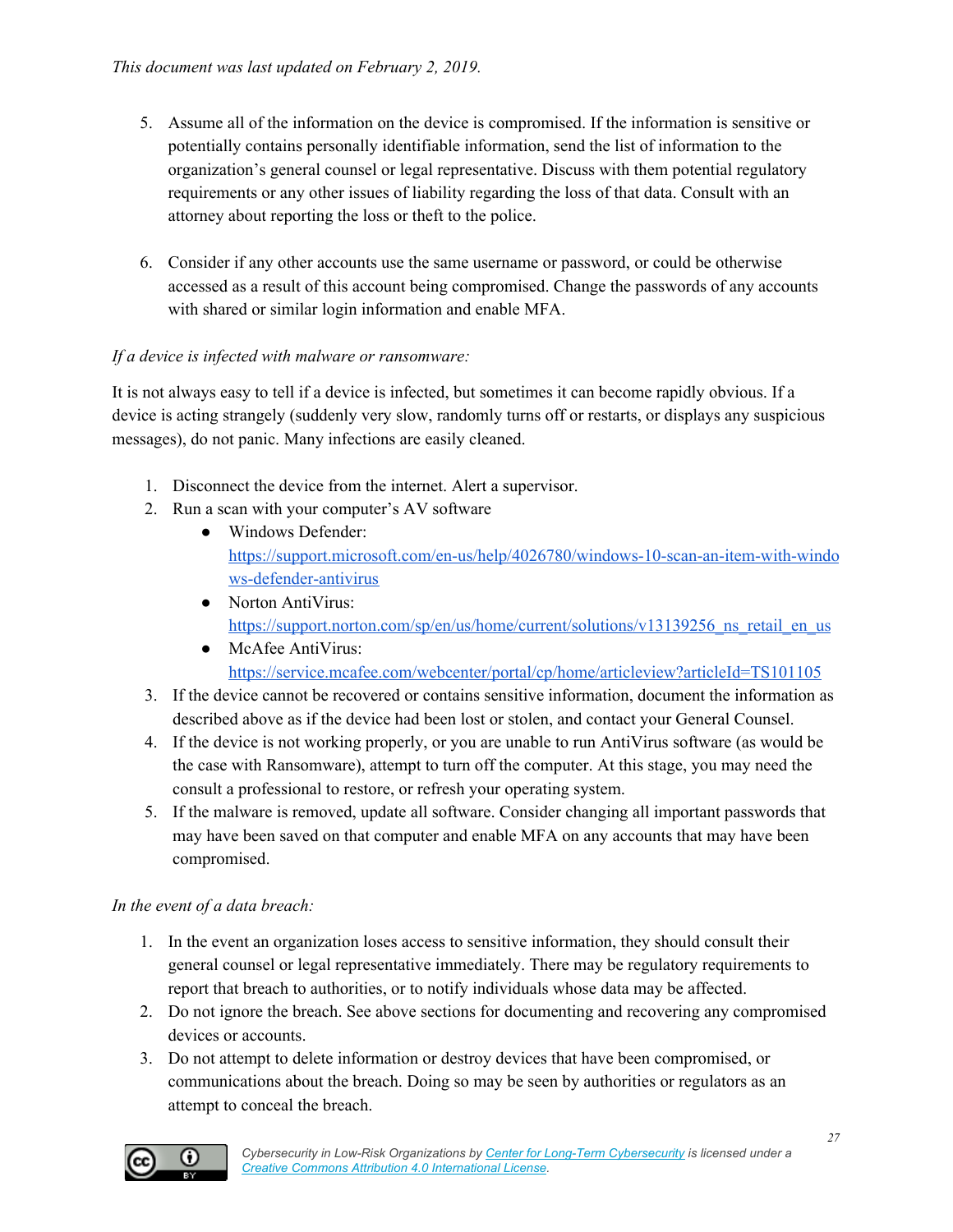4. Organizations should seek the advice of an attorney on how and when to contact the authorities. In the event of a serious breach, investigators may need to examine devices and systems for forensic evidence of the attack.

## <span id="page-27-0"></span>Social Media Use

Every organization has a different level of comfort with social media. By and large, use of social media is a communications issue, but cybersecurity concerns can arise and organizations should take steps to get ahead of opportunistic attackers. When developing a set of norms for the use of social media, LROss should include expectations such as the following:

- Secure important [accounts](#page-12-0) with MFA and avoid sharing passwords between users (if possible not all social media services allow multiple users to manage one account).
- Employees should not click on links or attachments sent from unknown sources. If employees are unsure if they can trust a link, they should use a service such as Norton [SafeWeb,](https://safeweb.norton.com/) [URLVoid,](http://www.urlvoid.com/) or [ScanURL](http://scanurl.net/) to inspect the link for potential malicious activity – but these services cannot provide guarantees of security. Suspicious documents or PDFs should always be opened in a web-based service like Google Drive, instead of being downloaded and opened directly on an employee's computer. This will prevent any malicious code embedded in the document from running on the employee's device.
- Do not engage with aggressive, abusive, or harassing accounts. Online trolls often seek simply to provoke an unflattering reaction from organizations that they can use to diminish its reputation. Managers of an organization's social media presence should familiarize themselves with the process of reporting malicious, abusive, or hateful comments – and should know how to use tools provided by social media services such as blocking or muting accounts. More information about how to counter harassment or abuse online can be found here:
	- o HeartMob: <https://iheartmob.org/>
	- o Facebook Safety Tips (specifically for journalists, but much of the advices is generally applicable): <https://www.facebook.com/facebookmedia/blog/safety-tips-for-journalists>
	- o Twitter Safety Features: [https://about.twitter.com/en\\_us/safety/safety-tools.html](https://about.twitter.com/en_us/safety/safety-tools.html)

## <span id="page-27-1"></span>Payment Card Security

LROs may take donations via credit cards online. There are many legal requirements for processing payment cards, and the general counsel should be an organization's first stop for understanding the specific regulatory expectations applicable to their context. In general, organizations should avoid processing payments on their own. Many web services make this process easy – including PayPal, Square, and Venmo – by providing plugins or other website add-ons that give visitors a simple way to send donations or other payments to an organization.

*Low-risk organization should avoid collecting and storing payment card information. Organizations may be required to maintain a record of donations or other transactions, but should always consult legal counsel about the level of detail required.*

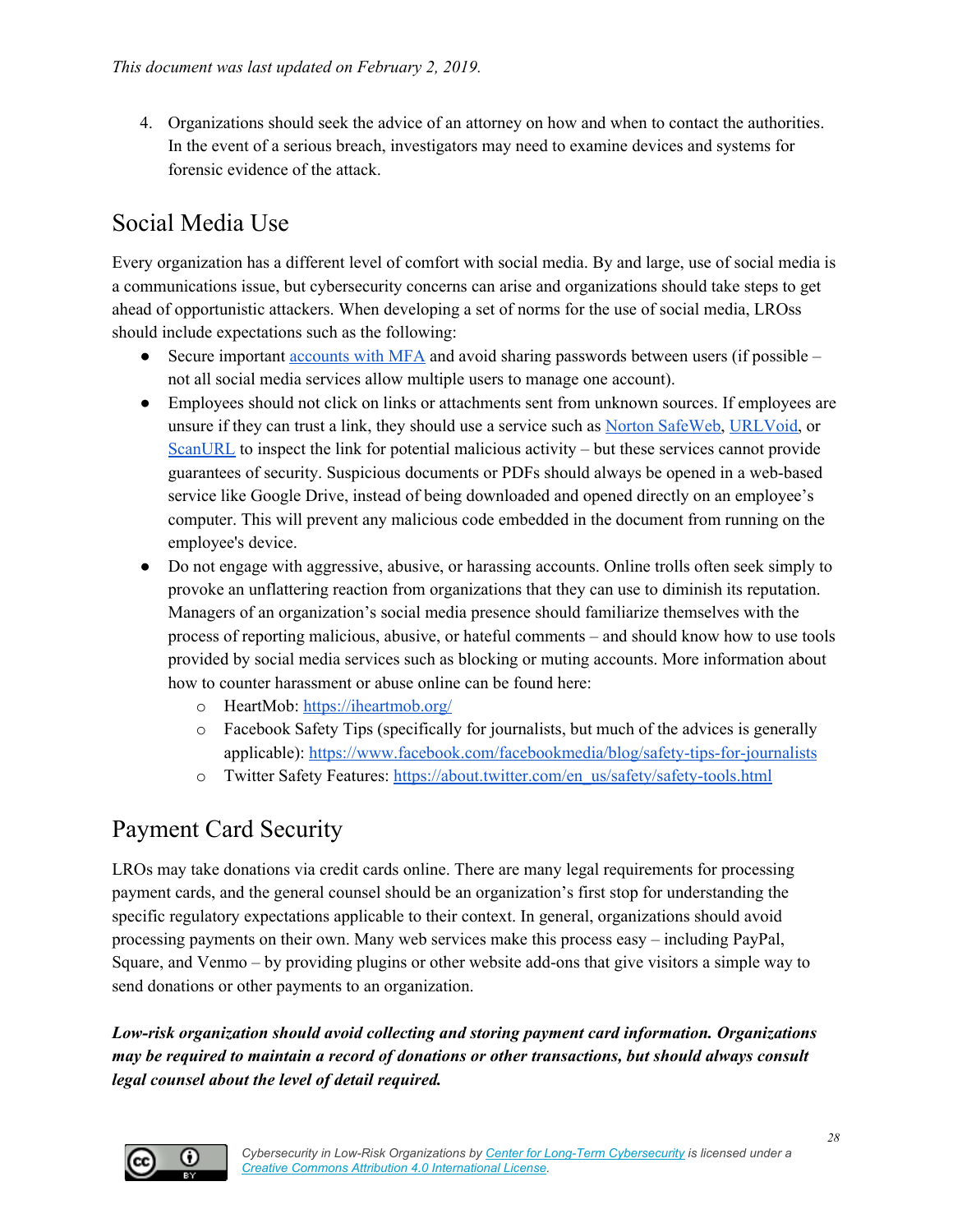## <span id="page-28-0"></span>Appendix A: Building a Security Policy for Your Organization

Security policies can serve many purposes for organizations. Some prefer these documents to be legal policies that establish clear responsibilities and liability. This section focuses on elements of security policies that can be used to plan for effective cybersecurity practice. But, if your organization wishes to utilize more legally-oriented language, the SANS Institute maintains a consensus-based collection of organizational cybersecurity policy language that your organization can use, free of charge: <https://www.sans.org/security-resources/policies>

Each section will include a template for writing an organizational cybersecurity policy to implement the controls described in Section 2. These fillable templates, in combination with the best practices described in Section 3, can serve as a baseline cybersecurity policy for an organization.

Each template can be expanded as needed – while there may not be enough fields in the examples to capture all of the devices, accounts, etc. in an organization, each policy, best practice, and control can be modified to fit the context of a specific organization. More guidance on how to select a policy and implement a control can be found in Appendix C.

## <span id="page-28-1"></span>Strong Authentication

Read the [description](#page-12-0) of this control here. Additional [implementation](#page-33-0) guidance can be found here.

**Policy Selection:**

- ❏ **Baseline:** Require multi-factor authentication for all organization-managed accounts. Turn on login alerts where offered.
- ❏ **Baseline +:** Require multi-factor authentication for all organization-managed accounts. Require the use of password managers. Turn on account monitoring where offered.
- ❏ **No Policy**

#### **Policy Details:**

Person(s) responsible for implementing this policy:

This individual is responsible for ensuring multifactor authentication is enabled on all critical accounts, and will serve as a resource for other staff who need assistance with MFA set up or recovery. This individual is also responsible for ensuring that back up MFA codes for organization-owned accounts are stored in a safe, secure place - such as an external USB drive in a locked cabinet.

What accounts are considered critical?

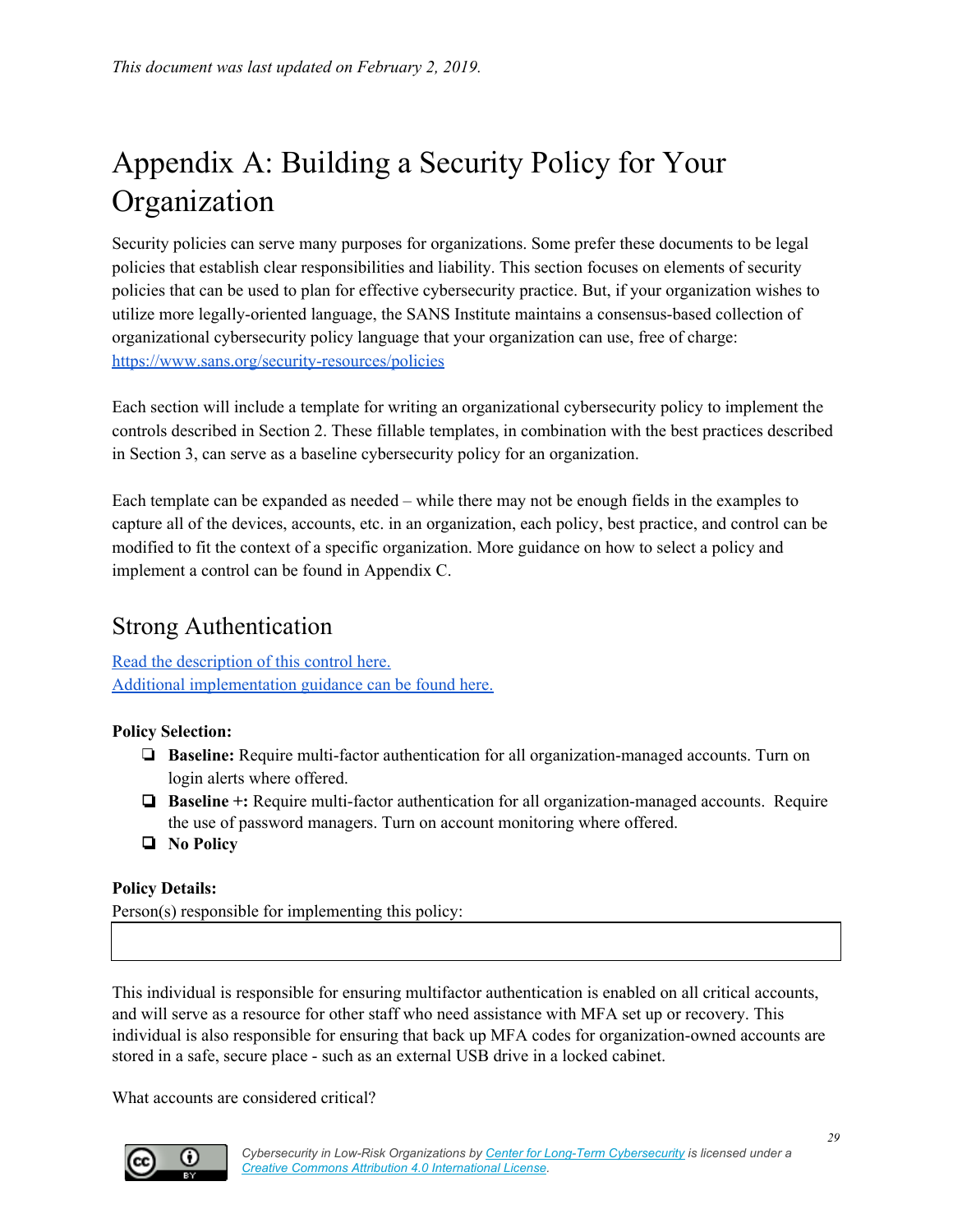| Account | MFA Forced (yes/no)? |
|---------|----------------------|
|         |                      |
|         |                      |

## <span id="page-29-0"></span>Automatic Updates and Software Licenses

Read the [description](#page-15-0) of this control here. Additional [implementation](#page-34-0) guidance can be found here.

#### **Policy Selection:**

- ❏ **Baseline:** Force automatic updates for all operating systems, productivity software, and web browsers, and require other software updates to be installed as quickly as possible. Ensure all software licenses are renewed in a timely fashion.
- ❏ **Baseline +:** Force automatic updates for all operating systems, productivity software, and web browsers, and require other software updates to be installed as quickly as possible. Auto-renew all critical software licenses.
- ❏ **No Policy**

#### **Policy Details:**

Person(s) responsible for implementing this policy:

This individual is responsible for ensuring automatic updates are turned on for all required software, and that software and services licenses are current. They will also serve as a resource for any staff having trouble updating their software.

What software is considered critical?

| <b>Software or Operating System</b> | <b>Updates Forced?</b><br>(yes/no) | <b>Auto-Renew License?</b><br>(yes/no) |
|-------------------------------------|------------------------------------|----------------------------------------|
|                                     |                                    |                                        |
|                                     |                                    |                                        |
|                                     |                                    |                                        |

### <span id="page-29-1"></span>The Cloud

Read the [description](#page-16-0) of this control here. Additional [implementation](#page-34-3) guidance can be found here.

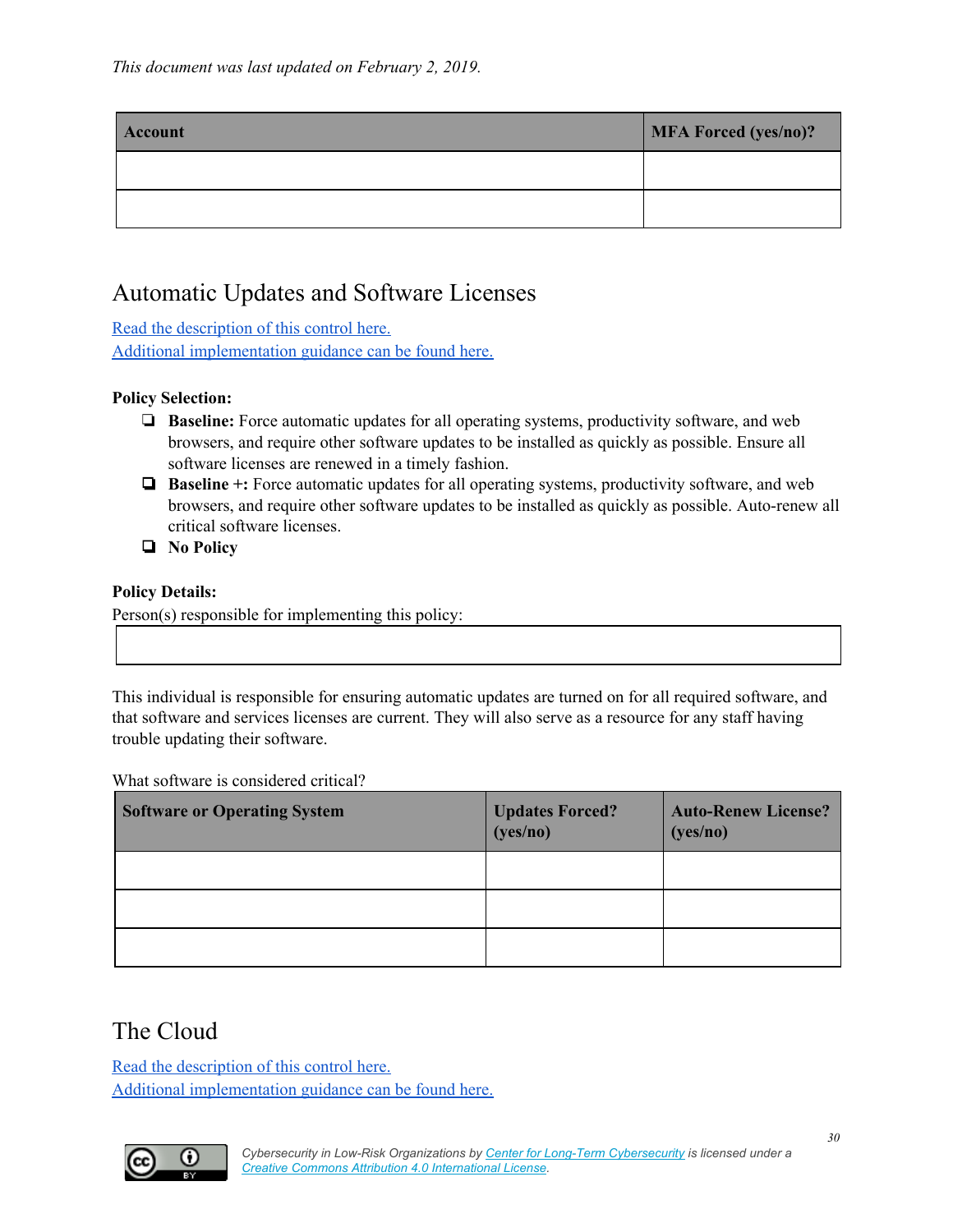#### **Policy Selection:**

- ❏ **Baseline:** Migrate organizational email to a cloud-based provider
- ❏ **Baseline +:** Migrate organizational email, data storage, and productivity software to a cloud-based provider
- ❏ **No Policy**

#### **Policy Details:**

Person(s) responsible for implementing this policy:

This individual is responsible for leading the migration to any new cloud-based services - either migrating data themselves, or managing a contract with a third party to conduct that migration. They should become knowledgeable users of that service, so that any staff struggling with the transition can use them as a resource.

What services are considered critical?

| <b>Software or Services?</b> | Cloud-based? (yes/no)? |
|------------------------------|------------------------|
|                              |                        |
|                              |                        |
|                              |                        |

What services or software will your organization migrate to the cloud?

| <b>Software or Services</b> | Persons or third party responsible<br>for migration | <b>Timeline for migration</b> |
|-----------------------------|-----------------------------------------------------|-------------------------------|
|                             |                                                     |                               |
|                             |                                                     |                               |
|                             |                                                     |                               |

It is *highly* recommended you enable strong [authentication](#page-12-0) for any cloud-based services important to your organization.

### <span id="page-30-0"></span>**HTTPS**

Read the [description](#page-17-0) of this control here. Additional [implementation](#page-36-0) guidance can be found here.

#### **Policy Selection:**

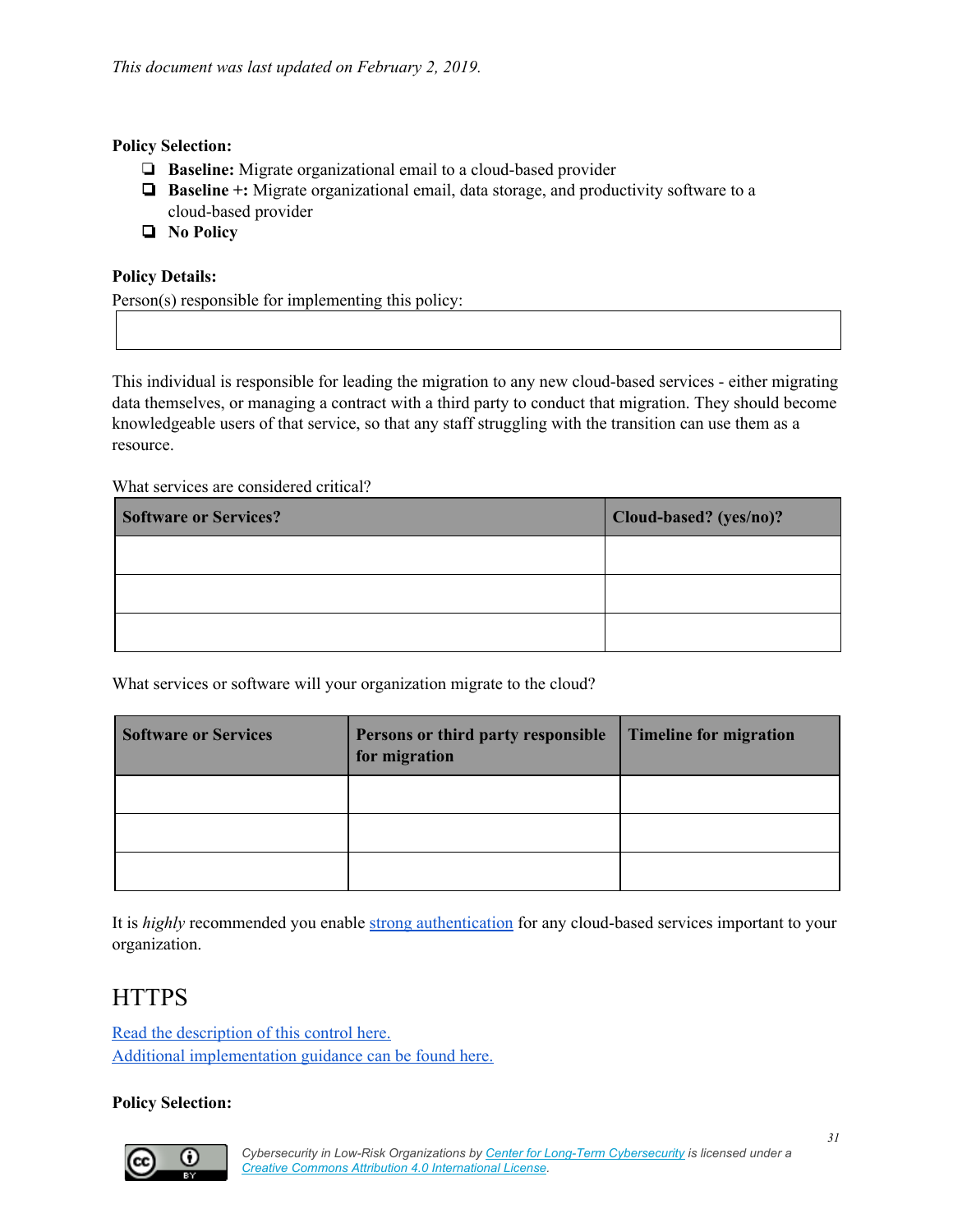- ❏ **Baseline:** Ensure all organization-owned websites uses HTTPS
- ❏ **No Policy**

#### **Policy Details:**

Person(s) responsible for implementing this policy:

This individual will be responsible for enabling HTTPS on any organization owned or supported sites either themselves or by working with a third party contractor/servicer.

What sites does the organization own or support?

| <b>Site URL</b> | <b>Site Administrator</b> | <b>HTTPS</b> enabled?<br>(yes/no) | <b>Timeline enabling</b><br><b>HTTPS</b> |
|-----------------|---------------------------|-----------------------------------|------------------------------------------|
|                 |                           |                                   |                                          |
|                 |                           |                                   |                                          |
|                 |                           |                                   |                                          |

#### <span id="page-31-0"></span>Data Security

Read the [description](#page-18-0) of this control here. Additional [implementation](#page-37-0) guidance can be found here.

#### **Policy Selection:**

- ❏ **Baseline:** Enable full-disk encryption on servers, cell phones, tablets, laptops, and desktops with access to critical or sensitive information.
- ❏ **Baseline +:** Enable full-disk encryption on all servers, cell phones, tablets, laptops, and desktops with access to organization resources. Regularly review permissions on cloud-based storage accounts to ensure access controls are appropriately granted and MFA is enabled. Consider adopting and implementing a device management system (learn more in the fleet [management](#page-21-1) section).
- ❏ **No Policy**

#### **Policy Details:**

Person(s) responsible for implementing this policy:

This individual will be responsible for ensuring critical devices are encrypted and access management reviews are conducted. They should become knowledgeable about how to enable device encryption, as well as how to review the permissions of shared resources, so that any staff struggling with the transition can use them as a resource.

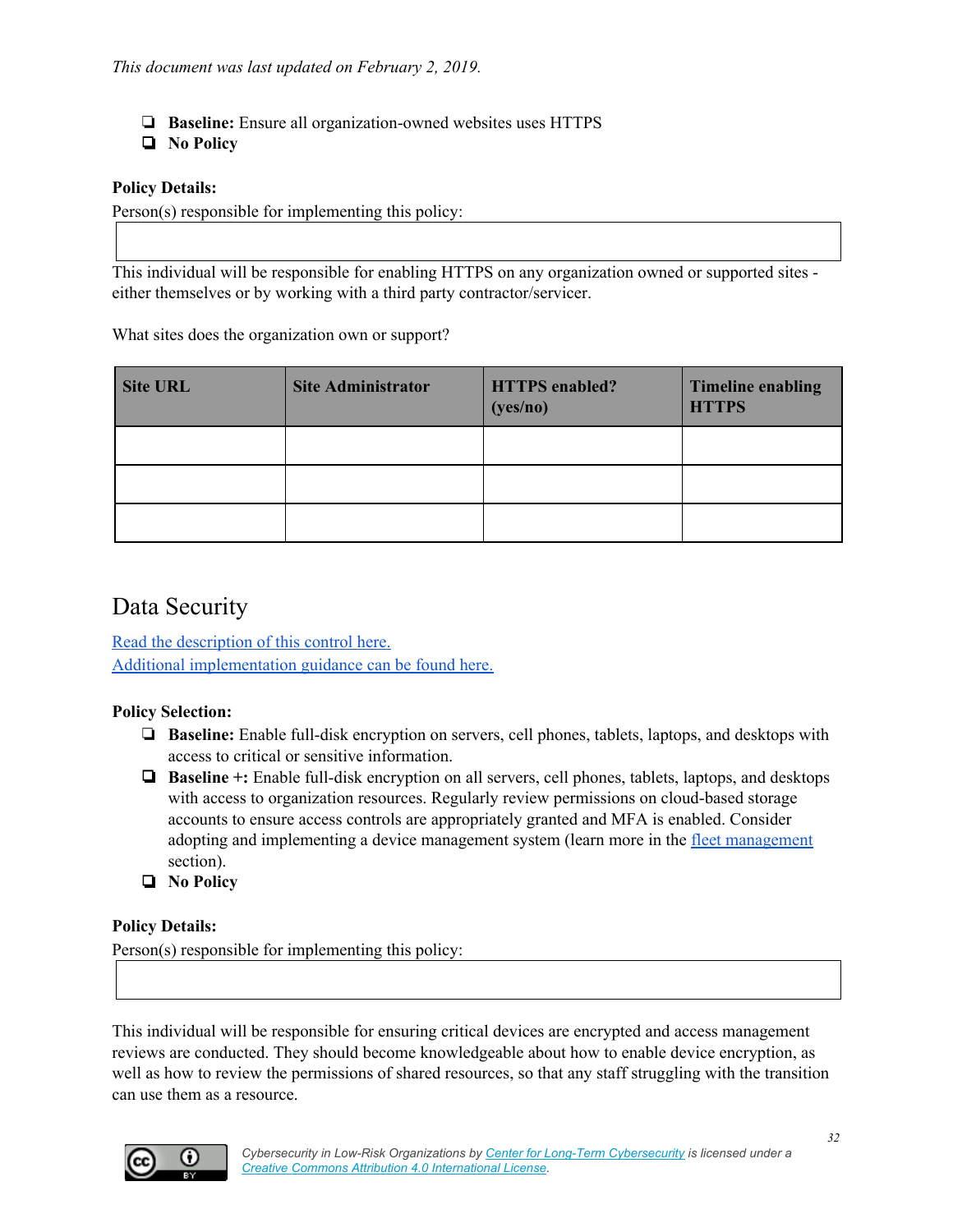| What devices do those staff members use to access critical or sensitive information? Those devices<br>should have full disk encryption enabled. |                |  |  |
|-------------------------------------------------------------------------------------------------------------------------------------------------|----------------|--|--|
| <b>Staff</b>                                                                                                                                    | <b>Devices</b> |  |  |
|                                                                                                                                                 |                |  |  |
|                                                                                                                                                 |                |  |  |
|                                                                                                                                                 |                |  |  |

All staff who store data deemed sensitive or critical to the organization should keep it in an encrypted state on their devices. Any data that can be stored and accessed from a shared or cloud service should remain there, under strong **account security**. Any information downloaded should not be held on individual devices unless necessary. If there are questions about the necessity of on-device access to certain sensitive data, employees should contact the owner of that data type.

Employees who do not have a direct mission or business need should never access sensitive information. In particular, HR or personnel files should only be accessed with the explicit permission of the organization's HR team.

Employees responsible for working with relevant account owners to manage, revoke, or edit access to sensitive data. The individual responsible for this policy shall implement an annual or semi-annual process to revise account permissions to ensure these permissions are up-to-date and commensurate with staff's current responsibilities. Employees who work with that data regularly are expected to contribute to that review.

| What services do those staff members use to store or share critical or sensitive information? Those<br>services should be subject to a regular review of permissions. |                                                |  |  |  |
|-----------------------------------------------------------------------------------------------------------------------------------------------------------------------|------------------------------------------------|--|--|--|
| <b>Service</b>                                                                                                                                                        | Interval for reviewing permissions (quarterly, |  |  |  |
|                                                                                                                                                                       | semi-annual, annual)                           |  |  |  |
|                                                                                                                                                                       |                                                |  |  |  |
|                                                                                                                                                                       |                                                |  |  |  |
|                                                                                                                                                                       |                                                |  |  |  |

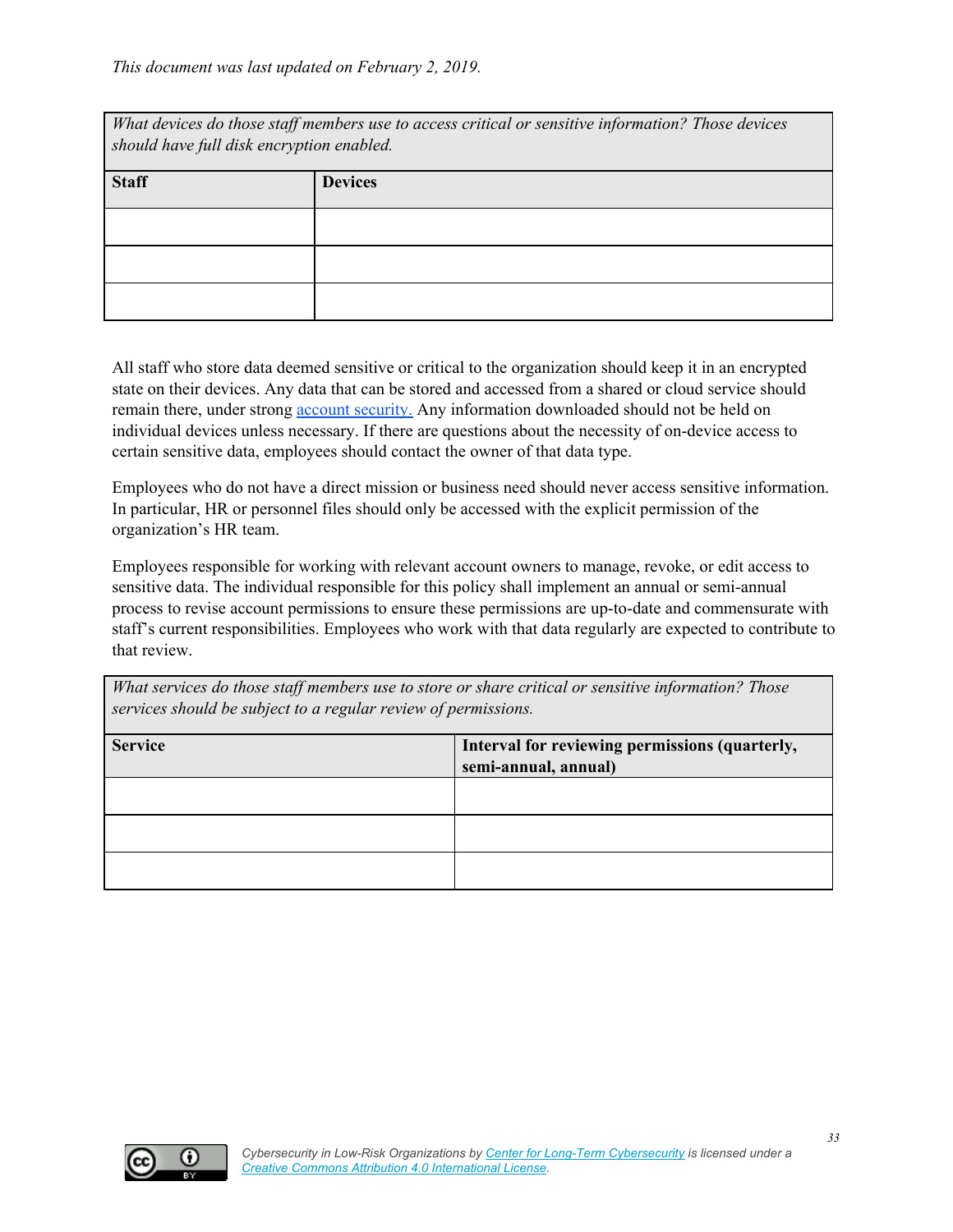## Appendix B: Implementation Guidance

While many of the controls described in this guide are simple, that does not mean it is easy to decide where (or how strictly) to implement them in an organization. This section provides additional resources and guidance to help identify critical account, priority devices, and other information to help prioritize where an organization focuses its limited time and attention.

## <span id="page-33-0"></span>Strong Authentication

Read the [description](#page-12-0) of this control here. Set policy for this [control](#page-28-1) here.

The below chart is a basic way to determine which accounts should be considered "critical" to an organization. By rating the accounts and mapping them to the staff with access, organization can determine which staff members need to prioritize enabling strong authentication.

| <b>Account Inventory</b>                                                                                                                                    |                |                                             |  |  |
|-------------------------------------------------------------------------------------------------------------------------------------------------------------|----------------|---------------------------------------------|--|--|
| What online accounts does your organization consider important to your mission? This could include<br>email, social media, financial, online storage, etc.: |                |                                             |  |  |
| <b>Account</b>                                                                                                                                              | <b>Purpose</b> | Impact on organization<br>if access is lost |  |  |
|                                                                                                                                                             |                | (High, Medium, Low)                         |  |  |
|                                                                                                                                                             |                |                                             |  |  |
|                                                                                                                                                             |                |                                             |  |  |
| What staff members have access to which account? Include if they "own" the account and are<br>responsible for its activity.                                 |                |                                             |  |  |
| <b>Account</b>                                                                                                                                              | <b>Staff</b>   | <b>MFA Enabled?</b>                         |  |  |
|                                                                                                                                                             |                |                                             |  |  |
|                                                                                                                                                             |                |                                             |  |  |
|                                                                                                                                                             |                |                                             |  |  |

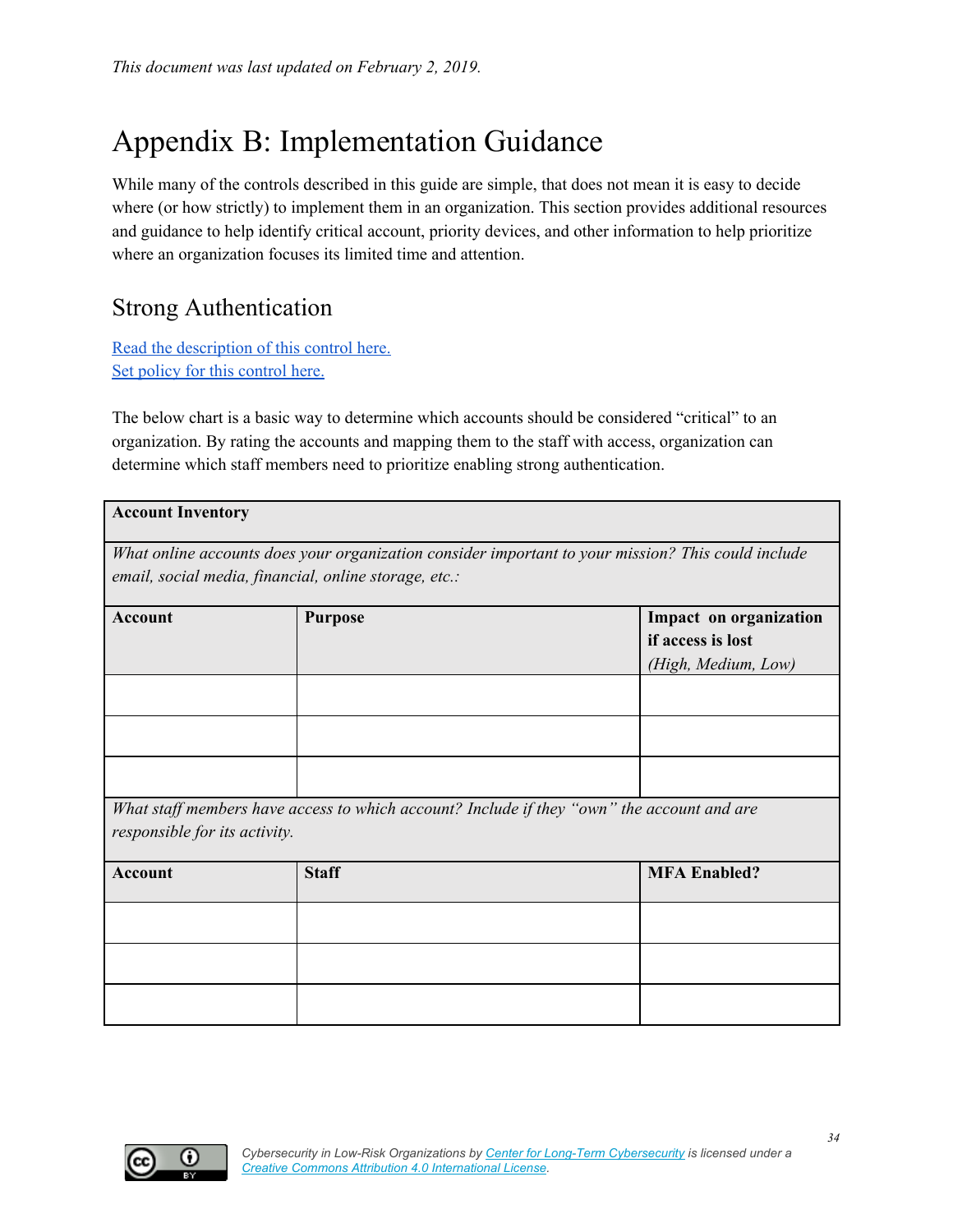## <span id="page-34-0"></span>Automatic Updates and Software Licenses

Read the [description](#page-15-0) of this control here. Set policy for this [control](#page-29-0) here.

#### <span id="page-34-1"></span>Turning on Automatic Updates

*If an organization uses enterprise software that requires centralized deployment of patches and updates, an IT administrator should be in charge of patch management for critical software.*

Guides on how to enable automatic updates on common operating systems can be seen below:

- **Android Devices:** <https://support.google.com/googleplay/answer/113412?hl=en>
- **OSX Devices:** [https://support.apple.com/kb/PH25532?locale=en\\_US](https://support.apple.com/kb/PH25532?locale=en_US)
- **iOS Devices:** <https://support.apple.com/en-us/HT202180>
- **Windows 10:** [https://support.microsoft.com/en-us/help/3067639/how-to-get-an-update-through-windows-updat](https://support.microsoft.com/en-us/help/3067639/how-to-get-an-update-through-windows-update) [e](https://support.microsoft.com/en-us/help/3067639/how-to-get-an-update-through-windows-update)
	- o **Previous versions:**

[https://support.microsoft.com/en-us/help/3067639/how-to-get-an-update-through-window](https://support.microsoft.com/en-us/help/3067639/how-to-get-an-update-through-windows-update) [s-update](https://support.microsoft.com/en-us/help/3067639/how-to-get-an-update-through-windows-update)

#### <span id="page-34-2"></span>Finding Affordable Software Licenses

Software is expensive. Cost is a major contributor to why many organizations fail to update their software. Organizations like [TechSoup](https://www.techsoup.org/) can help provide non-profits with affordable, discounted, or free software. But many cloud service providers offer free or discounted services for nonprofits and other public-interest organizations. Some examples of those services include:

- **● Productivity Suites:**
	- <https://products.office.com/en-us/nonprofit/office-365-nonprofit-plans-and-pricing?tab=1>
	- <https://www.google.com/nonprofits/>
- **● Web Services:**
	- <https://aws.amazon.com/government-education/nonprofits/>
- **● Web Hosting:**
	- <https://help.dreamhost.com/hc/en-us/articles/215769478-Non-profit-discount>
- **● Contact/Customer Relationship Management:**
	- <http://www.salesforce.org/nonprofit/>

## <span id="page-34-3"></span>The Cloud

Read the [description](#page-16-0) of this control here. Set policy for this [control](#page-29-1) here.

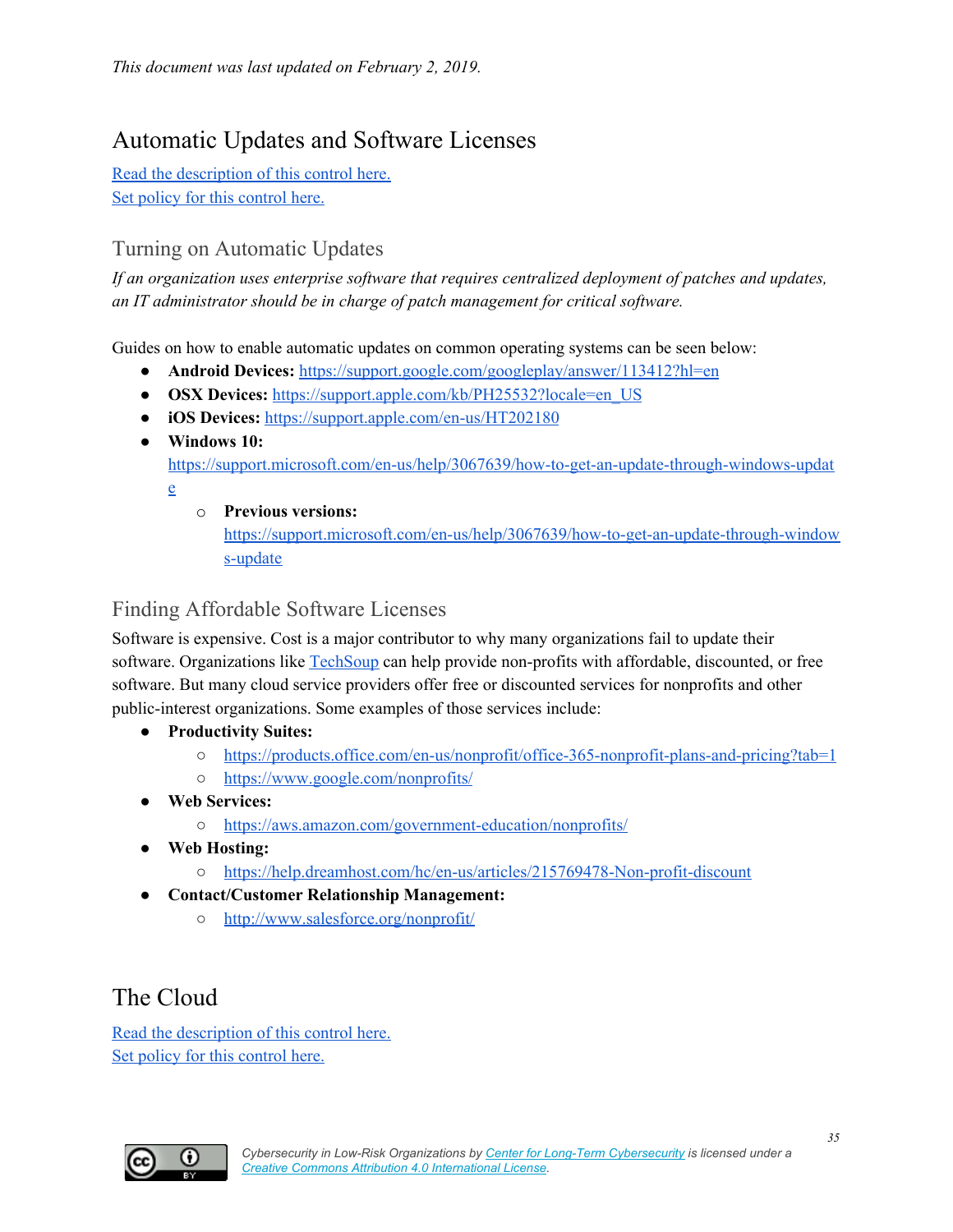Moving data to cloud-based services can be a challenge. And, just as important, ensuring that old devices are cleaned of that data can also be difficult. This section outlines a number of important steps to take into account when migrating important data away from legacy devices. For some organizations, this is a process that can be run internally. For other organizations with a greater "sprawl" of data or devices, services exist to support migration to cloud-based services. TechSoup provides cloud migration consultation services for non-profits: <http://page.techsoup.org/cloud-services?cg=pc>

### <span id="page-35-0"></span>Migrating Files to Cloud-Based Storage

It is likely that data - both sensitive and insensitive - is currently spread across many personal devices. These files should now be consolidated in a single place. Cloud storage services, such as Google Drive or Office OneDrive, provide a simple way for employees to migrate files into a centralized location. Employees can log into a cloud storage service and upload any legacy files. This process is imperfect - it is very easy to miss files. Here a few common locations that individuals often miss when looking for legacy files on a device:

- **Downloads folders:** This applies to both mobile devices and laptops. Files downloaded onto devices for one-time viewing are often forgotten, making the downloads file a honeypot of potentially sensitive information. Employees should search through their downloads for documents that need to be archived in the cloud, and delete the entirety of their downloads folders when they have finished. For information on how to find common downloads directories, see below:
	- [Windows](https://support.microsoft.com/en-us/help/17436/windows-internet-explorer-download-files-from-web)
	- [OSX](https://support.apple.com/guide/mac-help/see-your-files-in-the-finder-mchlp2605/mac)
	- [Android](https://support.google.com/android/answer/2781972?hl=en)
	- [iOS](https://support.apple.com/en-us/HT206481)
- **Search:** Organizations can save documents in many locations, sometimes accidentally, sometimes on purpose. The result is that most organizations end up having a sprawl of folders across their "documents" library, their desktop, and everywhere in-between. While spending time searching through common directories for important documents is worthwhile, it is not always clear where to look. Using the search function in your operating system can be a powerful shortcut - but what should you search for? Depending on what type of work you do, there are likely only a few file types with which you regularly work - Microsoft Word, Excel, and Powerpoint are some of the most common. By searching for their extension name (or the .xyz at the end of the file type - such as .doc or docx for Word, or .xls or .xlsx for Excel), you can search your operating system for documents that are important to migrate. The searching process can also reveal folders you may have forgotten about that are hiding important files. Some common extensions you may want to search for include:
	- **Microsoft Word:** .doc, .docx, .odt
	- **Microsoft Excel:** .xls, .xlsx, .csv
	- **Microsoft Powerpoint:** .ppt, .pptx
	- **Adobe:** .pdf
	- **Apple Pages:** .pages
	- **Apple Numbers:** .number

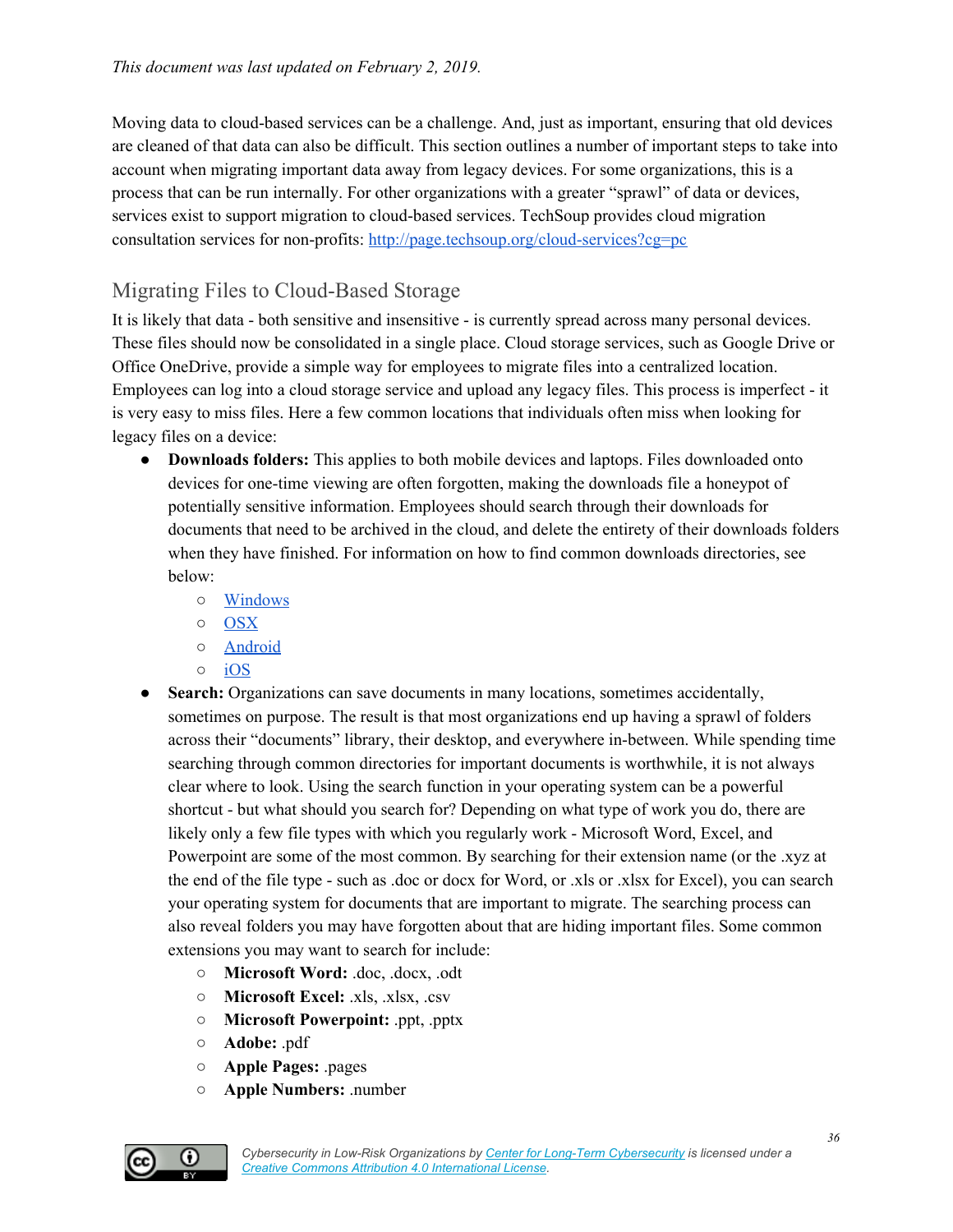- **Apple Keynote:** .key, .keynote
- An exhaustive list of other file formats and their associated applications can be found here: [https://en.wikipedia.org/wiki/List\\_of\\_file\\_formats.](https://en.wikipedia.org/wiki/List_of_file_formats)
- **Temporary folders and other hidden locations:** Some operating systems will have "temp" folders for a number of applications, such as Office, that save in-progress documents. While it is possible to find these folder, they can often be hidden and rarely contain complete documents or files that you'll want to back up. The best way to ensure a device is clean of legacy files is to reinstall its operating system. Newer devices make this refresh easy - but many will ask if you'd like to keep an archive of the old files. This is fine, but make sure you remove that archive and store it somewhere safe - like on a USB drive not connected to the internet.

**WARNING:** Resetting a device to factory settings or reinstalling its operating system will purge all data and applications from the device. Make sure any information you want to keep is backed up in the cloud or on an external drive before resetting your device.

Information on how to reset, refresh, or reinstall common operating systems can be found here:

- Resetting [Windows](https://support.microsoft.com/en-us/help/4026528/windows-reset-or-reinstall-windows-10) 10
- How to refresh, reset, or reinstall older versions of [Windows](https://support.microsoft.com/en-us/help/17085/windows-8-restore-refresh-reset-pc)
- How to restore iOS device to factory [settings](https://support.apple.com/en-us/HT201252)
- How to wipe and reset [macOS](https://support.apple.com/en-us/HT204904) device
- How to restore factory settings on an [Android](https://support.google.com/android/answer/6088915?hl=en) device

## <span id="page-36-0"></span>**HTTPS**

Read the [description](#page-17-0) of this control here. Set policy for this [control](#page-30-0) here.

For most websites, enabling HTTPS will not be a giant task - but it does require some baseline technical knowledge. Trying to enable HTTPS may be possible without any technical experience if you use a platform like Wordpress or Squarespace that does some of the work for you - but depending on your site's style and configuration, it can still be a challenge. It is advisable to rely on whoever administers or designed your site for support in enabling HTTPs. Some general information about how to turn on HTTPS can be found in this guide: [https://httpsiseasy.com/.](https://httpsiseasy.com/)

Other guides to enabling HTTPS can be found here:

- **Let's Encrypt** is a free source of the certificates needed to offer HTTPS on your website. Their documentation is generally geared toward more technical users: <https://letsencrypt.org/>
- **Facebook** has provided a quick guide on how and why to enable HTTPs, with links to a number of additional resources: <https://developers.facebook.com/docs/facebook-login/web/enabling-https>

Additional information on how to enable HTTPS in common site hosting and design services can be found here:

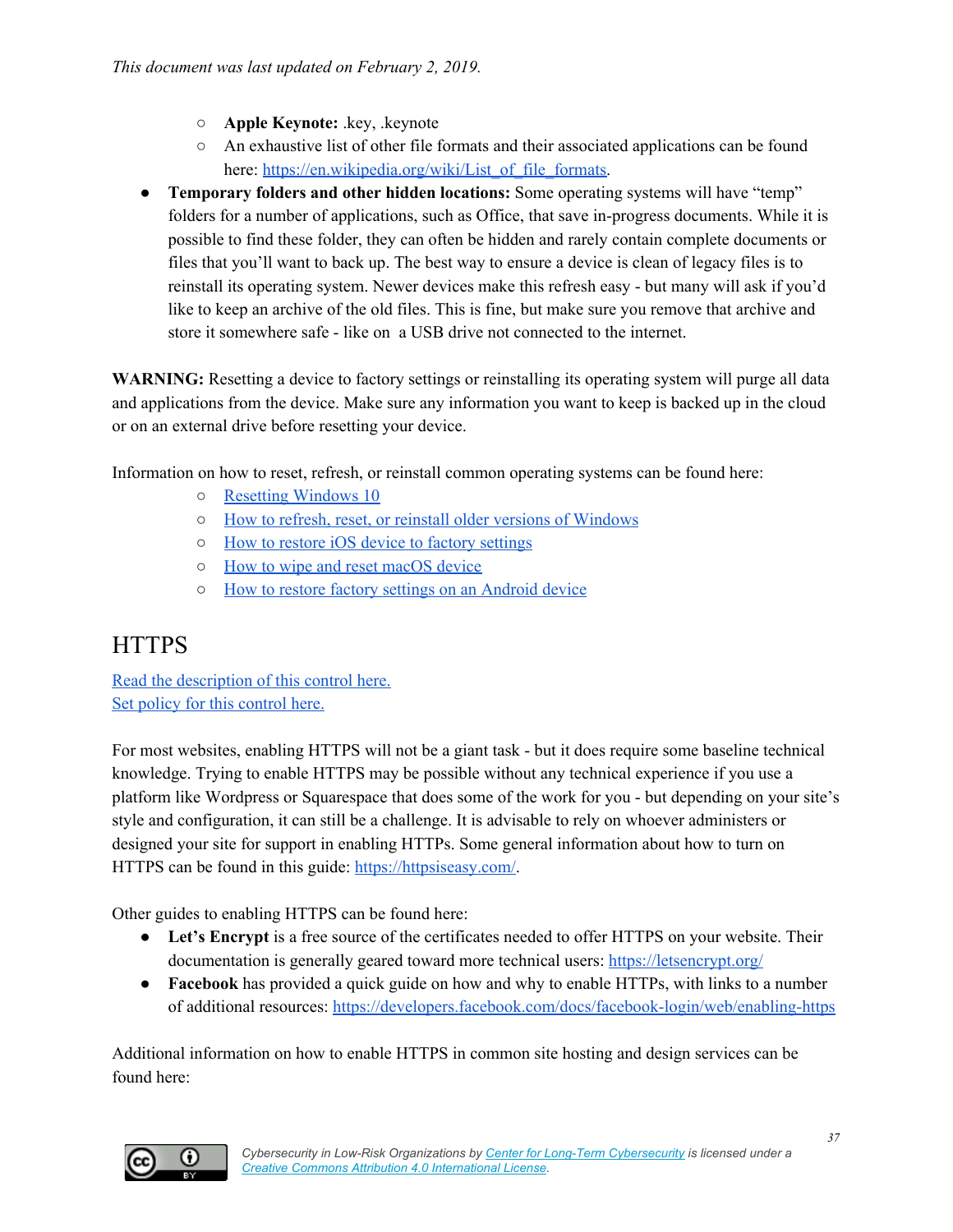- **Wordpress:** <https://make.wordpress.org/support/user-manual/web-publishing/https-for-wordpress/>
- **Squarespace:** <https://support.squarespace.com/hc/en-us/articles/205815898-Squarespace-and-SSL>

## <span id="page-37-0"></span>Data Security

Read the [description](#page-18-0) of this control here. Set policy for this [control](#page-31-0) here.

#### <span id="page-37-1"></span>Data Inventory

Data security is a difficult task, and requires ongoing management and attention. However, basic measures to encrypt devices with access to sensitive information can go a long way for low-risk organizations. The below inventory is an example of how to identify which devices should be encrypted:

| <b>Data Inventory</b>                  |                                                                                                          |  |
|----------------------------------------|----------------------------------------------------------------------------------------------------------|--|
|                                        |                                                                                                          |  |
|                                        | What data does your organization consider "sensitive" or to be essential to fulfilling its mission? This |  |
|                                        | could include strategic plans, donor lists, financial records, HR records, etc. Where (what devices or   |  |
| systems) does that information reside? |                                                                                                          |  |
|                                        |                                                                                                          |  |
|                                        |                                                                                                          |  |
| Data Type                              | Location                                                                                                 |  |
|                                        |                                                                                                          |  |
|                                        |                                                                                                          |  |
|                                        |                                                                                                          |  |
|                                        |                                                                                                          |  |
|                                        |                                                                                                          |  |
|                                        |                                                                                                          |  |
|                                        |                                                                                                          |  |
|                                        | What staff members regularly access or process that information? Include if they "own" that data type.   |  |
|                                        |                                                                                                          |  |
| Data Type                              | <b>Staff</b>                                                                                             |  |
|                                        |                                                                                                          |  |
|                                        |                                                                                                          |  |

*What devices do those staf members use to access critical or sensitive information? Those devices should have full disk encryption enabled.*

| <b>Staff</b> | <b>Devices</b> |
|--------------|----------------|
|              |                |

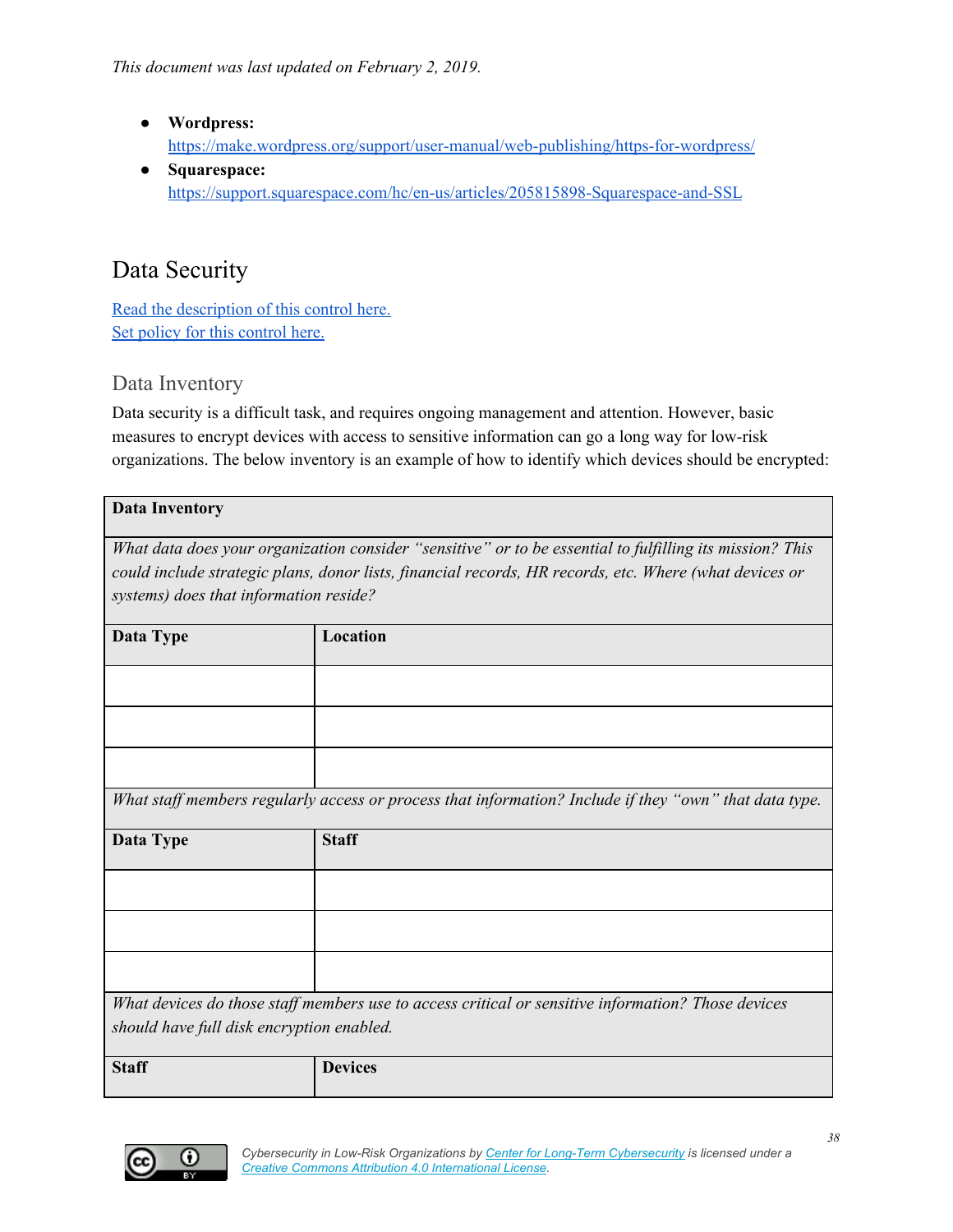#### <span id="page-38-0"></span>Access Management in the Cloud

Access management is an ongoing task, but many cloud-based storage services provide a high-level view of document permissions in use across the organization. Larger organizations may need to deploy more robust solutions to manage access to organization resources, but these two guides are a good place to start for LROs using common cloud storage services:

- **Microsoft One Drive:** [https://support.office.com/en-us/article/stop-sharing-onedrive-files-or-folders-or-change-permissi](https://support.office.com/en-us/article/stop-sharing-onedrive-files-or-folders-or-change-permissions-0a36470f-d7fe-40a0-bd74-0ac6c1e13323) [ons-0a36470f-d7fe-40a0-bd74-0ac6c1e13323](https://support.office.com/en-us/article/stop-sharing-onedrive-files-or-folders-or-change-permissions-0a36470f-d7fe-40a0-bd74-0ac6c1e13323)
- **Google Drive:** <https://support.google.com/a/answer/60781?hl=en>

Not all documents or directories warrant constant monitoring for access permissions. However, a few key considerations that may help organizations identify documents and directories likely to need their permissions reviewed:

- **Documents of critical importance to organizational operations:** Strategic plans, budgets, funding agreements or plans.
- **Documents containing personal or sensitive information:** HR files, donor or outreach lists with contact information, payment records, or any data that might illustrate information about individuals' behavior or preferences
- **● Files exposed to external viewers:** Documents shared outside of your organization for purposes of external review or collaboration.
- **● Files accessed by departing staff:** When staff leave, they are unlikely to resolve any outstanding access permissions issues. For example: owners of documents may have allowed a personal account to access an organization-owned document. Once their organization account is disabled, they may be able to retain access to that document if their personal account has opened it even once. They may have also shared documents and directories outside the organization in away that other staff are unaware of. When staff leave, it is important to review their files for permissions issues - or to archive all their documents in a new directory where the permissions can be holistically altered.

#### <span id="page-38-1"></span>Enabling Device Encryption

#### **Windows Devices**

Information on how to turn on device encryption in Windows 10 devices can be foud here: <https://support.microsoft.com/en-us/help/4028713/windows-10-turn-on-device-encryption>

**Note:** This feature is not available on Windows Home edition, requires at least Windows Professional license.

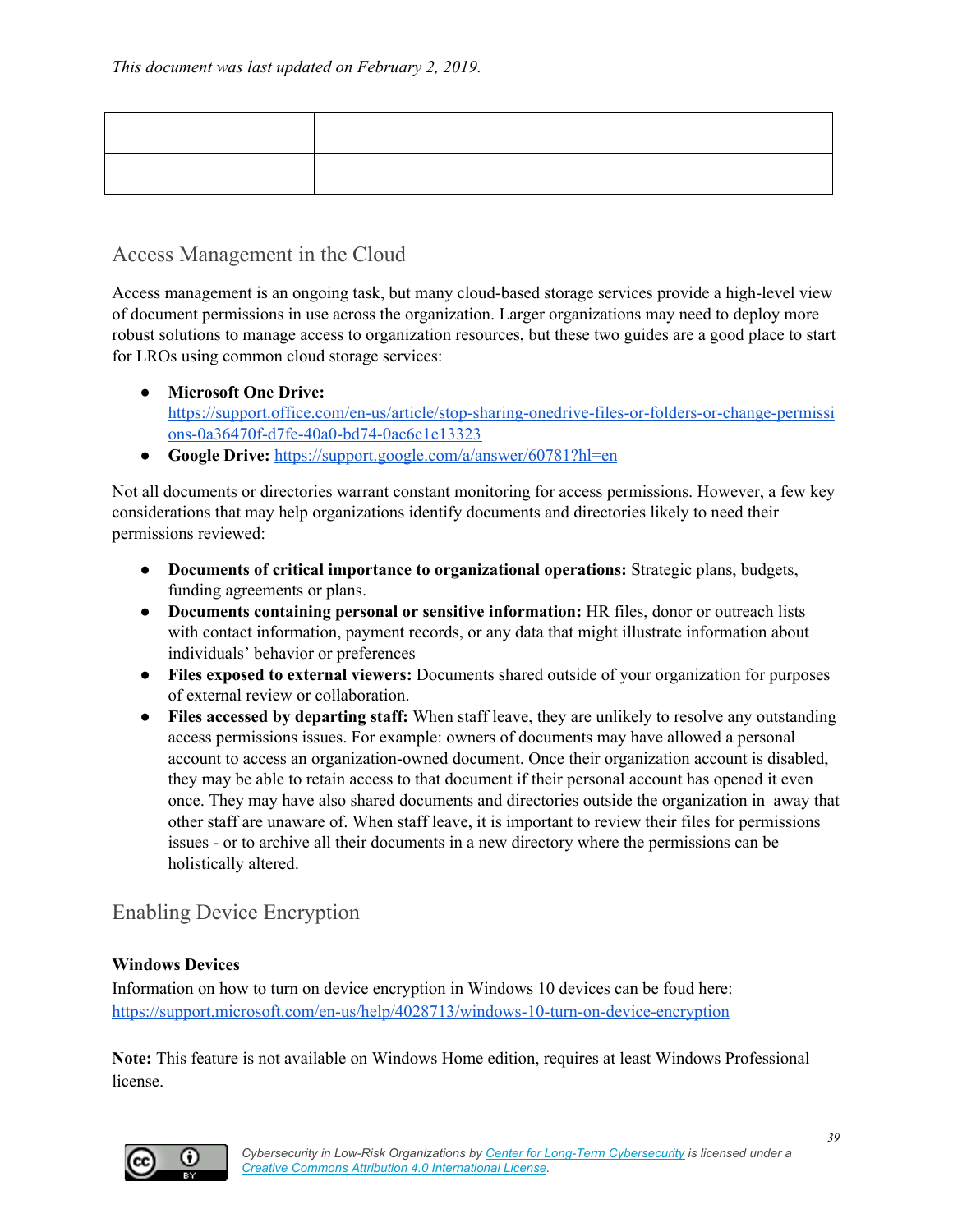#### **Apple Devices**

FileVault is a disk encryption feature built in to Mac OS X. FileVault provides 128bit AES encryption with a 256 bit key to encrypt the disk and all files located on the drive. This is a very strong encryption mechanism. Strong encryption helps to prevent unauthorized access to the Mac since the disk and all file contents are encrypted, a requiring the password must be entered on boot before the computer, data, and files can be accessed.

The following link provides a step- by- step instructions on how to enable FileVault: <https://support.apple.com/en-us/HT204837>

All iOS devices (iPads, iPhones) from recent years have been encrypted by default, but the vast majority of iOS devices can have encryption enabled. If you need to enable device encryption on an iOS device, you can follow these directions: <https://ssd.eff.org/en/module/how-encrypt-your-iphone>

#### **Android Devices**

General instructions on how to enable full-disk encryption on Android devices can be found here: [https://docs.microsoft.com/en-us/intune-user-help/encrypt-your-device-android,](https://docs.microsoft.com/en-us/intune-user-help/encrypt-your-device-android) though the settings may differ across devices. Many new Android devices are encrypted by default.

Note: Chromebooks, which run a similar (but distinct) operating system called ChromeOS, are encrypted by default.

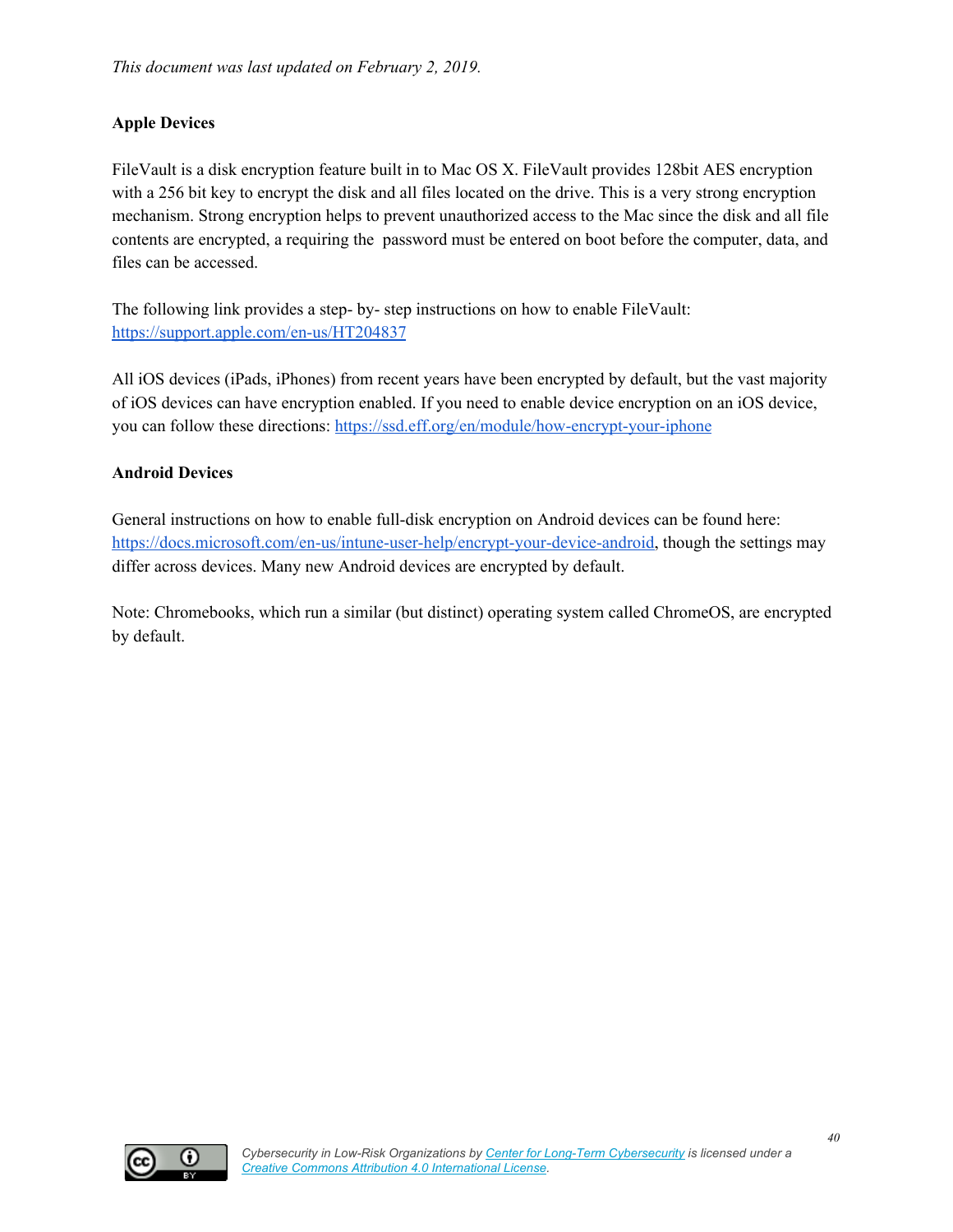## <span id="page-40-0"></span>Appendix C: Moving Beyond the Baseline

As an organization grows and takes advantage of more online technologies, the opportunities for attacks on your systems and sensitive data will grow. It will be important to consider these risks as the organization adopts new technology and works to improve security practices. This section includes a list of resources that can help a LRO become more informed about cybersecurity, and can help move the organization's security practices to the next level of sophistication.

#### **1. Citizen Lab Security Planner:**

The Citizen Lab, a cybersecurity research lab at the University of Toronto, recently published a web-based guide that helps individuals find cybersecurity tools and tips based on the types of devices they use and the services they tend to access online. Security Planner can be accessed here: <https://securityplanner.org/>. Note that this guide is more appropriate to individuals than to LROs, but may still serve as a useful assessment and recommendation tool.

#### **2. NIST Small and Medium-Sized Business Guidance:**

The National Institute of Standards and Technology is an agency within the US Department of Commerce that issues sophisticated cybersecurity guidance that is adopted widely across the US government and in many large companies. While most of their guidance is highly technical, they also have some resources on how to apply their work in smaller and more resource-constrained organizations.

- NISTIR 7621: Small Business Information Security: The Fundamentals <http://nvlpubs.nist.gov/nistpubs/ir/2016/NIST.IR.7621r1.pdf>
- Slides:

[https://csrc.nist.gov/csrc/media/projects/small-business-community/documents/sbc\\_workshop\\_pr](https://csrc.nist.gov/csrc/media/projects/small-business-community/documents/sbc_workshop_presentation_2015_ver1.pdf) esentation 2015 ver1.pdf

#### **3. FCC CyberPlanner:**

The Federal Communications Commission of the US Government is a regulatory agency focused on telecommunications issues. They have many cybersecurity resources for small organizations, but their CyberPlanner page is a clear, helpful tool for developing a written organizational security policy that addresses common issues: <https://www.fcc.gov/cyberplanner>

#### **4. EFF Cybersecurity Training Materials**

The Electronic Frontier Foundation is a technology privacy and civil liberties advocacy organization. They have developed a number of strong, clear, and succinct training materials for improving individuals' cybersecurity practices. While many of their materials are geared toward high-risk individuals and organizations, their lessons are clear and usable by a broad audience.

● The Security Education Companion: <https://sec.eff.org/topics>